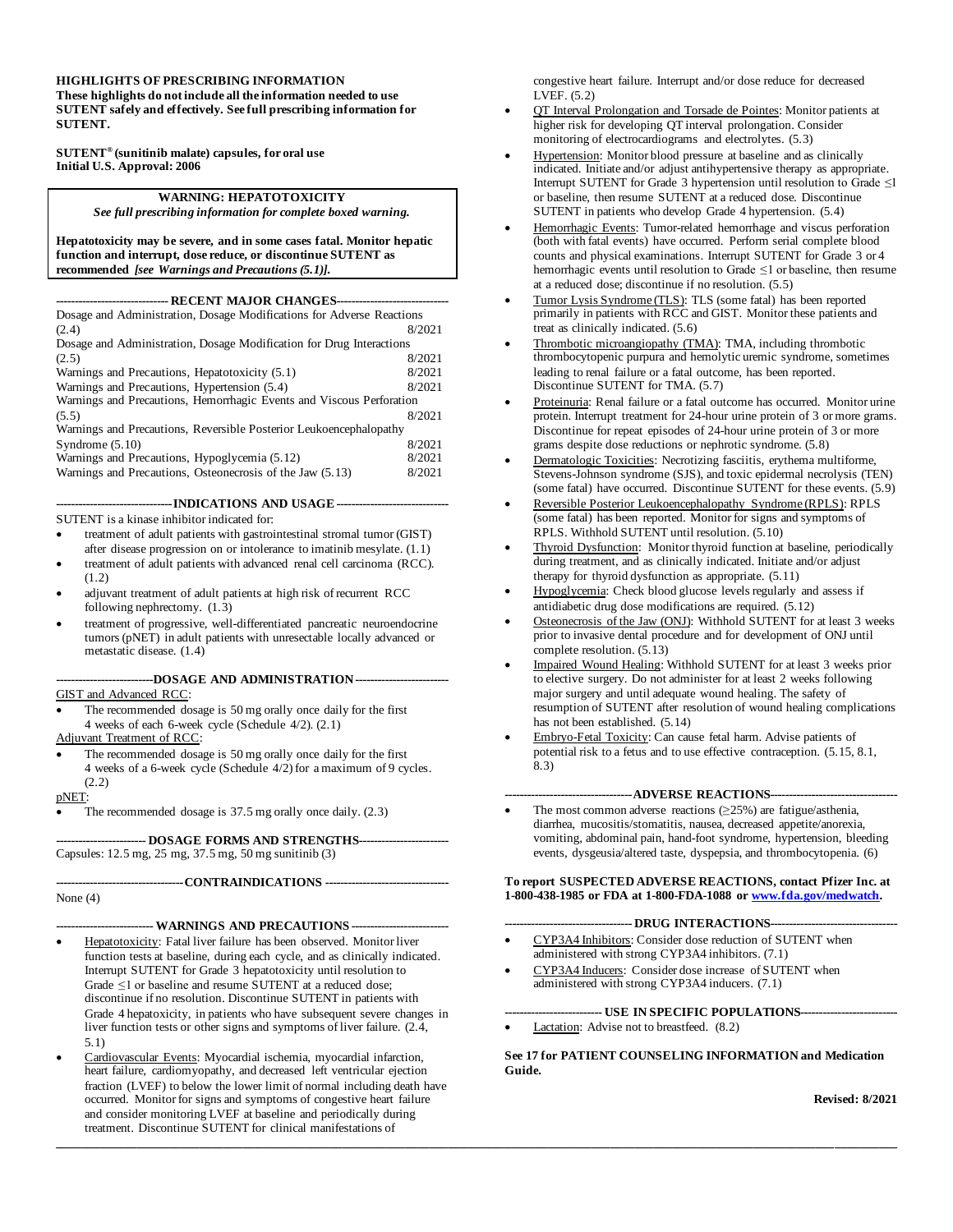#### **FULL PRESCRIBING INFORMATION: CONTENTS\* WARNING: HEPATOTOXICITY**

#### **1 INDICATIONS AND USAGE**

- 1.1 Gastrointestinal Stromal Tumor
- 1.2 Advanced Renal Cell Carcinoma
- 1.3 Adjuvant Treatment of Renal Cell Carcinoma
- 1.4 Advanced Pancreatic Neuroendocrine Tumors
- **2 DOSAGE AND ADMINISTRATION**
	- 2.1 Recommended Dosage for GIST and Advanced RCC
	- 2.2 Recommended Dosage for Adjuvant Treatment of RCC
	- 2.3 Recommended Dosage for pNET
	- 2.4 Dosage Modifications for Adverse Reactions
	- 2.5 Dosage Modification for Drug Interactions
	- 2.6 Dosage Modification for End-Stage Renal Disease Patients on Hemodialysis

#### **3 DOSAGE FORMS AND STRENGTHS**

#### **4 CONTRAINDICATIONS**

#### **5 WARNINGS AND PRECAUTIONS**

- 5.1 Hepatotoxicity
- 5.2 Cardiovascular Events
- 5.3 QT Interval Prolongation and Torsade de Pointes
- 5.4 Hypertension
- 5.5 Hemorrhagic Events and Viscus Perforation
- 5.6 Tumor Lysis Syndrome (TLS)
- 5.7 Thrombotic Microangiopathy (TMA)
- 5.8 Proteinuria
- 5.9 Dermatologic Toxicities
- 5.10 Reversible Posterior Leukoencephalopathy Syndrome (RPLS)
- 5.11 Thyroid Dysfunction
- 5.12 Hypoglycemia
- 5.13 Osteonecrosis of the Jaw (ONJ)
- 5.14 Impaired Wound Healing
- 5.15 Embryo-Fetal Toxicity **\_\_\_\_\_\_\_\_\_\_\_\_\_\_\_\_\_\_\_\_\_\_\_\_\_\_\_\_\_\_\_\_\_\_\_\_\_\_\_\_\_\_\_\_\_\_\_\_\_\_\_\_\_\_\_\_\_\_\_\_\_\_\_\_\_\_\_\_\_\_\_\_\_\_\_\_\_\_\_\_\_\_\_\_\_\_\_\_\_\_\_\_\_\_\_\_\_\_\_\_\_\_\_\_\_\_\_\_\_\_\_\_\_\_\_\_\_\_\_\_\_\_\_\_\_\_\_\_\_\_\_\_\_\_\_**
- **6 ADVERSE REACTIONS**
	- 6.1 Clinical Trials Experience
	- 6.2 Postmarketing Experience
- **7 DRUG INTERACTIONS**
	- 7.1 Effect of Other Drugs on SUTENT
- 7.2 Drugs that Prolong QT Interval **8 USE IN SPECIFIC POPULATIONS**
	- 8.1 Pregnancy
	- 8.2 Lactation
	- 8.3 Females and Males of Reproductive Potential
	- 8.4 Pediatric Use
	- 8.5 Geriatric Use
	- 8.6 Hepatic Impairment
	- 8.7 Renal Impairment
- **10 OVERDOSAGE**
- **11 DESCRIPTION**
- **12 CLINICAL PHARMACOLOGY**
	- 12.1 Mechanism of Action
	- 12.2 Pharmacodynamics
	- 12.3 Pharmacokinetics
- **13 NONCLINICAL TOXICOLOGY**
- 13.1 Carcinogenesis, Mutagenesis, Impairment of Fertility
- **14 CLINICAL STUDIES**
	- 14.1 Gastrointestinal Stromal Tumor
	- 14.2 Renal Cell Carcinoma
	- 14.3 Pancreatic Neuroendocrine Tumors
- **16 HOW SUPPLIED/STORAGE AND HANDLING**
- **17 PATIENT COUNSELING INFORMATION**

\* Sections or subsections omitted from the full prescribing information are not listed.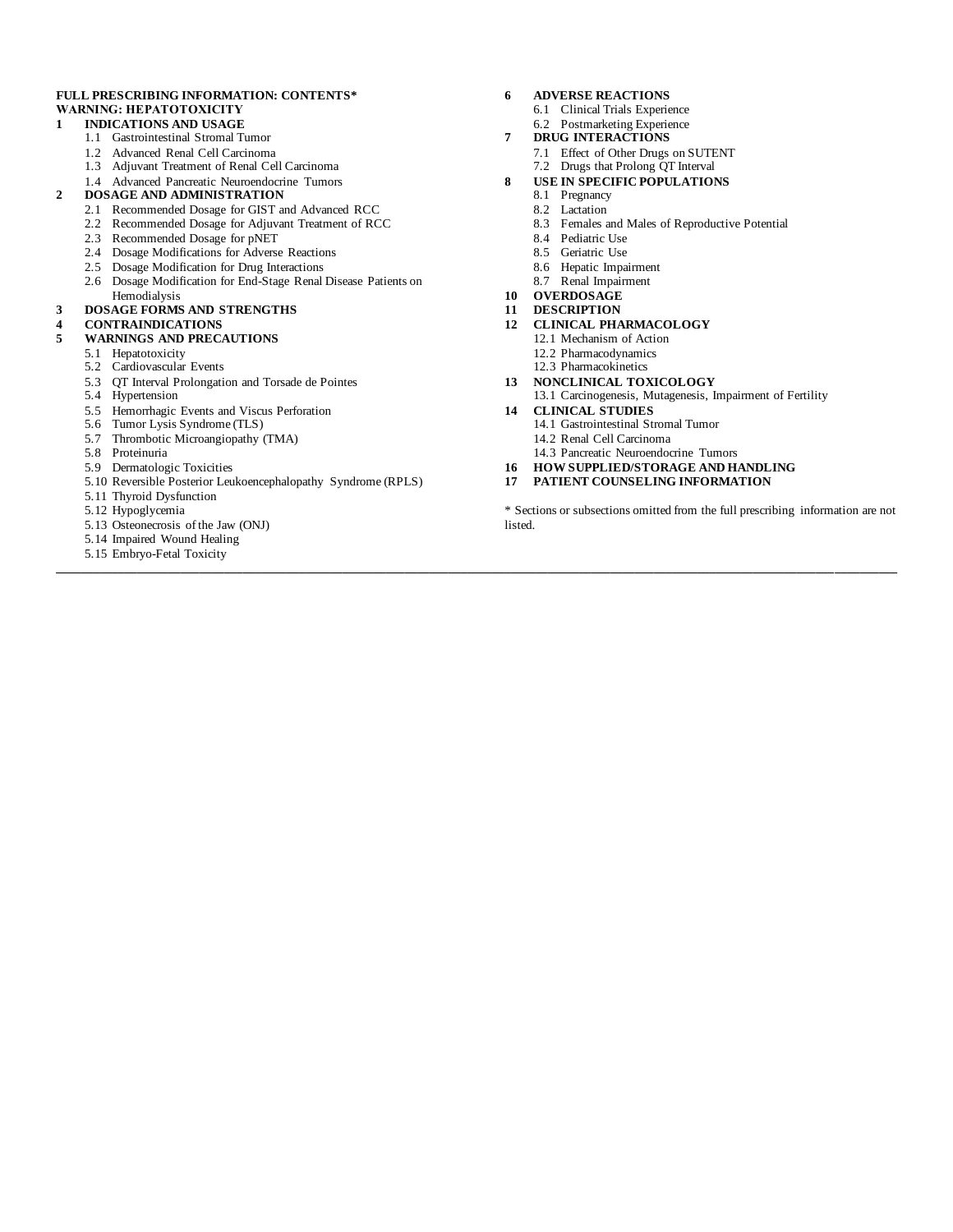# **WARNING: HEPATOTOXICITY**

**Hepatotoxicity may be severe, and in some cases, fatal. Monitor hepatic function and interrupt, dose reduce, or discontinue SUTENT as recommended** *[see Warnings and Precautions (5.1)]***.**

## **1 INDICATIONS AND USAGE**

## **1.1 Gastrointestinal Stromal Tumor**

SUTENT is indicated for the treatment of adult patients with gastrointestinal stromal tumor (GIST) after disease progression on or intolerance to imatinib mesylate.

## **1.2 Advanced Renal Cell Carcinoma**

SUTENT is indicated for the treatment of adult patients with advanced renal cell carcinoma (RCC).

## **1.3 Adjuvant Treatment of Renal Cell Carcinoma**

SUTENT is indicated for the adjuvant treatment of adult patients at high risk of recurrent RCC following nephrectomy.

### **1.4 Advanced Pancreatic Neuroendocrine Tumors**

SUTENT is indicated for the treatment of progressive, well-differentiated pancreatic neuroendocrine tumors (pNET) in adult patients with unresectable locally advanced or metastatic disease.

## **2 DOSAGE AND ADMINISTRATION**

## **2.1 Recommended Dosage for GIST and Advanced RCC**

The recommended dosage of SUTENT for gastrointestinal stromal tumor (GIST) and advanced renal cell carcinoma (RCC) is 50 mg taken orally once daily, on a schedule of 4 weeks on treatment followed by 2 weeks off (Schedule 4/2) until disease progression or unacceptable toxicity. SUTENT may be taken with or without food.

## **2.2 Recommended Dosage for Adjuvant Treatment of RCC**

The recommended dosage of SUTENT for the adjuvant treatment of RCC is 50 mg taken orally once daily, on a schedule of 4 weeks on treatment followed by 2 weeks off (Schedule 4/2), for nine 6-week cycles. SUTENT may be taken with or without food.

## **2.3 Recommended Dosage for pNET**

The recommended dosage of SUTENT for pancreatic neuroendocrine tumors (pNET) is 37.5 mg taken orally once daily until disease progression or unacceptable toxicity. SUTENT may be taken with or without food.

## **2.4 Dosage Modifications for Adverse Reactions**

To manage adverse reactions, the recommended dosage modifications are provided in Table 1. Table 2 provides the recommended dosage reductions of SUTENT for adverse reactions.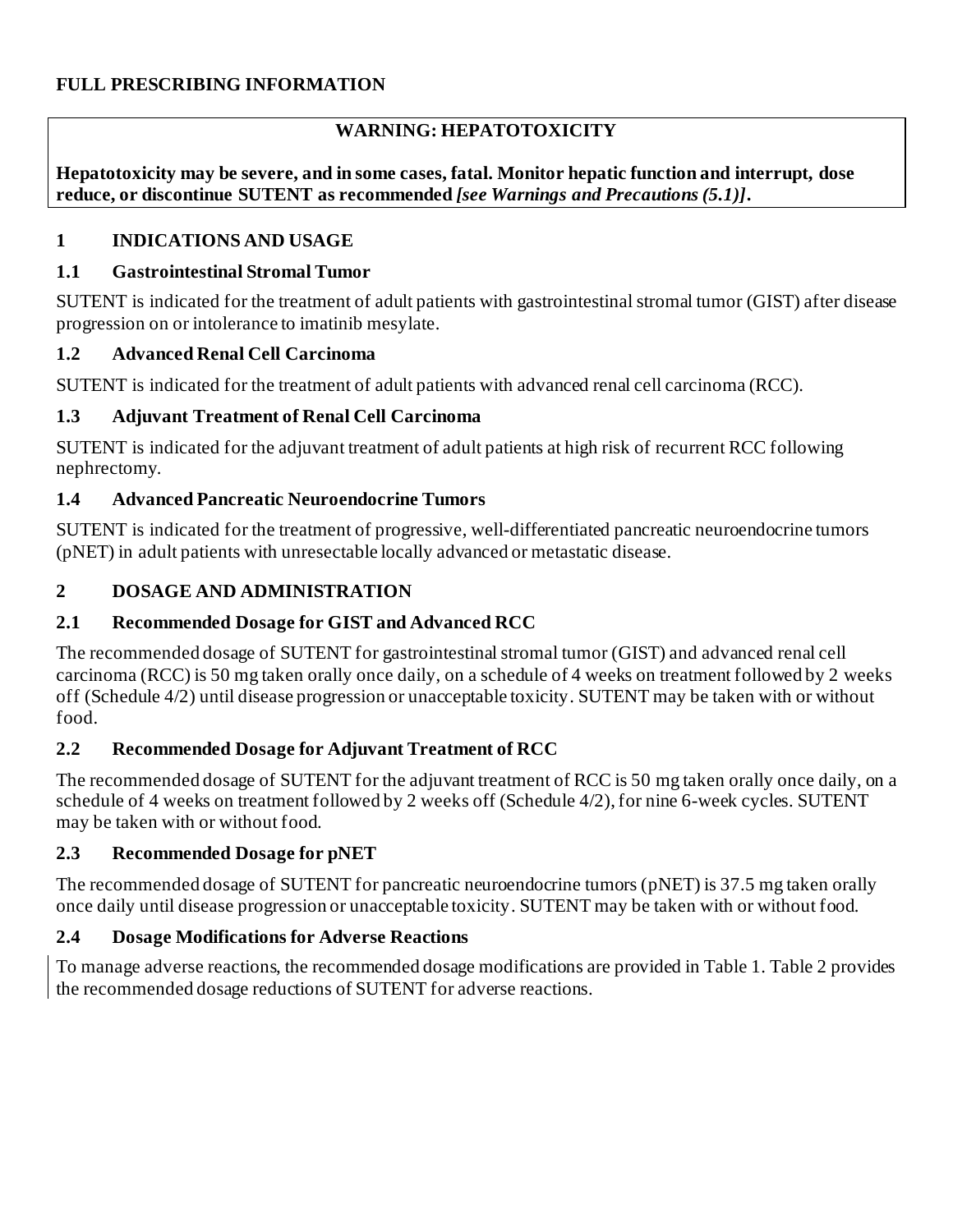|  | Table 1. Recommended Dosage Reductions of SUTENT for Adverse Reactions |
|--|------------------------------------------------------------------------|
|--|------------------------------------------------------------------------|

| <b>Indications</b>       | <b>GIST</b>        | <b>RCC</b>          | <b>pNET</b>         |                  |
|--------------------------|--------------------|---------------------|---------------------|------------------|
|                          |                    | <b>Advanced RCC</b> | <b>Adjuvant RCC</b> |                  |
| First dose<br>reduction  | 37.5 mg once daily | 37.5 mg once daily  | 37.5 mg once daily  | 25 mg once daily |
| Second dose<br>reduction | 25 mg once daily   | 25 mg once daily    | NA                  | NA               |

# **Table 2. Recommended Dosage Modifications for SUTENT for Adverse Reactions**

| <b>Adverse Reaction</b>            | <b>Severity</b>                    | <b>Dosage Modifications for SUTENT</b>                    |
|------------------------------------|------------------------------------|-----------------------------------------------------------|
| Hepatotoxicity [see                | Grade 3                            | Withhold until resolution to Grade 0 to 1 or<br>$\bullet$ |
| <b>Warnings and Precautions</b>    |                                    | baseline.                                                 |
| (5.1)                              |                                    | Resume at a reduced dose.<br>$\bullet$                    |
|                                    |                                    | For recurring Grade 3 permanently                         |
|                                    |                                    | discontinue.                                              |
|                                    |                                    |                                                           |
|                                    | Grade 4                            | Permanently discontinue.<br>$\bullet$                     |
| Cardiovascular events              | Asymptomatic                       | Withhold until resolution to Grade 0 to 1 or<br>$\bullet$ |
| [see Warnings and                  | cardiomyopathy (left               | baseline.                                                 |
| Precautions (5.2)]                 | ventricular ejection               | Resume at reduced dose.<br>$\bullet$                      |
|                                    | fraction greater than              |                                                           |
|                                    | 20% but less than                  |                                                           |
|                                    | 50% below baseline                 |                                                           |
|                                    | or below the lower                 |                                                           |
|                                    | limit of normal if                 |                                                           |
|                                    | baseline was not                   |                                                           |
|                                    | obtained)<br>Clinically manifested |                                                           |
|                                    | congestive heart                   | Permanently discontinue.<br>$\bullet$                     |
|                                    | failure (CHF)                      |                                                           |
|                                    |                                    |                                                           |
| <b>Hypertension</b> [see Warnings] | Grade 3                            | Withhold until resolution to Grade 0 to 1 or<br>$\bullet$ |
| and Precautions $(5.4)$ ]          |                                    | baseline.                                                 |
|                                    |                                    | Resume at a reduced dose.                                 |
|                                    |                                    |                                                           |
|                                    | Grade 4                            | Permanently discontinue.<br>$\bullet$                     |
| Hemorrhagic events [see            | Grade 3 or 4                       | Withhold until resolution to Grade 0 to 1 or<br>$\bullet$ |
| <b>Warnings and Precautions</b>    |                                    | baseline.                                                 |
| (5.5)                              |                                    | Either resume at a reduced dose or<br>$\bullet$           |
|                                    |                                    | discontinue depending on the severity and                 |
|                                    |                                    | persistence of adverse reaction.                          |
|                                    |                                    |                                                           |
| Thrombotic microangiopathy         | Any Grade                          | Permanently discontinue.<br>$\bullet$                     |
| [see Warnings and                  |                                    |                                                           |
| Precautions (5.7)]                 |                                    |                                                           |
|                                    |                                    |                                                           |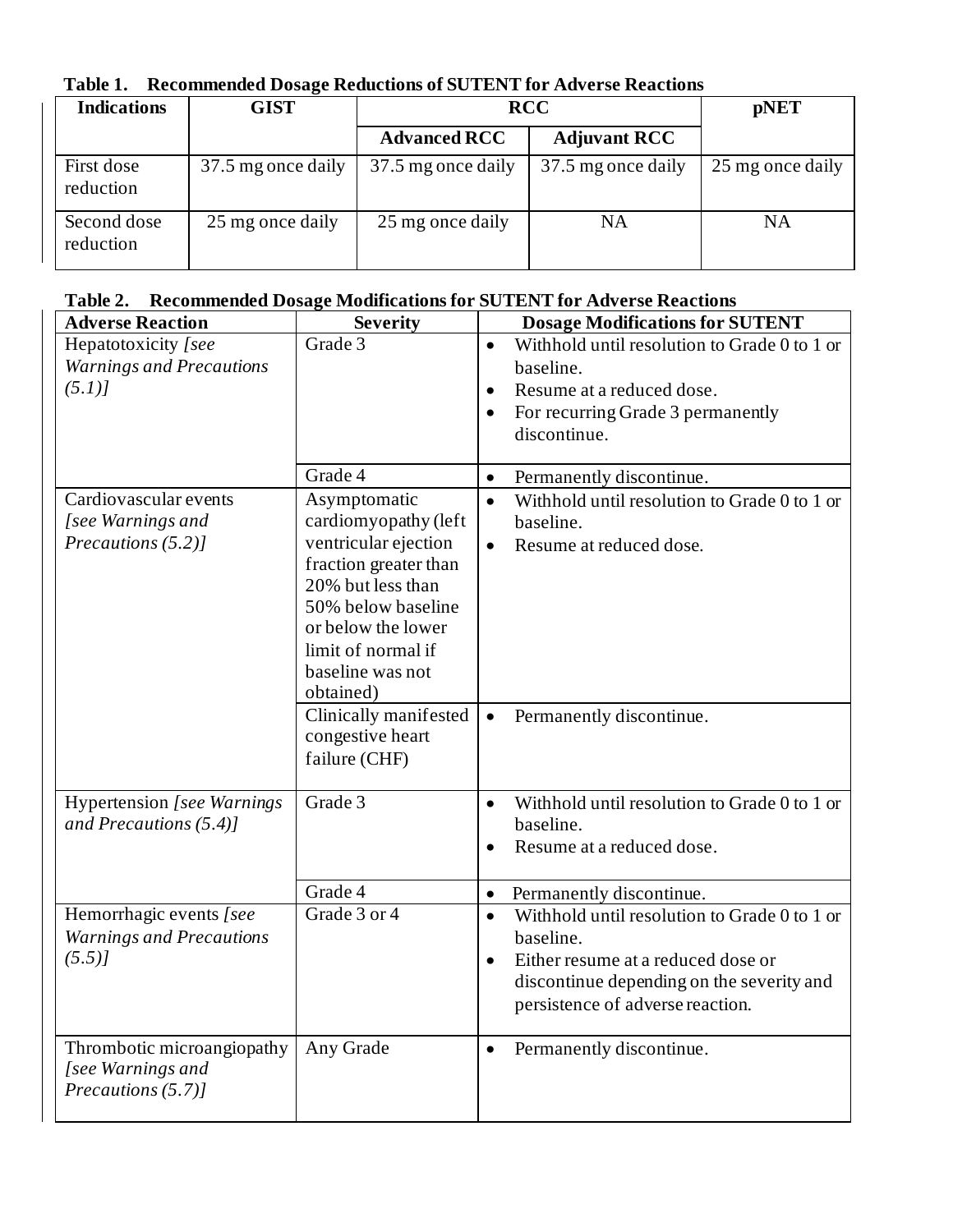|  | Table 2. Recommended Dosage Modifications for SUTENT for Adverse Reactions |
|--|----------------------------------------------------------------------------|
|--|----------------------------------------------------------------------------|

| Proteinuria or Nephrotic<br>syndrome [see Warnings and<br>Precautions (5.8)]                                                                                                                                | 3 or more grams<br>proteinuria in<br>24 hours in the<br>absence of nephrotic<br>syndrome<br>Nephrotic syndrome<br>or recurrent<br>proteinuria of 3 or<br>more grams per<br>24 hours despite dose<br>reductions | Withhold until resolution to Grade 0 to 1 or<br>$\bullet$<br>baseline.<br>Resume at a reduced dose.<br>$\bullet$<br>Permanently discontinue.                                                                                                 |
|-------------------------------------------------------------------------------------------------------------------------------------------------------------------------------------------------------------|----------------------------------------------------------------------------------------------------------------------------------------------------------------------------------------------------------------|----------------------------------------------------------------------------------------------------------------------------------------------------------------------------------------------------------------------------------------------|
| Dermatological toxicities<br>Erythema multiforme (EM),<br>Stevens-Johnson syndrome<br>(SJS), toxic epidermal<br>necrolysis (TEN),<br>Necrotizing fasciitis [see<br><b>Warnings and Precautions</b><br>(5.9) | Any Grade                                                                                                                                                                                                      | Permanently discontinue.<br>$\bullet$                                                                                                                                                                                                        |
| Reversible posterior<br>leukoencephalopathy<br>syndrome [see Warnings and<br>Precautions $(5.10)$                                                                                                           | Any Grade                                                                                                                                                                                                      | Permanently discontinue.<br>$\bullet$                                                                                                                                                                                                        |
| Osteonecrosis of the jaw [see<br><b>Warnings and Precautions</b><br>(5.13)                                                                                                                                  | Any Grade                                                                                                                                                                                                      | The safety of resumption of SUTENT after<br>$\bullet$<br>osteonecrosis has not been established.<br>Either resume at a reduced dose or<br>$\bullet$<br>discontinue depending on the severity and<br>persistence of the adverse reaction.     |
| Impaired wound healing [see<br><b>Warnings and Precautions</b><br>(5.14)                                                                                                                                    | Any Grade                                                                                                                                                                                                      | The safety of resumption of SUTENT after<br>resolution of wound healing has not been<br>established.<br>Either resume at a reduced dose or<br>$\bullet$<br>discontinue depending on the severity and<br>persistence of the adverse reaction. |

## **2.5 Dosage Modification for Drug Interactions**

## Strong CYP3A4 Inhibitors

Select an alternate concomitant medication with no or minimal enzyme inhibition potential. If coadministration of SUTENT with a strong CYP3A4 inhibitor cannot be avoided, consider a dose reduction for SUTENT to a minimum dosage as follows *[see Drug Interactions (7.1)]*:

- GIST and RCC: 37.5 mg orally once daily, on a schedule of 4 weeks on treatment followed by 2 weeks off (Schedule 4/2)
- pNET: 25 mg orally once daily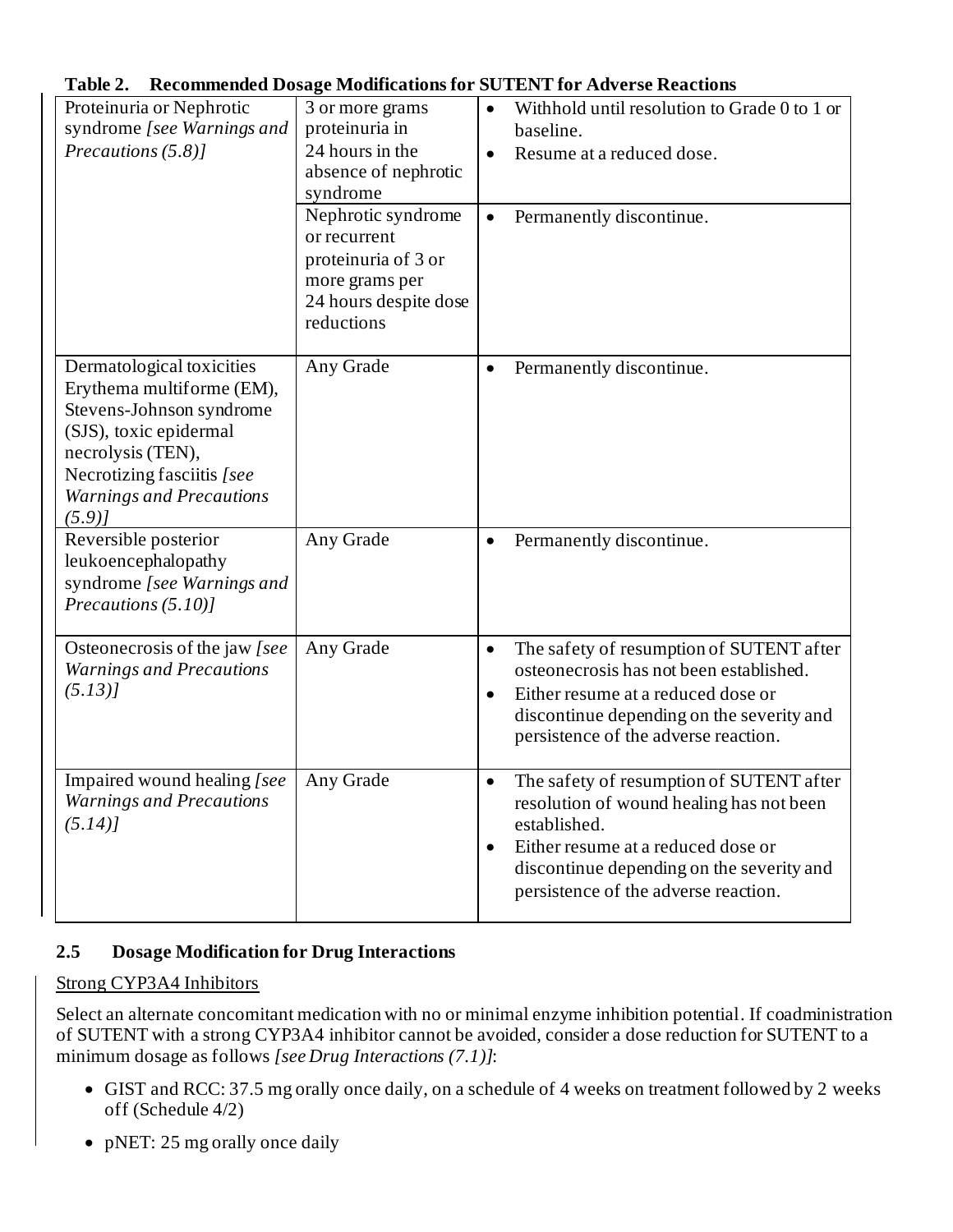## Strong CYP3A4 Inducers

Select an alternate concomitant medication with no or minimal enzyme induction potential. If coadministration of SUTENT with a strong CYP3A4 inducer cannot be avoided, consider a dose increase for SUTENT to a maximum dosage as follows:

- GIST and RCC: 87.5 mg orally once daily, on a schedule of 4 weeks on treatment followed by 2 weeks off (Schedule 4/2)
- pNET: 62.5 mg orally once daily

If the dose of SUTENT is increased, monitor patients carefully for adverse reactions *[see Drug Interactions (7.1)]*.

## **2.6 Dosage Modification for End-Stage Renal Disease Patients on Hemodialysis**

No starting dose adjustment is required in patients with end-stage renal disease (ESRD) on hemodialysis. However, given the decreased exposure compared to patients with normal renal function, subsequent doses may be increased gradually up to 2-fold based on safety and tolerability *[seeClinical Pharmacology (12.3)]*.

## **3 DOSAGE FORMS AND STRENGTHS**

Capsules, hard gelatin:

- 12.5 mg sunitinib: orange cap and orange body, printed with white ink "Pfizer" on the cap and "STN 12.5 mg" on the body.
- 25 mg sunitinib: caramel cap and orange body, printed with white ink "Pfizer" on the cap and "STN 25 mg" on the body.
- 37.5 mg sunitinib: yellow cap and yellow body, printed with black ink "Pfizer" on the cap and "STN 37.5 mg" on the body.
- 50 mg sunitinib: caramel top and caramel body, printed with white ink "Pfizer" on the cap and "STN 50 mg" on the body.

# **4 CONTRAINDICATIONS**

None.

# **5 WARNINGS AND PRECAUTIONS**

# **5.1 Hepatotoxicity**

SUTENT can cause severe hepatotoxicity, resulting in liver failure or death. In the pooled safety population, liver failure occurred in <1% of patients in clinical trials. Liver failure include jaundiced, elevated transaminases and/or hyperbilirubinemia in conjunction with encephalopathy, coagulopathy, and/or renal failure.

Monitor liver function tests (alanine aminotransferase [ALT], aspartate aminotransferase [AST], and bilirubin) at baseline, during each cycle, and as clinically indicated.Interrupt SUTENT for Grade 3 hepatotoxicity until resolution to Grade ≤1 or baseline, then resume SUTENT at a reduced dose.

Discontinue SUTENT in patients with Grade 4 hepatotoxicity, in patients without resolution of Grade 3 hepatotoxicity, in patients who subsequently experience severe changes in liver function tests and in patients who have other signs and symptoms of liver failure. Safety in patients with ALT or AST > 2.5 x upper limit of normal (ULN) or with >5 x ULN and liver metastases has not been established.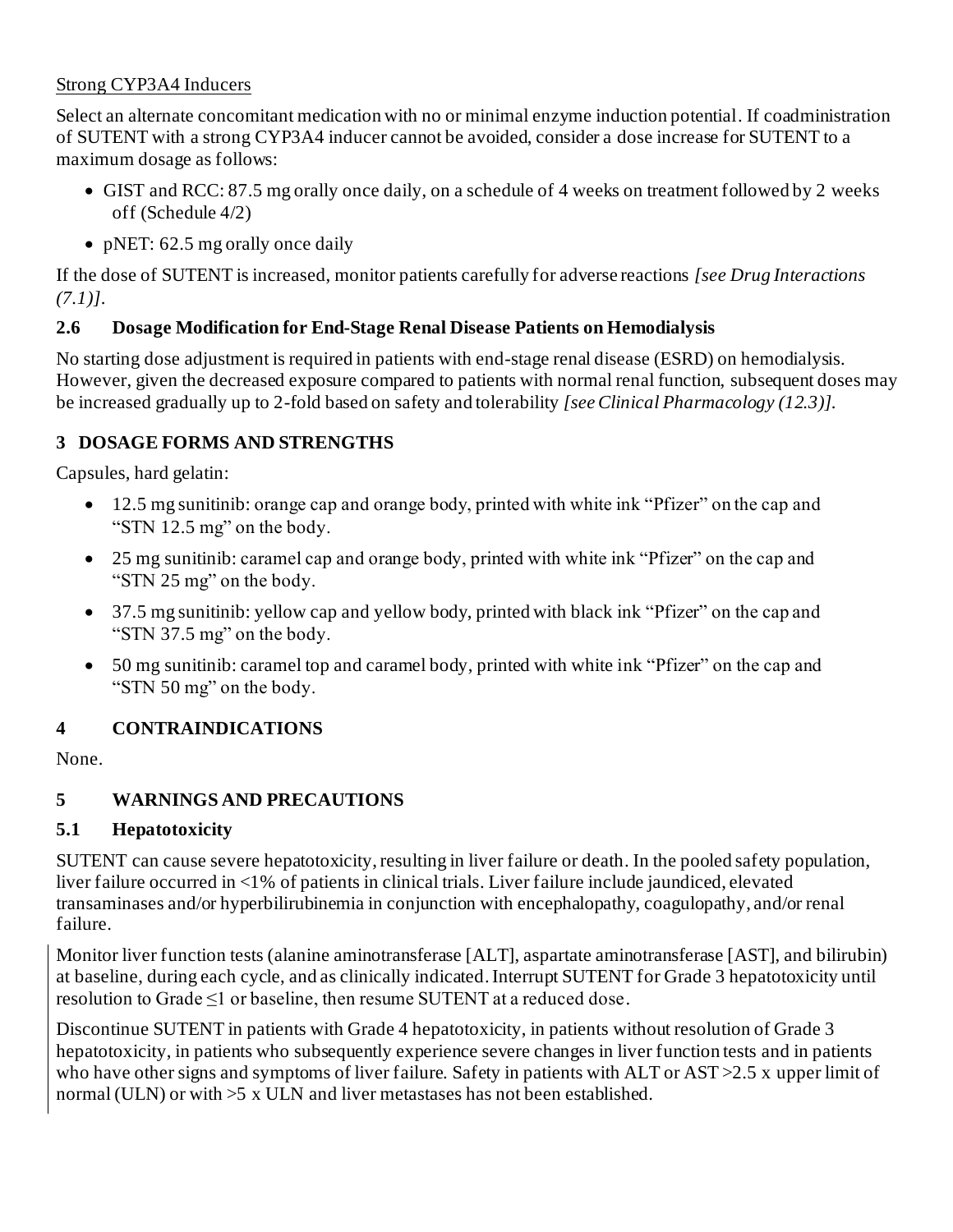# **5.2 Cardiovascular Events**

Cardiovascular events, including heart failure, cardiomyopathy, myocardial ischemia, and myocardial infarction, some of which were fatal, have been reported.

In pooled safety population, 3% of patients experienced heart failure; 71% of the patients with heart failure were reported as recovered. Fatal cardiac failure was reported in <1% of patients.

In the adjuvant treatment of RCC study, 11 patients experienced Grade 2 decreased ejection fraction (left ventricular ejection fraction [LVEF] 40% to 50% and a 10% to 19% decrease from baseline). In 3 of these 11 patients, the ejection fractions arm did not return to  $\geq$ 50% or baseline by the time of last measurement. No patients who received SUTENT were diagnosed with CHF.

Patients who presented with cardiac events within 12 months prior to SUTENT administration, such as myocardial infarction (including severe/unstable angina), coronary/peripheral artery bypass graft, symptomatic CHF, cerebrovascular accident or transient ischemic attack, or pulmonary embolism were excluded from SUTENT clinical studies. Patients with prior anthracycline use or cardiac radiation were also excluded from some studies. It is unknown whether patients with these concomitant conditions may be at a higher risk of developing left ventricular dysfunction.

Consider monitoring LVEF at baseline and periodically as clinically indicated. Carefully monitor patients for clinical signs and symptoms of congestive heart failure (CHF). Discontinue SUTENT in patients who experience clinical manifestations of CHF. Interrupt SUTENT and/or reduce the dose in patients without clinical evidence of CHF who have an ejection fraction of greater than 20% but less than 50% below baseline or below the lower limit of normal if baseline ejection fraction was not obtained.

# **5.3 QT Interval Prolongation and Torsade de Pointes**

SUTENT can cause QT interval prolongation in a dose-dependent manner, which may lead to an increased risk for ventricular arrhythmias including Torsade de Pointes. Torsade de Pointes was observed in <0.1% of patients.

Monitor patients who are at higher risk of developing QT interval prolongation, including patients with a history of QT interval prolongation, patients who are taking antiarrhythmics, or patients with relevant pre-existing cardiac disease, bradycardia, or electrolyte disturbances. Consider periodic monitoring of electrocardiograms and electrolytes (i.e., magnesium, potassium) during treatment with SUTENT.

Monitor QT interval more frequently when SUTENT is concomitantly administered with strong CYP3A4 inhibitors or drugs known to prolong QT interval. Consider dose reducing SUTENT *[see Dosage and Administration (2.5), Drug Interactions (7.2)]*.

# **5.4 Hypertension**

In the pooled safety population, 29% of patients experienced hypertension. Grade 3 hypertension was reported in 7% of patients, and Grade 4 hypertension was reported in 0.2%.

Monitor blood pressure at baseline and as clinically indicated. Initiate and/or adjust antihypertensive therapy as appropriate. In cases of Grade 3 hypertension, withhold SUTENT until resolution to Grade ≤1 or baseline, then resume SUTENT at a reduced dose. Discontinue SUTENT in patients with who develop Grade 4 hypertension.

# **5.5 Hemorrhagic Events and Viscus Perforation**

Hemorrhagic events, some of which were fatal, have involved the gastrointestinal tract, respiratory tract, tumor, urinary tract, and brain. In the pooled safety population,30% of patients experienced hemorrhagic events, including Grade 3 or 4 in 4.2% of patients. Epistaxis was the most common hemorrhagic event and gastrointestinal hemorrhage was the most common Grade 3-5 event.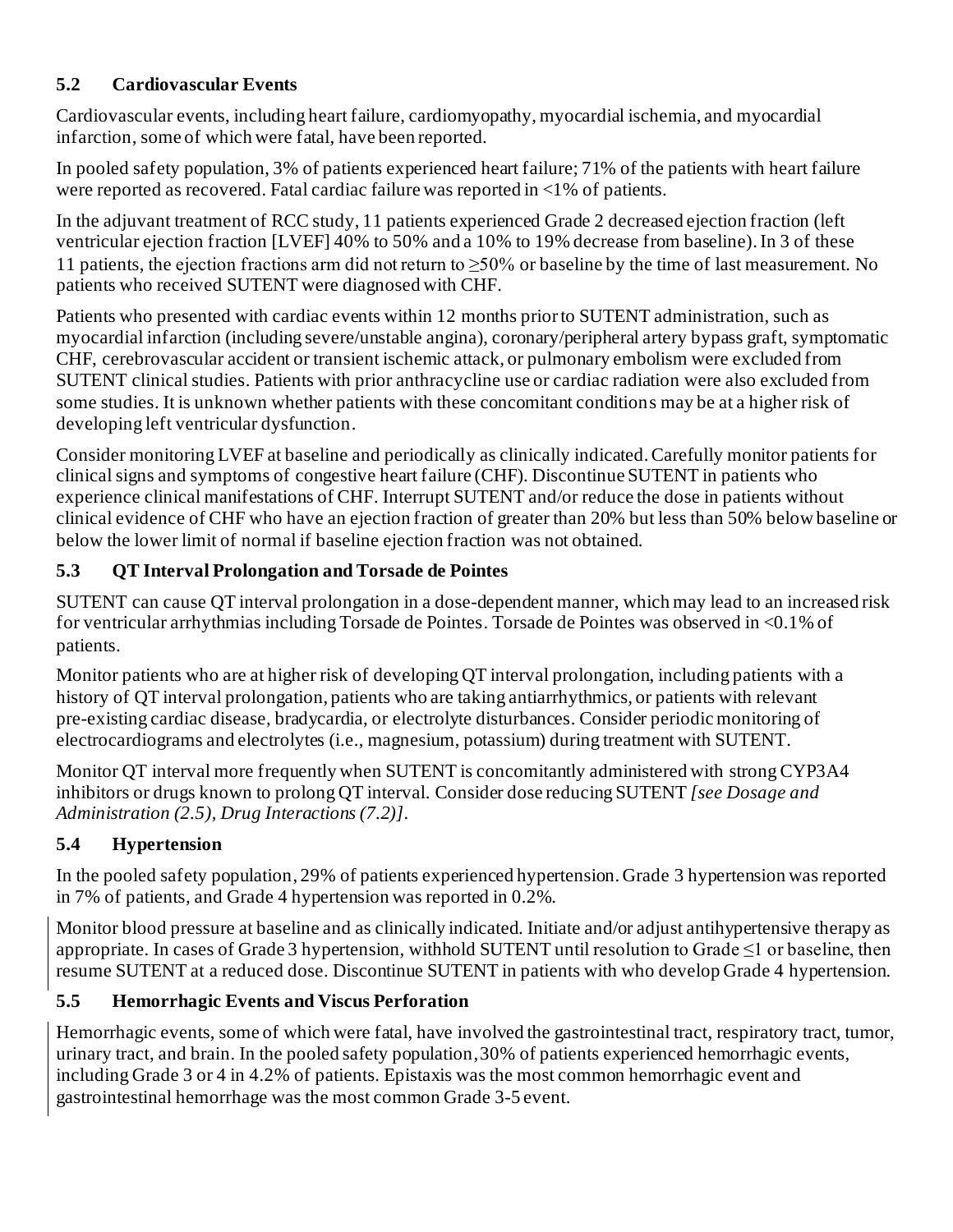Tumor-related hemorrhage was observed in patients treated with SUTENT. These events may occur suddenly, and in the case of pulmonary tumors, may present as severe and life-threatening hemoptysis or pulmonary hemorrhage. Pulmonary hemorrhage, some with a fatal outcome, was observed in patients treated with SUTENT for metastatic RCC, GIST, and metastatic lung cancer. SUTENT is not approved for use in patients with lung cancer.

Serious, sometimes fatal, gastrointestinal complications including gastrointestinal perforation, have been reported in patients with intra-abdominal malignancies treated with SUTENT.

Include serial complete blood counts (CBCs) and physical examinations with the clinical assessment of hemorrhagic events. Interrupt SUTENT for Grade 3 or 4 hemorrhagic events until resolution to Grade ≤1 or baseline, then resume SUTENT at a reduced dose.

Discontinue SUTENT in patients without resolution of Grade 3 or 4 hemorrhagic events.

# **5.6 Tumor Lysis Syndrome**

Tumor Lysis Syndrome (TLS), some fatal, occurred in clinical trials and has been reported in postmarketing experience, primarily in patients with RCC or GIST. Patients generally at risk of TLS are those with high tumor burden prior to treatment. Monitor these patients for TLS and manage as appropriate.

# **5.7 Thrombotic Microangiopathy**

Thrombotic Microangiopathy (TMA), including thrombotic thrombocytopenic purpura and hemolytic uremic syndrome, sometimes leading to renal failure or a fatal outcome, occurred in clinical trials and in postmarketing experience of SUTENT as monotherapy and administered in combination with bevacizumab. SUTENT is not approved for use in combination with bevacizumab.

Discontinue SUTENT in patients developing TMA. Reversal of the effects of TMA has been observed after SUTENT was discontinued.

# **5.8 Proteinuria**

Proteinuria and nephrotic syndrome have been reported. Some of these cases have resulted in renal failure and fatal outcomes.

Monitor patients for the development or worsening of proteinuria. Perform baseline and periodic urinalyses during treatment, with follow up measurement of 24-hour urine protein as clinically indicated. Interrupt SUTENT and dose reduce for 24-hour urine protein of 3 or more grams. Discontinue SUTENT for patients with nephrotic syndrome or repeat episodes of 24-hour urine protein of 3 or more grams despite dose reductions. The safety of continued SUTENT treatment in patients with moderate to severe proteinuria has not been evaluated.

# **5.9 Dermatologic Toxicities**

Severe cutaneous adverse reactions have been reported, including erythema multiforme (EM), Stevens-Johnson syndrome (SJS), and toxic epidermal necrolysis (TEN), some of which were fatal. Permanently discontinue SUTENT for these severe cutaneous adverse reactions.

Necrotizing fasciitis, including fatal cases, has been reported in patients treated with SUTENT, including of the perineum and secondary to fistula formation. Discontinue SUTENT in patients who develop necrotizing fasciitis.

# **5.10 Reversible Posterior Leukoencephalopathy Syndrome**

Reversible posterior leukoencephalopathy syndrome (RPLS) has been reported in <1% of patients, some of which were fatal. Patients can present with hypertension, headache, decreased alertness, altered mental functioning, and visual loss, including cortical blindness. Magnetic resonance imaging is necessary to confirm the diagnosis. Discontinue SUTENT in patients developing RPLS.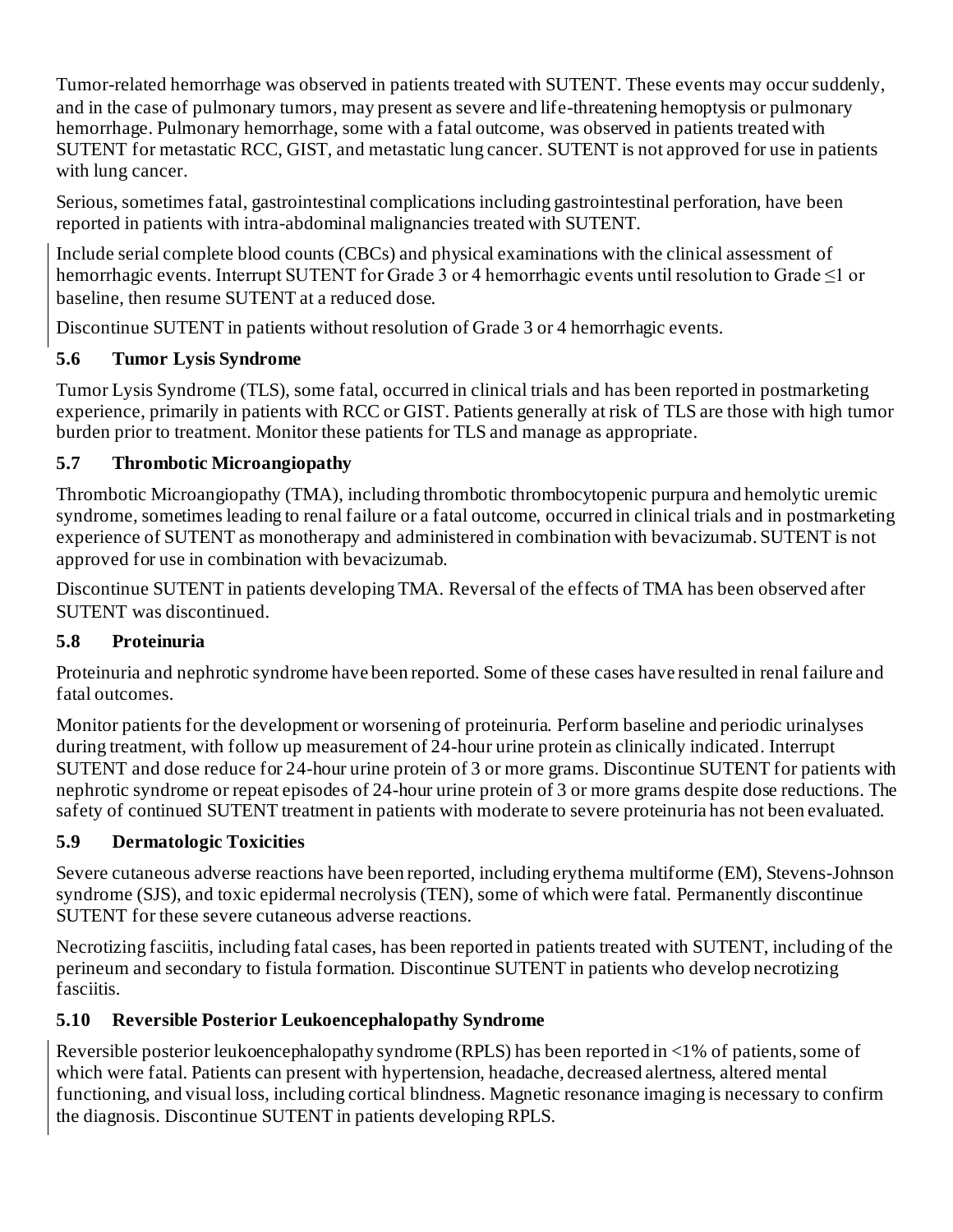# **5.11 Thyroid Dysfunction**

Hyperthyroidism, some followed by hypothyroidism, have been reported in clinical trials and through postmarketing experience of SUTENT.

Monitor thyroid function at baseline, periodically during treatment and as clinically indicated. Monitor patients closely for signs and symptoms of thyroid dysfunction, including hypothyroidism, hyperthyroidism, and thyroiditis, during treatment with SUTENT. Initiate and/or adjust therapies for thyroid dysfunction as appropriate.

# **5.12 Hypoglycemia**

SUTENT can result in symptomatic hypoglycemia, which may lead to loss of consciousness, or require hospitalization. In the pooled safety population, hypoglycemia occurred in 2% of the patients treated with SUTENT. Hypoglycemia has occurred in clinical trials in 2% of the patients treated with SUTENT for advanced RCC (Study 3) and GIST (Study 1) (n=577) and in approximately 10% of the patients treated with SUTENT for pNET (Study 6) (n=83). For patients being treated with SUTENT for pNET, pre-existing abnormalities in glucose homeostasis were not present in all patients who experienced hypoglycemia. Reductions in blood glucose levels may be worse in patients with diabetes.

Check blood glucose levels at baseline, regularly during treatment, as clinically indicated and after discontinuation of SUTENT. In patients with diabetes, assess if antidiabetic therapies need to be adjusted to minimize the risk of hypoglycemia.

# **5.13 Osteonecrosis of the Jaw**

Osteonecrosis of the Jaw (ONJ) occurred in patients treated with SUTENT. Concomitant exposure to other risk factors, such as bisphosphonates or dental disease/invasive dental procedures, may increase the risk of ONJ. Perform an oral examination prior to initiation of SUTENT and periodically during SUTENT therapy. Advise patients regarding good oral hygiene practices. Withhold SUTENT treatment for at least 3 weeks prior to scheduled dental surgery or invasive dental procedures, if possible. Withhold SUTENT for development of ONJ until complete resolution. The safety of resumption of SUTENT after resolution of osteonecrosis of the jaw has not been established.

# **5.14 Impaired Wound Healing**

Impaired wound healing has been reported in patients who received SUTENT *[see Adverse Reactions (6.2)]*.

Withhold SUTENT for at least 3 weeks prior to elective surgery. Do not administer for at least 2 weeks following major surgery and until adequate wound healing. The safety of resumption of SUTENT after resolution of wound healing complications has not been established.

# **5.15 Embryo-Fetal Toxicity**

Based on findings from animal studies and its mechanism of action, SUTENT can cause fetal harm when administered to pregnant woman. Administration of sunitinib to pregnant rats and rabbits during the period of organogenesis resulted in teratogenicity at approximately 5.5 and 0.3 times the combined systemic exposure [combined area under the curve (AUC) of sunitinib plus its active metabolite] in patients administered the recommended daily dose (RDD) of 50 mg, respectively.

Advise pregnant women of the potential risk to a fetus. Advise females of reproductive potential to use effective contraception during treatment with SUTENT and for 4 weeks following the final dose *[see Use in Specific Populations (8.1, 8.3)]*.

# **6 ADVERSE REACTIONS**

The following clinically significant adverse reactions are described elsewhere in the labeling.

• Hepatotoxicity *[see Warnings and Precautions (5.1)]*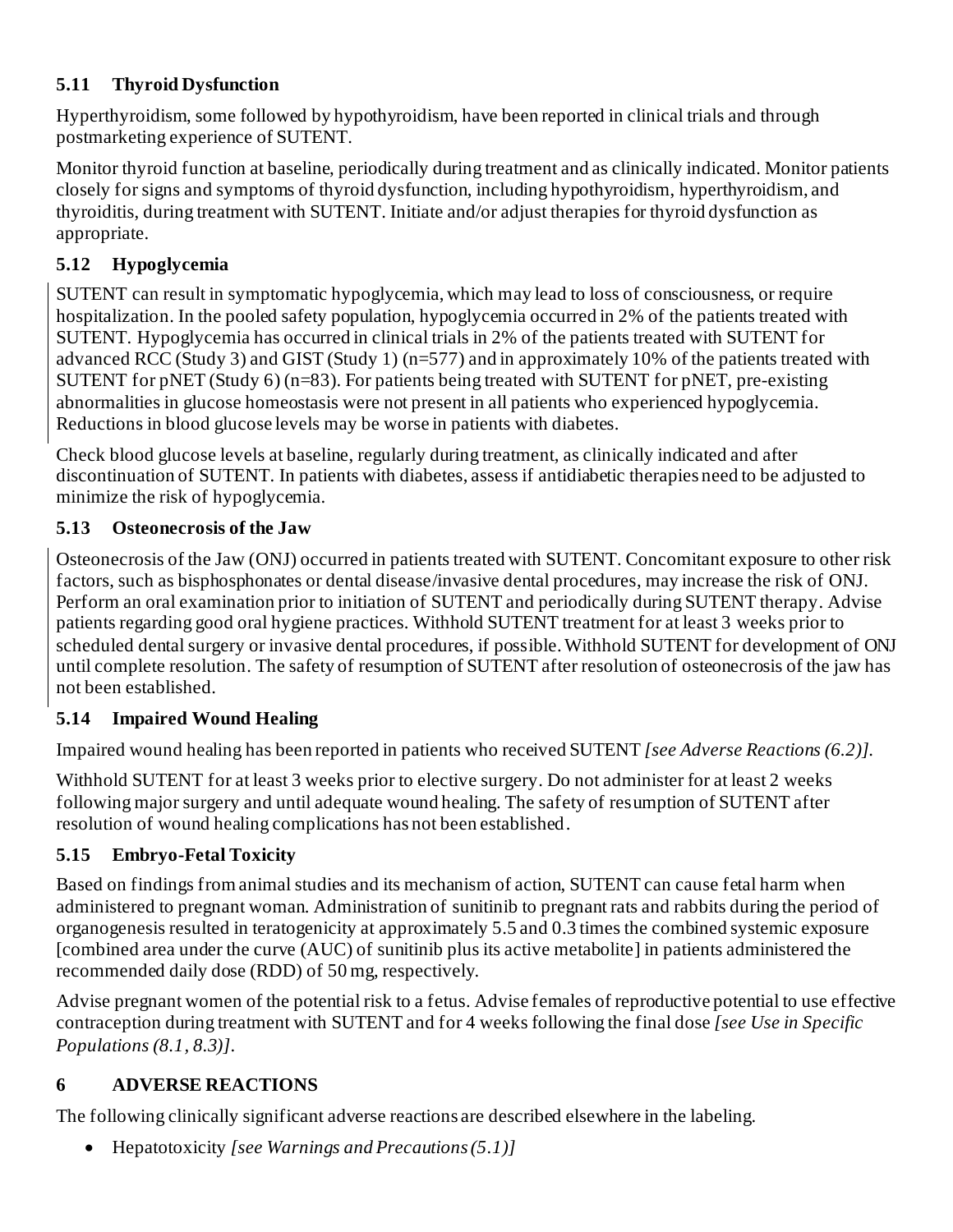- Cardiovascular Events *[see Warnings and Precautions (5.2)]*
- QT Interval Prolongation and Torsade de Pointes *[see Warnings and Precautions (5.3)]*
- Hypertension *[see Warnings and Precautions (5.4)]*
- Hemorrhagic Events *[see Warnings and Precautions (5.5)]*
- Tumor Lysis Syndrome *[see Warnings and Precautions (5.6)]*
- Thrombotic Microangiopathy *[see Warnings and Precautions (5.7)]*
- Proteinuria *[see Warnings and Precautions (5.8)]*
- Dermatologic Toxicities *[see Warnings and Precautions (5.9)]*
- Reversible Posterior Leukoencephalopathy Syndrome *[see Warnings and Precautions (5.10)]*
- Thyroid Dysfunction *[see Warnings and Precautions (5.11)]*
- Hypoglycemia *[see Warnings and Precautions (5.12)]*
- Osteonecrosis of the Jaw *[see Warnings and Precautions (5.13)]*
- Impaired Wound Healing *[see Warnings and Precautions (5.14)]*

## **6.1 Clinical Trials Experience**

Because clinical trials are conducted under widely varying conditions, adverse reaction rates observed in the clinical trials of a drug cannot be directly compared to rates in the clinical trials of another drug and may not reflect the rates observed in practice.

The pooled safety population described in the Warnings and Precautions reflect exposure to SUTENT in 7527 patients with GIST, RCC (advanced and adjuvant), or pNET. In this pooled safety population, the most common adverse reactions (≥25%) were fatigue/asthenia, diarrhea, mucositis/stomatitis, nausea, decreased appetite/anorexia, vomiting, abdominal pain, hand-foot syndrome, hypertension, bleeding events, dysgeusia/altered taste, dyspepsia, and thrombocytopenia.

#### Gastrointestinal Stromal Tumor

The safety of SUTENT was evaluated in Study 1, a randomized, double-blind, placebo-controlled trial in which previously treated patients with GIST received SUTENT 50 mg daily on Schedule 4/2 (n=202) or placebo (n=102). Median duration of blinded study treatment was 2 cycles for patients on SUTENT (mean: 3.0; range: 1-9) and 1 cycle (mean; 1.8; range: 1-6) for patients on placebo at the time of the interim analysis.

Permanent discontinuation due to an adverse reaction occurred in 7% of patients in the SUTENT arm. Dose reductions occurred in 11%and dose interruptions occurred in 29% of patients who received SUTENT.

Table 3 summarizes the adverse reactions for Study 1.

**Table 3. Adverse Reactions Reported in ≥10% of GIST Patients Who Received SUTENT in the Double-Blind Treatment Phase and More Commonly Than in Patients Given Placebo\* in Study 1**

|                             | <b>GIST</b>  |                    |              |                    |
|-----------------------------|--------------|--------------------|--------------|--------------------|
|                             |              | SUTENT $(N=202)$   |              | Placebo $(N=102)$  |
| <b>Adverse Reaction</b>     | All Grades % | <b>Grade 3-4 %</b> | All Grades % | <b>Grade 3-4 %</b> |
| <b>Any Adverse Reaction</b> | 94           | 56                 | 97           | 51                 |
| <b>Gastrointestinal</b>     |              |                    |              |                    |
| Diarrhea                    | 40           | 4                  | 27           |                    |
| Mucositis/stomatitis        | 29           |                    | 18           |                    |
| Constipation                | 20           |                    | 14           |                    |
| <b>Metabolism/Nutrition</b> |              |                    |              |                    |
| Anorexia <sup>a</sup>       | 33           |                    | 29           |                    |
| Asthenia                    | 22           |                    | 11           |                    |
| <b>Dermatology</b>          |              |                    |              |                    |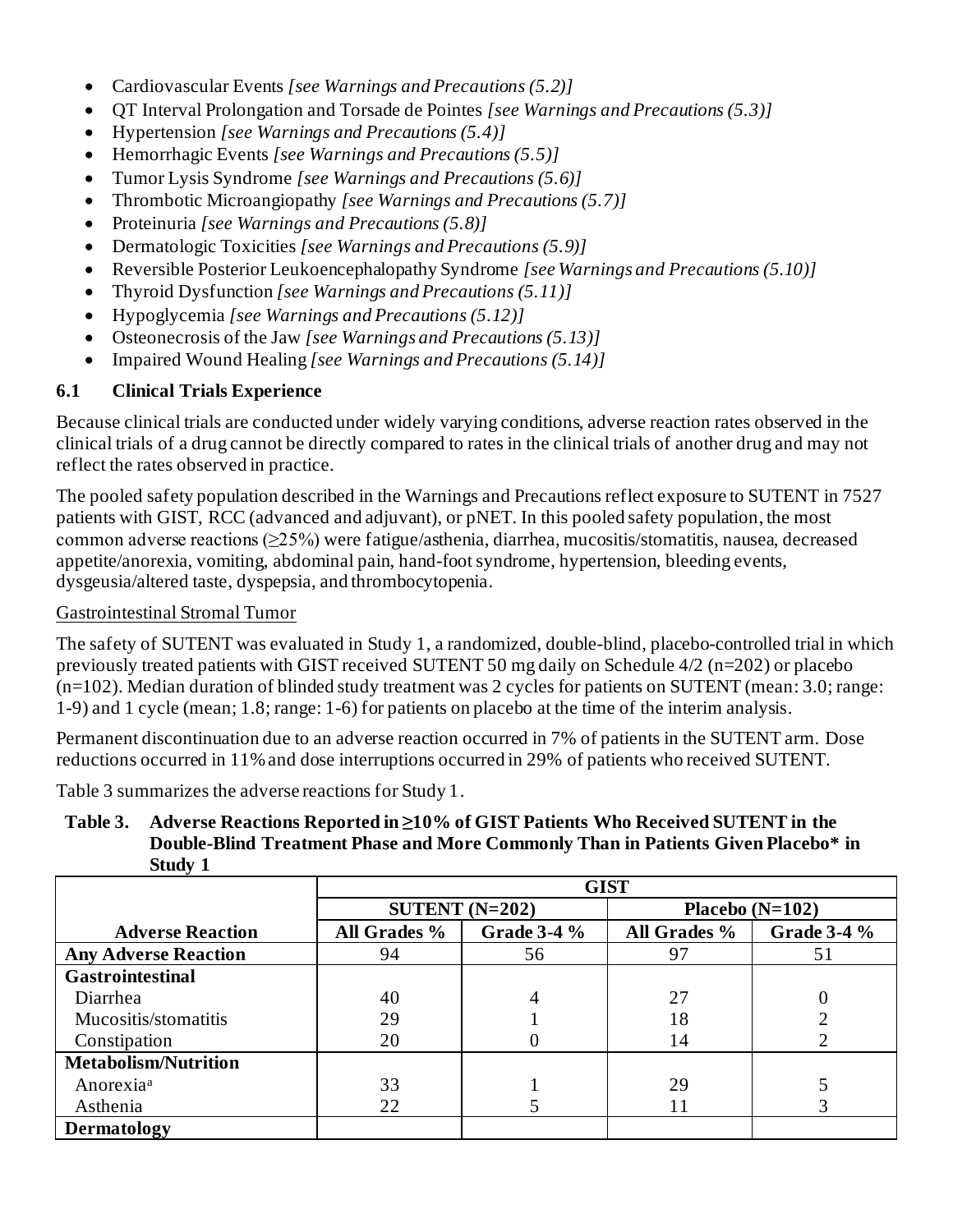#### **Table 3. Adverse Reactions Reported in ≥10% of GIST Patients Who Received SUTENT in the Double-Blind Treatment Phase and More Commonly Than in Patients Given Placebo\* in Study 1**

|                         | <b>GIST</b>  |                    |                   |                    |
|-------------------------|--------------|--------------------|-------------------|--------------------|
|                         |              | SUTENT $(N=202)$   | Placebo $(N=102)$ |                    |
| <b>Adverse Reaction</b> | All Grades % | <b>Grade 3-4 %</b> | All Grades %      | <b>Grade 3-4 %</b> |
| Skin discoloration      | 30           |                    | 23                |                    |
| Rash                    | 14           |                    |                   |                    |
| Hand-foot syndrome      | 14           |                    | 10                |                    |
| <b>Neurology</b>        |              |                    |                   |                    |
| Altered taste           | 21           | 0                  | 12                | 0                  |
| Cardiac                 |              |                    |                   |                    |
| Hypertension            | 15           | 4                  |                   | 0                  |
| <b>Musculoskeletal</b>  |              |                    |                   |                    |
| Myalgia/limb pain       | 14           |                    |                   |                    |

\* Common Terminology Criteria for Adverse Events (CTCAE), version 3.0.

Abbreviations: GIST=gastrointestinal stromal tumor; N=number of patients.

a Includes decreased appetite.

Other clinically relevant adverse reactions included oral pain other than mucositis/stomatitis in 6%; hair color changes in 7%; alopecia in 5% of patients who received SUTENT.

Table 4 summarizes the laboratory abnormalities in Study 1.

#### **Table 4. Laboratory Abnormalities Reported in ≥10% of GIST Patients Who Received SUTENT or Placebo in the Double-Blind Treatment Phase\* in Study 1**

|                                   | <b>GIST</b>      |                |                   |                            |
|-----------------------------------|------------------|----------------|-------------------|----------------------------|
|                                   | SUTENT $(N=202)$ |                | Placebo $(N=102)$ |                            |
|                                   | All Grades*      | Grade 3-4*,a   | All Grades*       | Grade $3-4*$ <sup>,b</sup> |
| <b>Laboratory Abnormality</b>     | $\frac{0}{0}$    | $\frac{6}{9}$  | $\frac{0}{0}$     | $\frac{6}{9}$              |
| <b>Any Laboratory Abnormality</b> |                  | 34             |                   | 22                         |
| <b>Hematology</b>                 |                  |                |                   |                            |
| Neutrophils decreased             | 53               | 10             | 4                 |                            |
| Lymphocytes decreased             | 38               |                | 16                |                            |
| Platelets decreased               | 38               |                | 4                 |                            |
| Hemoglobin decreased              | 26               | 3              | 22                | 2                          |
| Gastrointestinal                  |                  |                |                   |                            |
| <b>AST/ALT</b> increased          | 39               | $\overline{2}$ | 23                |                            |
| Lipase increased                  | 25               | 10             | 17                |                            |
| Alkaline phosphatase increased    | 24               |                | 21                |                            |
| Amylase increased                 | 17               |                | 12                |                            |
| Total bilirubin increased         | 16               |                | 8                 |                            |
| Indirect bilirubin increased      | 10               |                | 4                 | 0                          |
| <b>Renal/Metabolic</b>            |                  |                |                   |                            |
| Creatinine increased              | 12               |                |                   |                            |
| Potassium decreased               | 12               |                |                   |                            |
| Sodium increased                  | 10               | 0              |                   |                            |
| Cardiac                           |                  |                |                   |                            |
| Decreased LVEF                    | 11               |                | 3                 | 0                          |

\* Common Terminology Criteria for Adverse Events (CTCAE), version 3.0.

Abbreviations: ALT=alanine aminotransferase; AST=aspartate aminotransferase;GIST=gastrointestinal stromal tumor; LVEF=left ventricular ejection fraction; N=number of patients.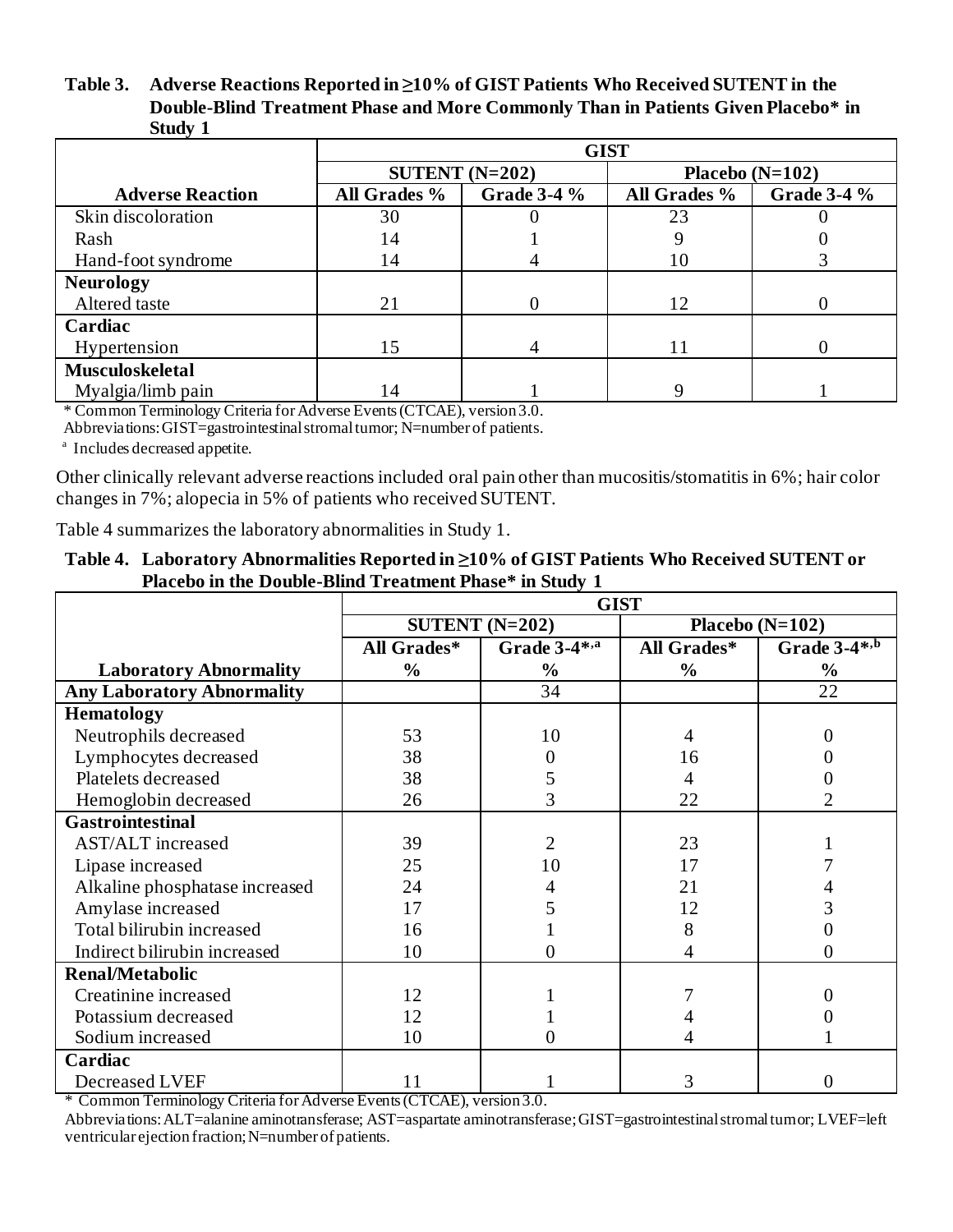#### **Table 4. Laboratory Abnormalities Reported in ≥10% of GIST Patients Who Received SUTENT or Placebo in the Double-Blind Treatment Phase\* in Study 1**

| SUTENT $(N=202)$   |                   | Placebo $(N=102)$ |                   |  |  |
|--------------------|-------------------|-------------------|-------------------|--|--|
| All Grades*        | Grade $3-4^{*,a}$ | All Grades*       | Grade $3-4^{*,b}$ |  |  |
| $\frac{0}{\alpha}$ | $\frac{0}{0}$     | $\frac{0}{0}$     | $\frac{6}{10}$    |  |  |

Grade 4 laboratory abnormalities in patients on SUTENT included alkaline phosphatase (1%), lipase (2%), creatinine (1%), potassium decreased (1%), neutrophils (2%), hemoglobin (2%), and platelets (1%).

 $\overline{b}$  Grade 4 laboratory abnormalities in patients on placebo included amylase (1%), lipase (1%), and hemoglobin (2%).

After an interim analysis*,* the study was unblinded and patients on the placebo arm were given the opportunity to receive open-label SUTENT *[see Clinical Studies (14.1)]*. For 241 patients randomized to the SUTENT arm, including 139 who received SUTENT in both the double-blind and open-label phases, the median duration of SUTENT treatment was 6 cycles (mean: 8.5; range: 1–44). For the 255 patients who ultimately received open-label SUTENT treatment, median duration of treatment was 6 cycles (mean: 7.8; range: 1–37) from the time of the unblinding.

Permanent discontinuation due to an adverse reaction occurred in 20% of patients who received SUTENT. Dosage interruption occurred in 46% and dose reduction occurred in 28% of patients who received SUTENT.

The most common Grade 3 or 4 adverse reactions in patients who received SUTENT in the open-label phase were fatigue (10%), hypertension (8%), asthenia (5%), diarrhea (5%), hand-foot syndrome (5%), nausea (4%), abdominal pain (3%), anorexia (3%), mucositis (2%), vomiting (2%), and hypothyroidism (2%).

### Advanced Renal Cell Carcinoma

**Laboratory Abnormality**

The safety of SUTENT was evaluated in Study 3, a double-blind, active-controlled trial in which previously untreated patients with locally advanced or metastatic RCC received SUTENT 50 mg daily on Schedule 4/2  $(n=375)$  or interferon alfa 9 million International Units (MIU)  $(n=360)$ . The median duration of treatment was 11.1 months (range: 0.4 to 46.1) for SUTENT treatment and 4.1 months (range: 0.1 to 45.6) for interferon alfa treatment.

Permanent discontinuation due to an adverse reaction occurred in 20% of patients in the SUTENT arm. Dose interruptions occurred in 54% and dose reductions occurred in 52% of patients who received SUTENT.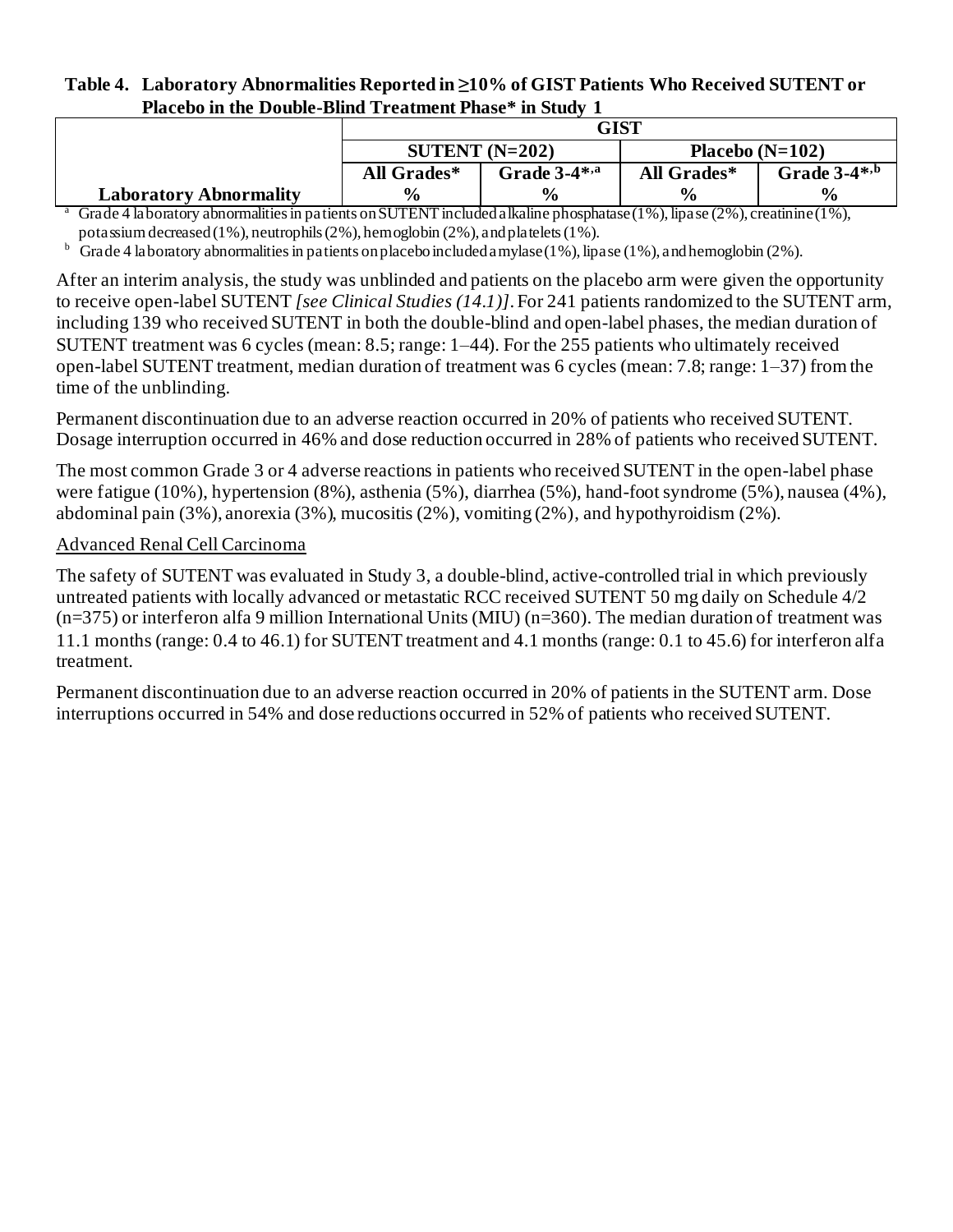Table 5 summarizes the adverse reactions for Study 3.

|                             | <b>Treatment-Naïve RCC</b>                                    |                        |                   |                        |
|-----------------------------|---------------------------------------------------------------|------------------------|-------------------|------------------------|
|                             | $\overline{\text{SUTENT}}$ (N=375)<br>Interferon Alfa (N=360) |                        |                   |                        |
|                             | <b>All Grades</b>                                             | Grade 3-4 <sup>a</sup> | <b>All Grades</b> | Grade 3-4 <sup>b</sup> |
| <b>Adverse Reaction</b>     | $\frac{0}{0}$                                                 | $\frac{0}{0}$          | $\frac{0}{0}$     | $\frac{0}{0}$          |
| <b>Any Adverse Reaction</b> | 99                                                            | 77                     | 99                | 55                     |
| <b>Gastrointestinal</b>     |                                                               |                        |                   |                        |
| Diarrhea                    | 66                                                            | 10                     | 21                | $\leq$ 1               |
| Nausea                      | 58                                                            | 6                      | 41                | $\overline{2}$         |
| Mucositis/stomatitis        | 47                                                            | 3                      | 5                 | $\leq$ 1               |
| Vomiting                    | 39                                                            | 5                      | 17                | $\mathbf{1}$           |
| Dyspepsia                   | 34                                                            | $\overline{c}$         | $\overline{4}$    | $\boldsymbol{0}$       |
| Abdominal painc             | 30                                                            | 5                      | 12                |                        |
| Constipation                | 23                                                            |                        | 14                | $\leq$ 1               |
| Dry mouth                   | 13                                                            | $\overline{0}$         | 7                 | $\leq$ 1               |
| Oral pain                   | 14                                                            | $\leq$ 1               | $\mathbf{1}$      | $\boldsymbol{0}$       |
| Flatulence                  | 14                                                            | $\overline{0}$         | $\overline{2}$    | 0                      |
| GERD/reflux esophagitis     | 12                                                            | $\leq$ 1               | $\mathbf{1}$      | $\overline{0}$         |
| Glossodynia                 | 11                                                            | $\boldsymbol{0}$       | $\mathbf{1}$      | $\boldsymbol{0}$       |
| Hemorrhoids                 | 10                                                            | $\overline{0}$         | $\overline{2}$    | $\overline{0}$         |
| <b>Constitutional</b>       |                                                               |                        |                   |                        |
| Fatigue                     | 62                                                            | 15                     | 56                | 15                     |
| Asthenia                    | 26                                                            | 11                     | 22                | 6                      |
| Fever                       | 22                                                            | $\mathbf{1}$           | 37                | $\leq$ 1               |
| Weight decreased            | 16                                                            | $\leq$ 1               | 17                | 1                      |
| Chills                      | 14                                                            | $\mathbf{1}$           | 31                | $\overline{0}$         |
| <b>Chest Pain</b>           | 13                                                            | $\overline{2}$         | $\overline{7}$    | 1                      |
| Influenza like illness      | 5                                                             | $\overline{0}$         | 15                | $\leq$ 1               |
| <b>Metabolism/Nutrition</b> |                                                               |                        |                   |                        |
| Anorexia <sup>d</sup>       | 48                                                            | 3                      | 42                | $\overline{2}$         |
| <b>Neurology</b>            |                                                               |                        |                   |                        |
| Altered taste <sup>e</sup>  | 47                                                            | $\leq$ 1               | 15                | $\boldsymbol{0}$       |
| Headache                    | 23                                                            | $\mathbf{1}$           | 19                | $\boldsymbol{0}$       |
| <b>Dizziness</b>            | 11                                                            | $\leq$ 1               | 14                |                        |
| <b>Hemorrhage/Bleeding</b>  |                                                               |                        |                   |                        |
| Bleeding, all sites         | 37                                                            | 4 <sup>f</sup>         | 10                |                        |
| Cardiac                     |                                                               |                        |                   |                        |
| Hypertension                | 34                                                            | 13                     | $\overline{4}$    | $\leq$ 1               |
| Edema peripheral            | 24                                                            | $\overline{2}$         | 5                 | $\mathbf{1}$           |
| Ejection fraction decreased | 16                                                            | 3                      | 5                 | $\overline{2}$         |

**Table 5. Adverse Reactions Reported in ≥10% of Patients With RCC Who Received SUTENT or Interferon Alfa\* in Study 3**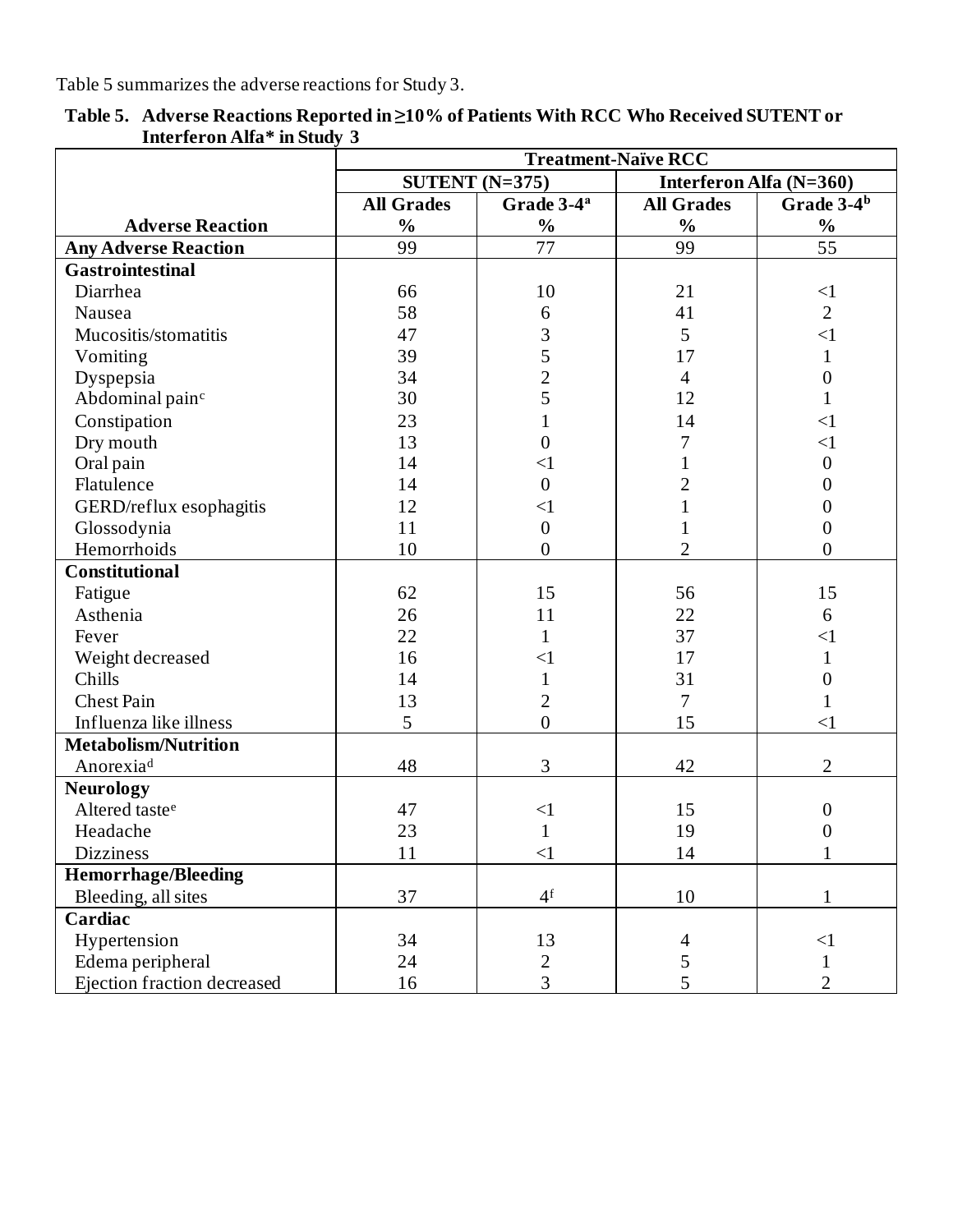|                                   | <b>Treatment-Naïve RCC</b> |                        |                   |                                       |
|-----------------------------------|----------------------------|------------------------|-------------------|---------------------------------------|
|                                   |                            | SUTENT $(N=375)$       |                   | Interferon Alfa (N=360)               |
|                                   | <b>All Grades</b>          | Grade 3-4 <sup>a</sup> | <b>All Grades</b> | Grade $3-\overline{4}^{\overline{b}}$ |
| <b>Adverse Reaction</b>           | $\frac{0}{0}$              | $\frac{0}{0}$          | $\frac{0}{0}$     | $\frac{0}{0}$                         |
| <b>Dermatology</b>                |                            |                        |                   |                                       |
| Rash                              | 29                         | $\mathbf{2}$           | 11                | $\leq$ 1                              |
| Hand-foot syndrome                | 29                         | 8                      |                   | $\boldsymbol{0}$                      |
| Skin discoloration/yellow skin    | 25                         | $\leq$ 1               | 0                 | 0                                     |
| Dry skin                          | 23                         | $\leq$ 1               |                   | 0                                     |
| Hair color changes                | 20                         | $\boldsymbol{0}$       | $<$ l             | 0                                     |
| Alopecia                          | 14                         | $\overline{0}$         | 9                 | 0                                     |
| Erythema                          | 12                         | $\leq$ 1               |                   | 0                                     |
| Pruritus                          | 12                         | $\leq$ 1               | $\overline{7}$    | $\leq$ 1                              |
| <b>Musculoskeletal</b>            |                            |                        |                   |                                       |
| Pain in extremity/limb discomfort | 40                         | 5                      | 30                | $\overline{c}$                        |
| Arthralgia                        | 30                         | 3                      | 19                |                                       |
| Back pain                         | 28                         | 5                      | 14                | $\overline{2}$                        |
| <b>Respiratory</b>                |                            |                        |                   |                                       |
| Cough                             | 27                         |                        | 14                | $<$ 1                                 |
| Dyspnea                           | 26                         | 6                      | 20                | 4                                     |
| Nasopharyngitis                   | 14                         | 0                      | $\overline{c}$    | 0                                     |
| Oropharyngeal pain                | 14                         | $\leq$ 1               | $\overline{2}$    | 0                                     |
| Upper respiratory tract infection | 11                         | $\leq$ 1               | $\overline{2}$    | $\overline{0}$                        |
| <b>Endocrine</b>                  |                            |                        |                   |                                       |
| Hypothyroidism                    | 16                         | $\overline{2}$         |                   | $\overline{0}$                        |
| Psychiatric                       |                            |                        |                   |                                       |
| Insomnia                          | 15                         | $\leq$ 1               | 10                | 0                                     |
| Depression <sup>g</sup>           | 11                         | $\overline{0}$         | 14                |                                       |

#### **Table 5. Adverse Reactions Reported in ≥10% of Patients With RCC Who Received SUTENT or Interferon Alfa\* in Study 3**

\* Common Terminology Criteria for Adverse Events (CTCAE), version 3.0.

Abbreviations: ARs=adverse reactions; N=number of patients; RCC=renal cell carcinoma.

<sup>a</sup> Grade 4 ARs in patients on SUTENT included back pain (1%), arthralgia (<1%), dyspnea (<1%), asthenia (<1%), fatigue (<1%), limb pain  $\left($  <1%), and rash  $\left($  <1%).

b Grade 4 ARs in patients on interferon alfa included dyspnea (1%), fatigue (1%), abdominal pain (<1%), and depression (<1%).

c Includes flank pain.

<sup>d</sup> Includes decreased appetite.

e Includes ageusia, hypogeusia, and dysgeusia.

f Includes 1 patient with Grade 5 gastric hemorrhage.

<sup>g</sup> Includes depressed mood.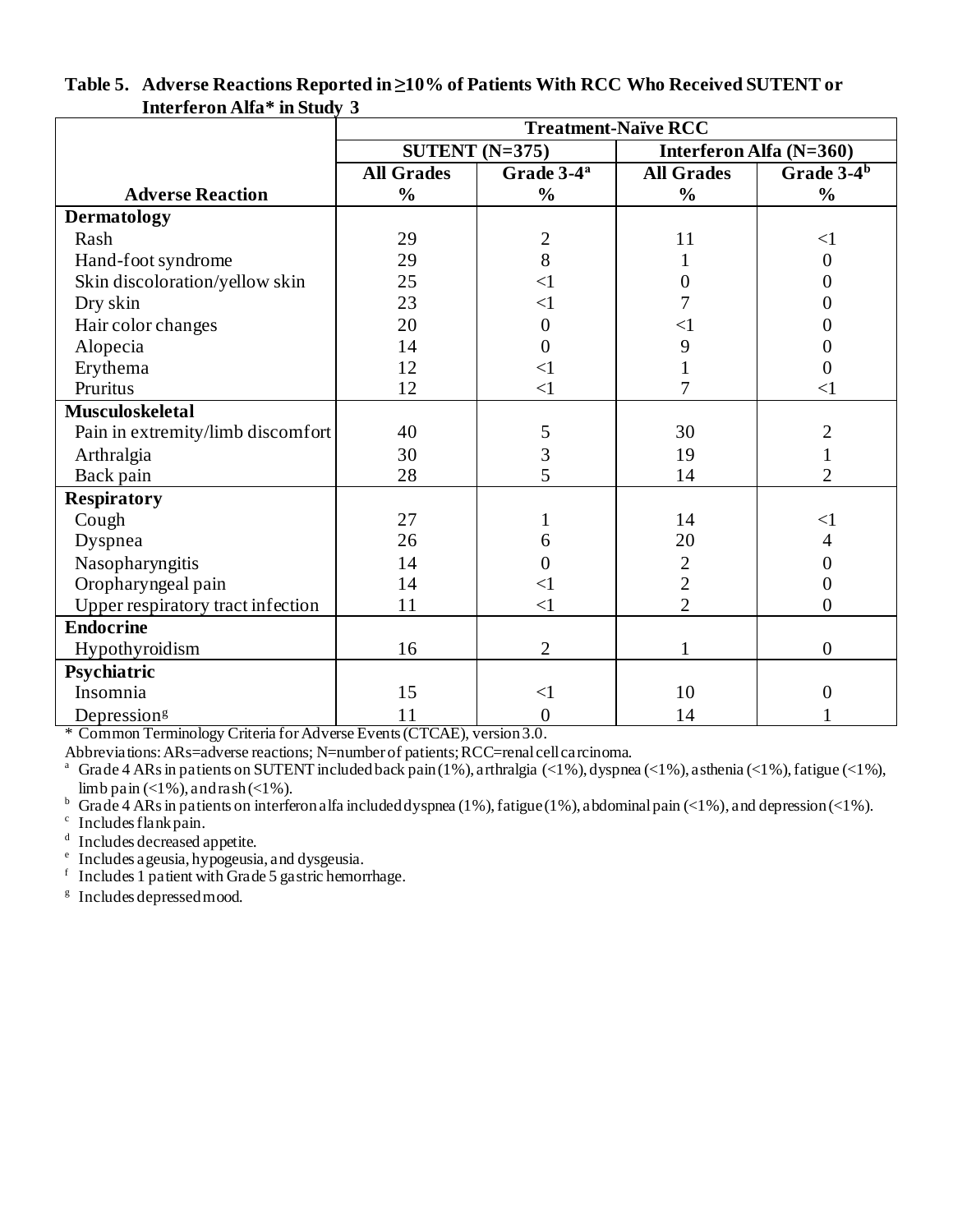Table 6 summarizes the laboratory abnormalities in Study 3.

|                                | <b>Treatment-Naïve RCC</b> |                  |                         |                |  |
|--------------------------------|----------------------------|------------------|-------------------------|----------------|--|
|                                |                            | SUTENT $(N=375)$ | Interferon Alfa (N=360) |                |  |
|                                | All Grades*                | Grade 3-4*,a     | All Grades*             | Grade 3-4*,b   |  |
| <b>Laboratory Abnormality</b>  | $\frac{0}{0}$              | $\frac{0}{0}$    | $\frac{0}{0}$           | $\frac{0}{0}$  |  |
| <b>Hematology</b>              |                            |                  |                         |                |  |
| Hemoglobin decreased           | 79                         | 8                | 69                      | 5              |  |
| Neutrophils decreased          | 77                         | 17               | 49                      | 9              |  |
| Platelets decreased            | 68                         | 9                | 24                      |                |  |
| Lymphocytes decreased          | 68                         | 18               | 68                      | 26             |  |
| <b>Renal/Metabolic</b>         |                            |                  |                         |                |  |
| Creatinine increased           | 70                         | $\leq$ 1         | 51                      | $\leq$ 1       |  |
| Creatine kinase increased      | 49                         | $\overline{2}$   | 11                      | 1              |  |
| Uric acid increased            | 46                         | 14               | 33                      | 8              |  |
| Calcium decreased              | 42                         | 1                | 40                      |                |  |
| Phosphorus decreased           | 31                         | 6                | 24                      | 6              |  |
| Albumin decreased              | 28                         |                  | 20                      | 0              |  |
| Glucose increased              | 23                         | 6                | 15                      | 6              |  |
| Sodium decreased               | 20                         | 8                | 15                      | 4              |  |
| Glucose decreased              | 17                         | $\overline{0}$   | 12                      | $<$ l          |  |
| Potassium increased            | 16                         | 3                | 17                      | 4              |  |
| Calcium increased              | 13                         | $\leq$ 1         | 10                      | 1              |  |
| Potassium decreased            | 13                         | 1                | $\overline{2}$          | $<$ 1          |  |
| Sodium increased               | 13                         | $\theta$         | 10                      | $\overline{0}$ |  |
| <b>Gastrointestinal</b>        |                            |                  |                         |                |  |
| <b>AST</b> increased           | 56                         | $\overline{2}$   | 38                      | $\overline{2}$ |  |
| Lipase increased               | 56                         | 18               | 46                      | $\,8\,$        |  |
| ALT increased                  | 51                         | 3                | 40                      | $\overline{2}$ |  |
| Alkaline phosphatase increased | 46                         | $\overline{2}$   | 37                      | $\overline{c}$ |  |
| Amylase increased              | 35                         | 6                | 32                      | $\overline{3}$ |  |
| Total bilirubin increased      | 20                         |                  | $\overline{2}$          | 0              |  |
| Indirect bilirubin increased   | 13                         |                  |                         | $\overline{0}$ |  |

**Table 6. Laboratory Abnormalities Reported in ≥10% of RCC Patients Who Received SUTENT or Interferon Alfa in Study 3**

\* Common Terminology Criteria for Adverse Events (CTCAE), version 3.0.

Abbreviations: ALT=alanine aminotransferase; AST=aspartate aminotransferase;N=number of patients; RCC=renal cell carcinoma.

<sup>a</sup> Grade 4 laboratory abnormalities in patients on SUTENT included uric acid (14%), lipase (3%), neutrophils (2%), lymphocytes (2%), hemoglobin (2%), platelets (1%), amylase (1%), ALT (<1%), creatine kinase (<1%), creatinine (<1%), glucose increased  $(\leq 1\%)$ , calcium decreased  $(\leq 1\%)$ , phosphorous  $(\leq 1\%)$ , potassium increased  $(\leq 1\%)$ , and sodium decreased  $(\leq 1\%)$ .

 $b$  Grade 4 laboratory abnormalities in patients on interferon alfa included uric acid (8%), lymphocytes (2%), lipase (1%), neutrophils (1%), amylase (<1%), calcium increased (<1%), glucose decreased (<1%), potassium increased (<1%), and hemoglobin  $\left( <1\% \right)$ .

#### Long-Term Safety in RCC

The long-term safety of SUTENT in patients with metastatic RCC was analyzed across 9 completed clinical studies conducted in the first-line, bevacizumab-refractory, and cytokine-refractory treatment settings. The analysis included 5739 patients, of whom 807 (14%) were treated for at least 2 years and 365 (6%) for at least 3 years. Prolonged treatment with SUTENT did not appear to be associated with new types of adverse reactions. There appeared to be no increase in the yearly incidence of adverse reactions at later time points. Hypothyroidism increased during the second year of treatment with new cases reported up to year 4.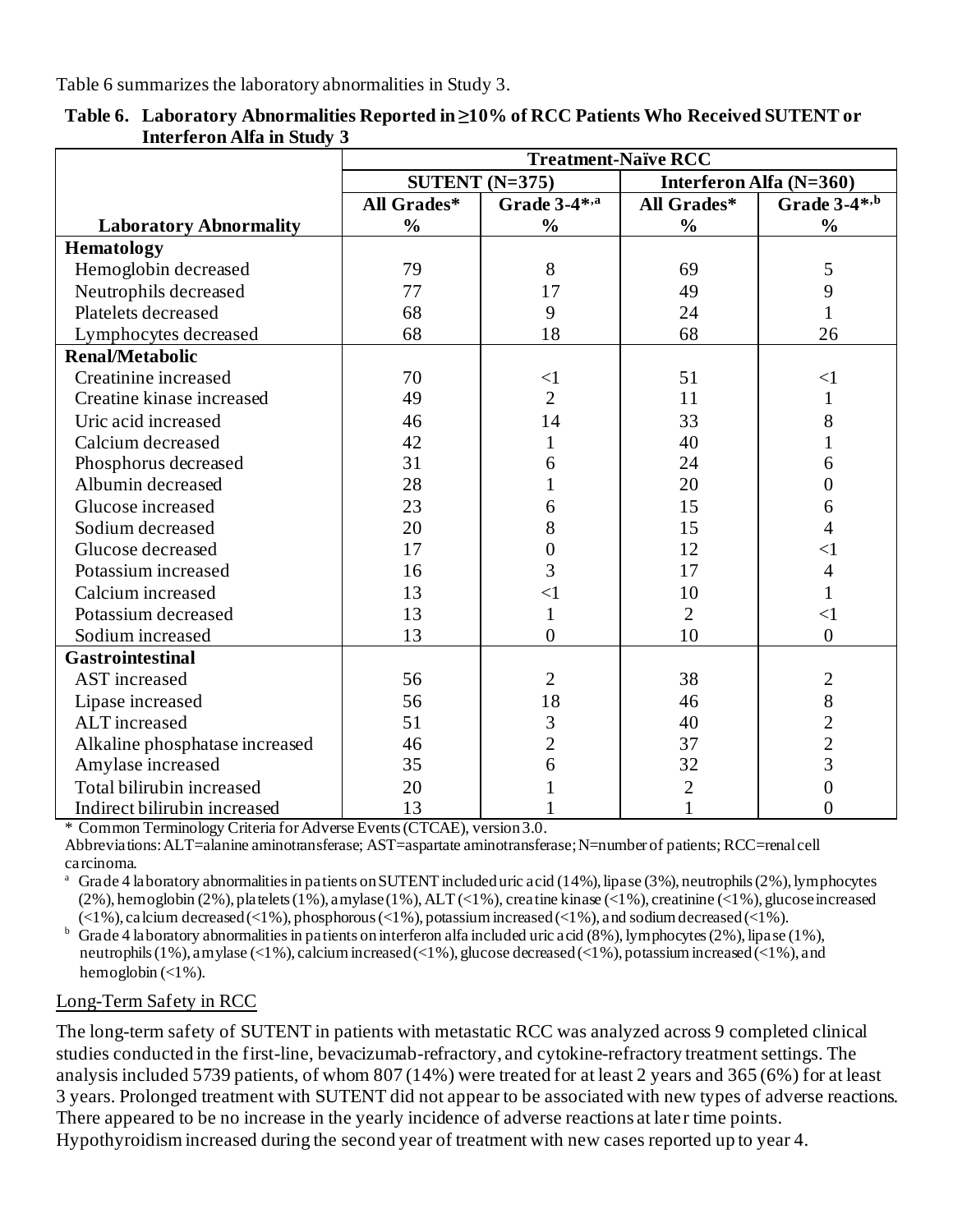## Adjuvant Treatment of RCC

The safety of SUTENT was evaluated in S-TRAC, a randomized, double-blind, placebo-controlled trial in which patients who had undergone nephrectomy for RCC received SUTENT 50 mg daily on Schedule 4/2  $(n=306)$  or placebo (n=304). The median duration of treatment was 12.4 months (range: 0.13 to 14.9) for SUTENT and 12.4 months (range: 0.03 to 13.7) for placebo.

Permanent discontinuation due to an adverse reaction occurred in 28% of patients in the SUTENT arm. Adverse reactions leading to permanent discontinuation in >2% of patients include hand-foot syndrome and fatigue/asthenia. Dosing interruptions occurred in 54% and dose reductions occurred in 46% of patients who received SUTENT.

Table 7 summarizes the adverse reactions in S-TRAC.

| моге сошшошу                            | Than in Tanches Olyen Flacebo The Times<br><b>Adjuvant Treatment of RCC</b> |                  |                   |                  |  |
|-----------------------------------------|-----------------------------------------------------------------------------|------------------|-------------------|------------------|--|
|                                         |                                                                             | SUTENT $(N=306)$ | Placebo $(N=304)$ |                  |  |
|                                         | <b>All Grades</b>                                                           | Grade 3-4        | <b>All Grades</b> | Grade 3-4        |  |
| <b>Adverse Reaction</b>                 | $\frac{0}{0}$                                                               | $\frac{0}{0}$    | $\frac{0}{0}$     | $\frac{0}{0}$    |  |
| <b>Any Adverse Reaction</b>             | 99                                                                          | 60               | 88                | 15               |  |
| <b>Gastrointestinal</b>                 |                                                                             |                  |                   |                  |  |
| Mucositis/Stomatitis <sup>a</sup>       | 61                                                                          | 6                | 15                | $\boldsymbol{0}$ |  |
| Diarrhea                                | 57                                                                          | 4                | 22                | $\leq$ 1         |  |
| Nausea                                  | 34                                                                          | $\overline{c}$   | 15                | $\overline{0}$   |  |
| Dyspepsia                               | 27                                                                          | $\mathbf{1}$     | 7                 | $\overline{0}$   |  |
| Abdominal pain <sup>b</sup>             | 25                                                                          | $\overline{c}$   | 9                 | $\leq$ 1         |  |
| Vomiting                                | 19                                                                          | $\overline{2}$   | $\overline{7}$    | $\boldsymbol{0}$ |  |
| Constipation                            | 12                                                                          | $\overline{0}$   | 11                | $\overline{0}$   |  |
| <b>Constitutional</b>                   |                                                                             |                  |                   |                  |  |
| Fatigue/Asthenia                        | 57                                                                          | $8\,$            | 34                | $\overline{2}$   |  |
| Localized edema <sup>c</sup>            | 18                                                                          | $\leq$ 1         | $\leq$ 1          | $\boldsymbol{0}$ |  |
| Pyrexia                                 | 12                                                                          | $\leq$ 1         | 6                 | $\overline{0}$   |  |
| <b>Dermatology</b>                      |                                                                             |                  |                   |                  |  |
| Hand-foot syndrome                      | 50                                                                          | 16               | 10                | $\leq$ 1         |  |
| Rashd                                   | 24                                                                          | $\overline{2}$   | 12                | $\overline{0}$   |  |
| Hair color changes                      | 22                                                                          | $\boldsymbol{0}$ | $\overline{2}$    | 0                |  |
| Skin discoloration/Yellow skin          | 18                                                                          | $\overline{0}$   | $\mathbf{1}$      | $\overline{0}$   |  |
| Dry skin                                | 14                                                                          | $\overline{0}$   | 6                 | $\overline{0}$   |  |
| Cardiac                                 |                                                                             |                  |                   |                  |  |
| Hypertensione                           | 39                                                                          | 8                | 14                | $\mathbf{1}$     |  |
| Edema/Peripheral edema                  | 10                                                                          | $\leq$ 1         | $\overline{7}$    | $\overline{0}$   |  |
| <b>Neurology</b>                        |                                                                             |                  |                   |                  |  |
| Altered tastef                          | 38                                                                          | $\leq$ 1         | 6                 | $\overline{0}$   |  |
| Headache                                | 19                                                                          | $\leq$ 1         | 12                | $\theta$         |  |
| <b>Endocrine</b>                        |                                                                             |                  |                   |                  |  |
| Hypothyroidism/TSH increased            | 24                                                                          | $\leq$ 1         | $\overline{4}$    | $\overline{0}$   |  |
| <b>Hemorrhage/Bleeding</b>              |                                                                             |                  |                   |                  |  |
| Bleeding events, all sites <sup>g</sup> | 24                                                                          | $\leq$ 1         | 5                 | $\leq$ 1         |  |
| <b>Metabolism/Nutrition</b>             |                                                                             |                  |                   |                  |  |
| Anorexia/Decreased appetite             | 19                                                                          | $\leq$ 1         | 5                 | $\overline{0}$   |  |

**Table 7. Adverse Reactions Reported in ≥10% of Patients With RCC Who Received SUTENT and More Commonly Than in Patients Given Placebo\* in S-TRAC**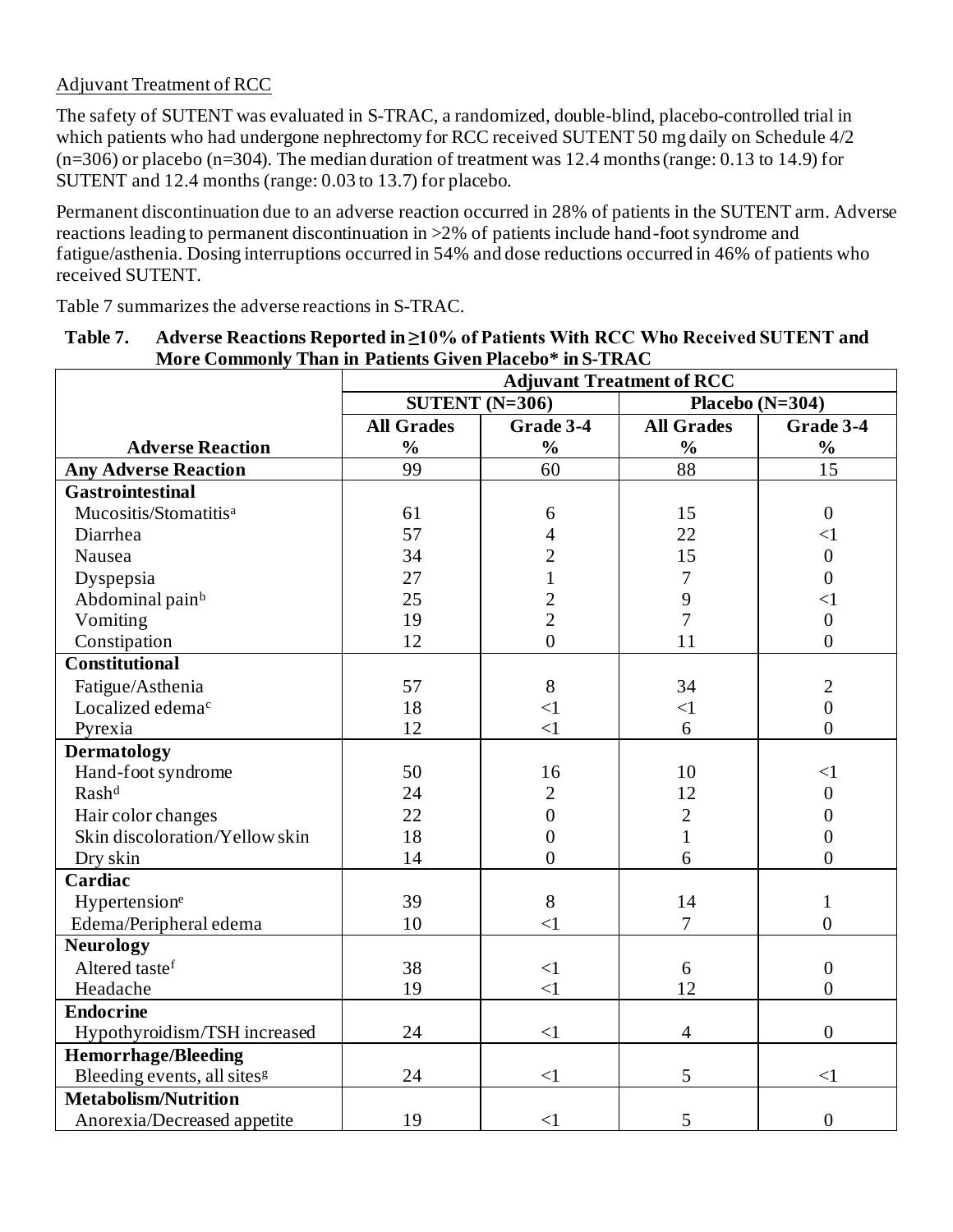| MOTE COMMONIV THAN IN PAUENTS GIVEN PIACEDO" IN S-TRAC |                                       |                                             |               |               |  |  |  |
|--------------------------------------------------------|---------------------------------------|---------------------------------------------|---------------|---------------|--|--|--|
|                                                        | <b>Adjuvant Treatment of RCC</b>      |                                             |               |               |  |  |  |
|                                                        | SUTENT $(N=306)$<br>Placebo $(N=304)$ |                                             |               |               |  |  |  |
|                                                        | <b>All Grades</b>                     | Grade 3-4<br>Grade 3-4<br><b>All Grades</b> |               |               |  |  |  |
| <b>Adverse Reaction</b>                                | $\frac{6}{9}$                         | $\frac{0}{0}$                               | $\frac{6}{9}$ | $\frac{6}{9}$ |  |  |  |
| <b>Musculoskeletal</b>                                 |                                       |                                             |               |               |  |  |  |
| Pain in extremity                                      |                                       |                                             |               |               |  |  |  |
| Arthralgia                                             |                                       |                                             |               |               |  |  |  |

#### **Table 7. Adverse Reactions Reported in ≥10% of Patients With RCC Who Received SUTENT and More Commonly Than in Patients Given Placebo\* in S-TRAC**

\* Common Terminology Criteria for Adverse Events (CTCAE), version 3.0.

Abbreviations: ARs=adverse reactions; N=number of patients; RCC=renal cell carcinoma.

a Includes mucosal inflammation, stomatitis aphthous ulcer, mouth ulceration, tongue ulceration, oropharyngeal pain, and oral pain.

- <sup>b</sup> Includes abdominal pain, abdominal pain lower, and abdominal pain upper.
- <sup>c</sup> Includes edema localized, face edema, eyelid edema, periorbital edema, swelling face, and eye edema.
- d Includes dermatitis, dermatitis psoriasiform, exfoliative rash, genital rash, rash, rash erythematous, rash follicular, rash generalized, rash macular, rash maculopapular, rash papular, and rash pruritic.
- <sup>e</sup> Includes hypertension, blood pressure increased, blood pressure systolic increased, blood pressure diastolic increased, and hypertensive crisis.
- f Includes ageusia, hypogeusia, and dysgeusia.
- g Includes epistaxis, gingival bleeding, rectal hemorrhage, hemoptysis, anal hemorrhage, upper gastrointestinal hemorrhage, and hematuria.

Grade 4 adverse reactions in patients on SUTENT included hand-foot syndrome (1%), fatigue (<1%), abdominal pain  $(< 1\%)$ , stomatitis  $(< 1\%)$ , and pyrexia  $(< 1\%)$ .

Grade 3-4 laboratory abnormalities that occurred in  $\geq$ 2% of patients receiving SUTENT include neutropenia (13%), thrombocytopenia (5%), leukopenia (3%), lymphopenia (3%), elevated alanine aminotransferase (2%), elevated aspartate aminotransferase (2%), hyperglycemia (2%), and hyperkalemia (2%).

#### Advanced Pancreatic Neuroendocrine Tumors

The safety of SUTENT was evaluated in Study 6, a randomized, double-blind, placebo-controlled trial in which patients with progressive pNET received SUTENT 37.5 mg once daily (n=83) or placebo (n=82). The median number of days on treatment was 139 days (range: 13-532 days) for patients on SUTENT and 113 days (range: 1-614 days) for patients on placebo. Nineteen patients (23%) on SUTENT and 4 patients (5%) on placebo were on study for >1 year.

Permanent discontinuation due to an adverse reaction occurred in 22% in the SUTENT arm. Dose interruptions occurred in 30% and dose reductions occurred in 31% of patients who received SUTENT.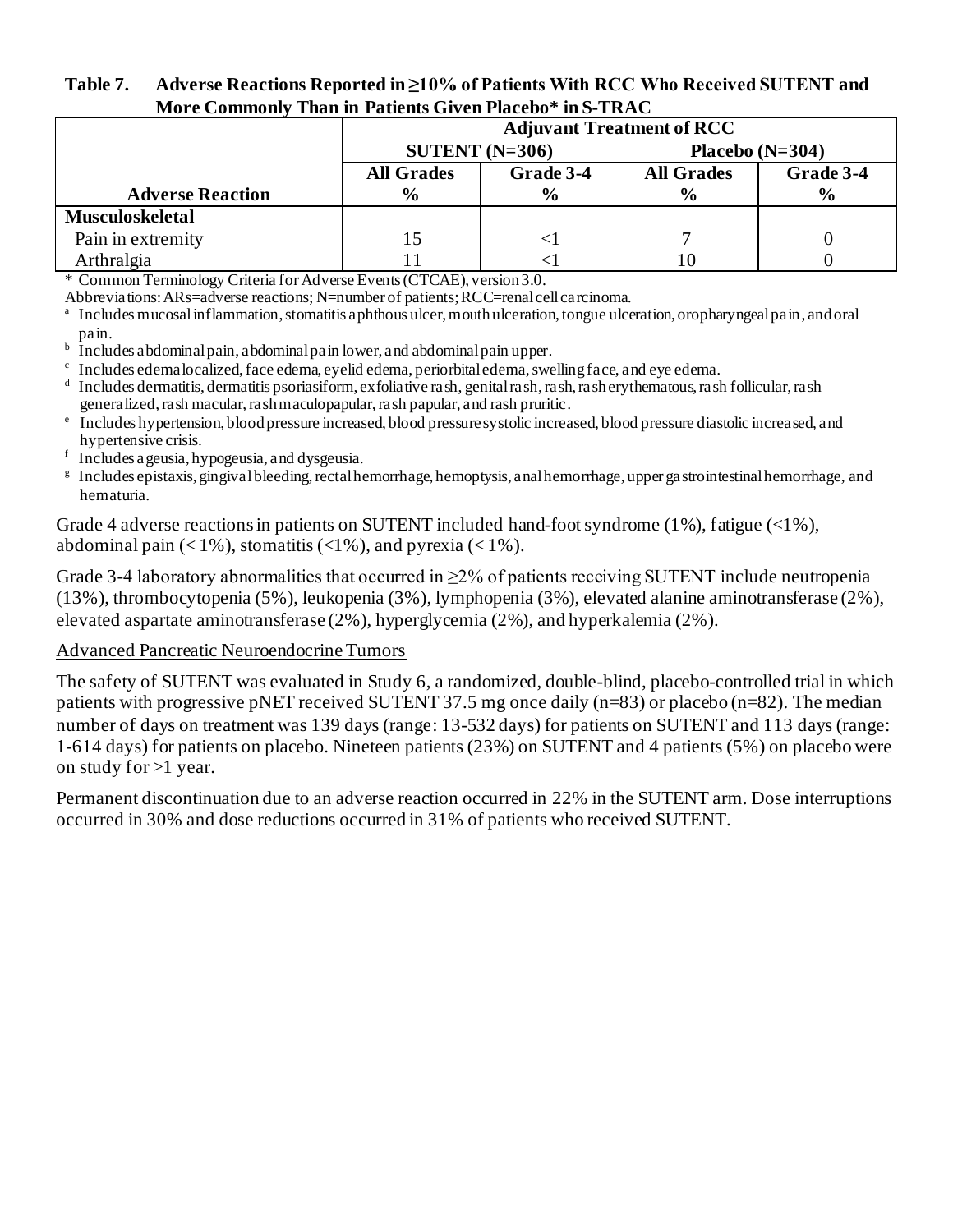Table 8 summarizes the adverse reactions in Study 6.

|                                        | <b>pNET</b>       |                        |                   |                  |  |  |
|----------------------------------------|-------------------|------------------------|-------------------|------------------|--|--|
|                                        |                   | SUTENT $(N=83)$        |                   | Placebo $(N=82)$ |  |  |
|                                        | <b>All Grades</b> | Grade 3-4 <sup>a</sup> | <b>All Grades</b> | Grade 3-4        |  |  |
| <b>Adverse Reaction</b>                | $\frac{0}{0}$     | $\frac{0}{0}$          | $\frac{0}{0}$     | $\frac{0}{0}$    |  |  |
| <b>Any Adverse Reaction</b>            | 99                | 54                     | 95                | 50               |  |  |
| <b>Gastrointestinal</b>                |                   |                        |                   |                  |  |  |
| Diarrhea                               | 59                | 5                      | 39                | $\overline{2}$   |  |  |
| Stomatitis/oral syndromes <sup>b</sup> | 48                | 6                      | 18                | $\overline{0}$   |  |  |
| Nausea                                 | 45                |                        | 29                | $\mathbf{1}$     |  |  |
| Abdominal pain <sup>c</sup>            | 39                | 5                      | 34                | 10               |  |  |
| Vomiting                               | 34                | $\overline{0}$         | 31                | $\overline{2}$   |  |  |
| Dyspepsia                              | 15                | $\overline{0}$         | 6                 | $\overline{0}$   |  |  |
| <b>Constitutional</b>                  |                   |                        |                   |                  |  |  |
| Asthenia                               | 34                | 5                      | 27                | 4                |  |  |
| Fatigue                                | 33                | 5                      | 27                | 9                |  |  |
| Weight decreased                       | 16                |                        | 11                | $\overline{0}$   |  |  |
| <b>Dermatology</b>                     |                   |                        |                   |                  |  |  |
| Hair color changes                     | 29                | 1                      | $\mathbf{1}$      | 0                |  |  |
| Hand-foot syndrome                     | 23                | 6                      | $\overline{c}$    | 0                |  |  |
| Rash                                   | 18                | $\boldsymbol{0}$       | 5                 | 0                |  |  |
| Dry skin                               | 15                | $\overline{0}$         | 11                | $\overline{0}$   |  |  |
| Cardiac                                |                   |                        |                   |                  |  |  |
| Hypertension                           | 27                | 10                     | 5                 | 1                |  |  |
| <b>Hemorrhage/Bleeding</b>             |                   |                        |                   |                  |  |  |
| Bleeding events <sup>d</sup>           | 22                | $\boldsymbol{0}$       | 10                | 4                |  |  |
| Epistaxis                              | 21                | $\mathbf{1}$           | 5                 | $\overline{0}$   |  |  |
| <b>Neurology</b>                       |                   |                        |                   |                  |  |  |
| Dysgeusia                              | 21                | $\boldsymbol{0}$       | 5                 | $\boldsymbol{0}$ |  |  |
| Headache                               | 18                | $\overline{0}$         | 13                |                  |  |  |
| Psychiatric                            |                   |                        |                   |                  |  |  |
| Insomnia                               | 18                | $\overline{0}$         | 12                | $\overline{0}$   |  |  |
| <b>Musculoskeletal</b>                 |                   |                        |                   |                  |  |  |
| Arthralgia                             | 15                | $\boldsymbol{0}$       | 6                 | $\overline{0}$   |  |  |

**Table 8. Adverse Reactions Reported in ≥10% of Patients With pNET Who Received SUTENT and More Commonly Than in Patients Given Placebo\* in Study 6**

\* Common Terminology Criteria for Adverse Events (CTCAE), version 3.0.

Abbreviations: N=number of patients; pNET=pancreatic neuroendocrine tumors.

<sup>a</sup> Grade 4 adverse reactions in patients on SUTENT included fatigue (1%).

<sup>b</sup> Includes aphthous stomatitis, gingival pain, gingivitis, glossitis, glossodynia, mouth ulceration, oral discomfort, oral pain, tongue ulceration, mucosal dryness, mucosal inflammation, and dry mouth.

c Includes abdominal discomfort, abdominal pain, and abdominal pain upper.

<sup>d</sup> Includes hematemesis, hematochezia, hematoma, hemoptysis, hemorrhage, melena, and metrorrhagia.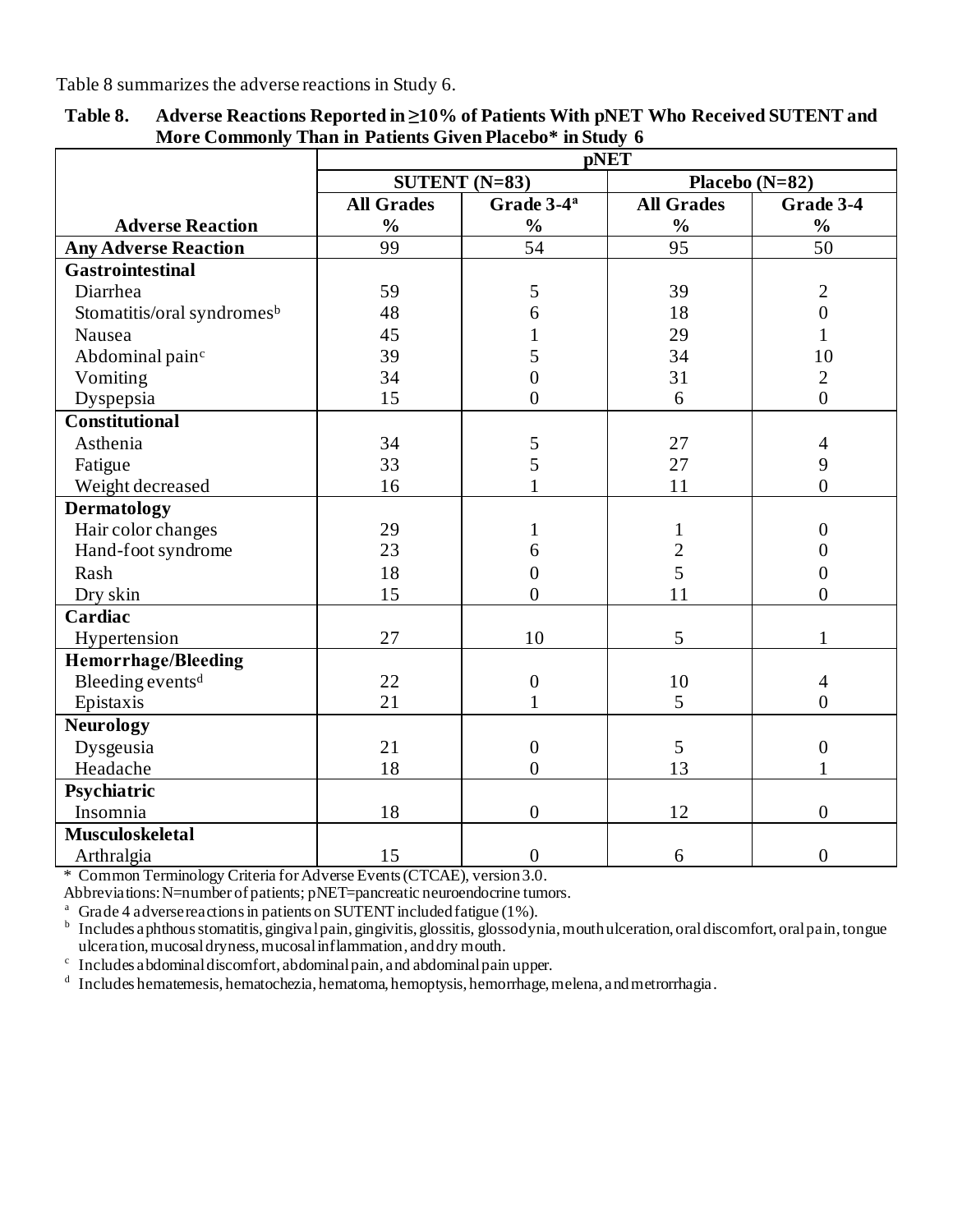Table 9 summarizes the laboratory abnormalities in Study 6.

|                                | <b>pNET</b>   |                  |               |                |  |
|--------------------------------|---------------|------------------|---------------|----------------|--|
| <b>Laboratory Abnormality</b>  | <b>SUTENT</b> |                  |               | <b>Placebo</b> |  |
|                                | All Grades*   | Grade 3-4*,a     | All Grades*   | Grade 3-4*,b   |  |
|                                | $\frac{0}{0}$ | $\frac{0}{0}$    | $\frac{0}{0}$ | $\frac{0}{0}$  |  |
| <b>Gastrointestinal</b>        |               |                  |               |                |  |
| AST increased                  | 72            | 5                | 70            | 3              |  |
| Alkaline phosphatase increased | 63            | 10               | 70            | 11             |  |
| ALT increased                  | 61            | 4                | 55            | 3              |  |
| Total bilirubin increased      | 37            |                  | 28            | 4              |  |
| Amylase increased              | 20            |                  | 10            |                |  |
| Lipase increased               | 17            | 5                | 11            | 4              |  |
| <b>Hematology</b>              |               |                  |               |                |  |
| Neutrophils decreased          | 71            | 16               | 16            | 0              |  |
| Hemoglobin decreased           | 65            | $\boldsymbol{0}$ | 55            |                |  |
| Platelets decreased            | 60            | 5                | 15            | 0              |  |
| Lymphocytes decreased          | 56            | 7                | 35            | 4              |  |
| <b>Renal/Metabolic</b>         |               |                  |               |                |  |
| Glucose increased              | 71            | 12               | 78            | 18             |  |
| Albumin decreased              | 41            |                  | 37            | $\mathbf{1}$   |  |
| Phosphorus decreased           | 36            |                  | 22            | 5              |  |
| Calcium decreased              | 34            | 0                | 19            | 0              |  |
| Sodium decreased               | 29            | $\overline{c}$   | 34            | 3              |  |
| Creatinine increased           | 27            | 5                | 28            | 5              |  |
| Glucose decreased              | 22            | $\overline{2}$   | 15            | 4              |  |
| Potassium decreased            | 21            | 4                | 14            |                |  |
| Magnesium decreased            | 19            |                  | 10            |                |  |
| Potassium increased            | 18            |                  | 11            |                |  |

**Table 9. Laboratory Abnormalities Reported in ≥10% of Patients With pNET Who Received SUTENT in Study 6**

\* The denominator used to calculate the rate varied from 52 to 82 for SUTENT and 39 to 80 for Placebo based on the number of patients with a baseline value and at least one post-treatment value. Common Terminology Criteria for Adverse Events (CTCAE), version 3.0.

Abbreviations: ALT=alanine aminotransferase; AST=aspartate aminotransferase; N=number of patients; pNET=pancreatic neuroendocrine tumors.

<sup>a</sup> Grade 4 laboratory abnormalities in patients on SUTENT included creatinine (4%), lipase (4%), glucose decreased (2%), glucose increased (2%), neutrophils (2%),  $\overline{ALT}$  (1%),  $\overline{AST}$  (1%), platelets (1%), potassium increased (1%), and total bilirubin (1%).

 $<sup>b</sup>$  Grade 4 laboratory abnormalities in patients on placebo included creatinine (3%), alkaline phosphatase (1%), glucose</sup> increased(1%), and lipase (1%).

#### Venous Thromboembolic Events

In pooled safety population, 3.5% of patients experienced a venous thromboembolic event, including Grade 3-4 in 2.2% of patients.

#### Pancreatic Function

Pancreatitis was observed in 1 patient (1%) in the pNET study, 5 patients (1%) in the treatment-naïve RCC study, and 1 patient  $\left(\langle 1\% \right)$  in the adjuvant treatment for RCC study on SUTENT.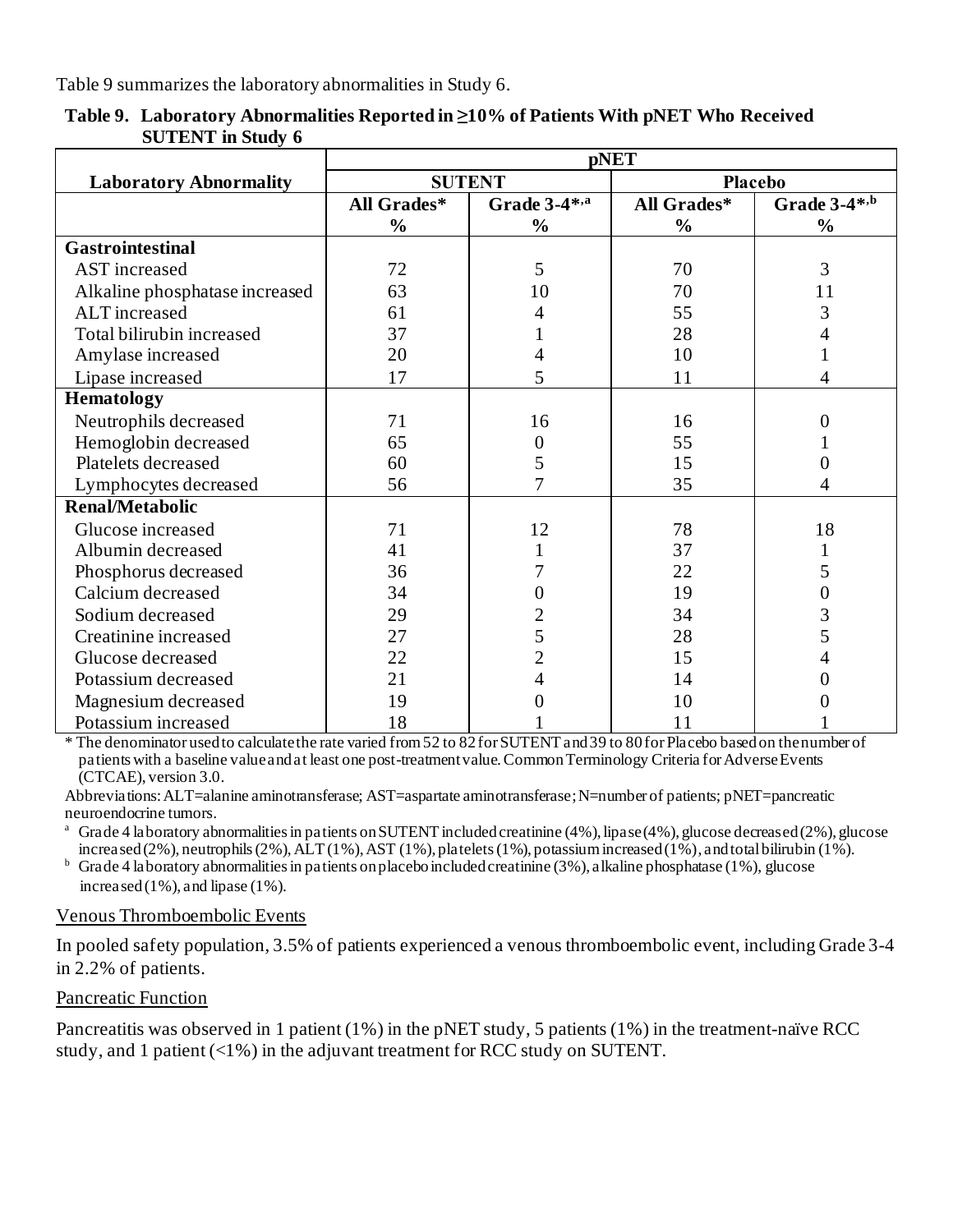## **6.2 Postmarketing Experience**

The following adverse reactions have been identified during postapproval use of SUTENT. Because these reactions are reported voluntarily from a population of uncertain size, it is not always possible to reliably estimate their frequency or establish a causal relationship to drug exposure.

- *Blood and lymphatic system disorders:* hemorrhage associated with thrombocytopenia\*.
- *Gastrointestinal disorders:* esophagitis.
- *Hepatobiliary disorders:* cholecystitis, particularly acalculous cholecystitis.
- *Immune system disorders:* hypersensitivity reactions, including angioedema.
- *Infections and infestations:* serious infection (with or without neutropenia)<sup>\*</sup>. The infections most commonly observed with SUTENT include respiratory, urinary tract, skin infections, and sepsis/septic shock.
- *Musculoskeletal and connective tissue disorders:* fistula formation, sometimes associated with tumor necrosis and/or regression\*; myopathy and/or rhabdomyolysis with or without acute renal failure\*.
- *Renal and urinary disorders:* renal impairment and/or failure\*.
- *Respiratory disorders:* pulmonary embolism\*, pleural effusion\*.
- *Skin and subcutaneous tissue disorders:* pyoderma gangrenosum, including positive de-challenges.
- *Vascular disorders:* arterial (including aortic) aneurysms, dissections\*, and rupture\*; arterial thromboembolic events\*.The most frequent events included cerebrovascular accident, transient ischemic attack, and cerebral infarction.
- *General disorders and administration site conditions:* impaired wound healing. \*including some fatalities

## **7 DRUG INTERACTIONS**

# **7.1 Effect of Other Drugs on SUTENT**

## Strong CYP3A4 Inhibitors

Co-administration with strong CYP3A4 inhibitors may **increase** sunitinib plasma concentrations*[see Clinical Pharmacology (12.3)]*. Select an alternate concomitant medication with no or minimal enzyme inhibition potential. Consider a dose reduction for SUTENT when it is co-administered with strong CYP3A4 inhibitors *[see Dosage and Administration (2.5)]*.

## Strong CYP3A4 Inducers

Co-administration with strong CYP3A4 inducers may **decrease** sunitinib plasma concentrations *[see Clinical Pharmacology (12.3)]*. Select an alternate concomitant medication with no or minimal enzyme induction potential. Consider a dose increase for SUTENT when it must be co-administered with CYP3A4 inducers *[see Dosage and Administration (2.5)]*.

# **7.2 Drugs that Prolong QT Interval**

SUTENT is associated with QTc interval prolongation *[see Warnings and Precautions (5.3), Clinical Pharmacology (12.2)]*. Monitor the QT interval with ECGs more frequently in patients who require treatment with concomitant medications known to prolong the QT interval.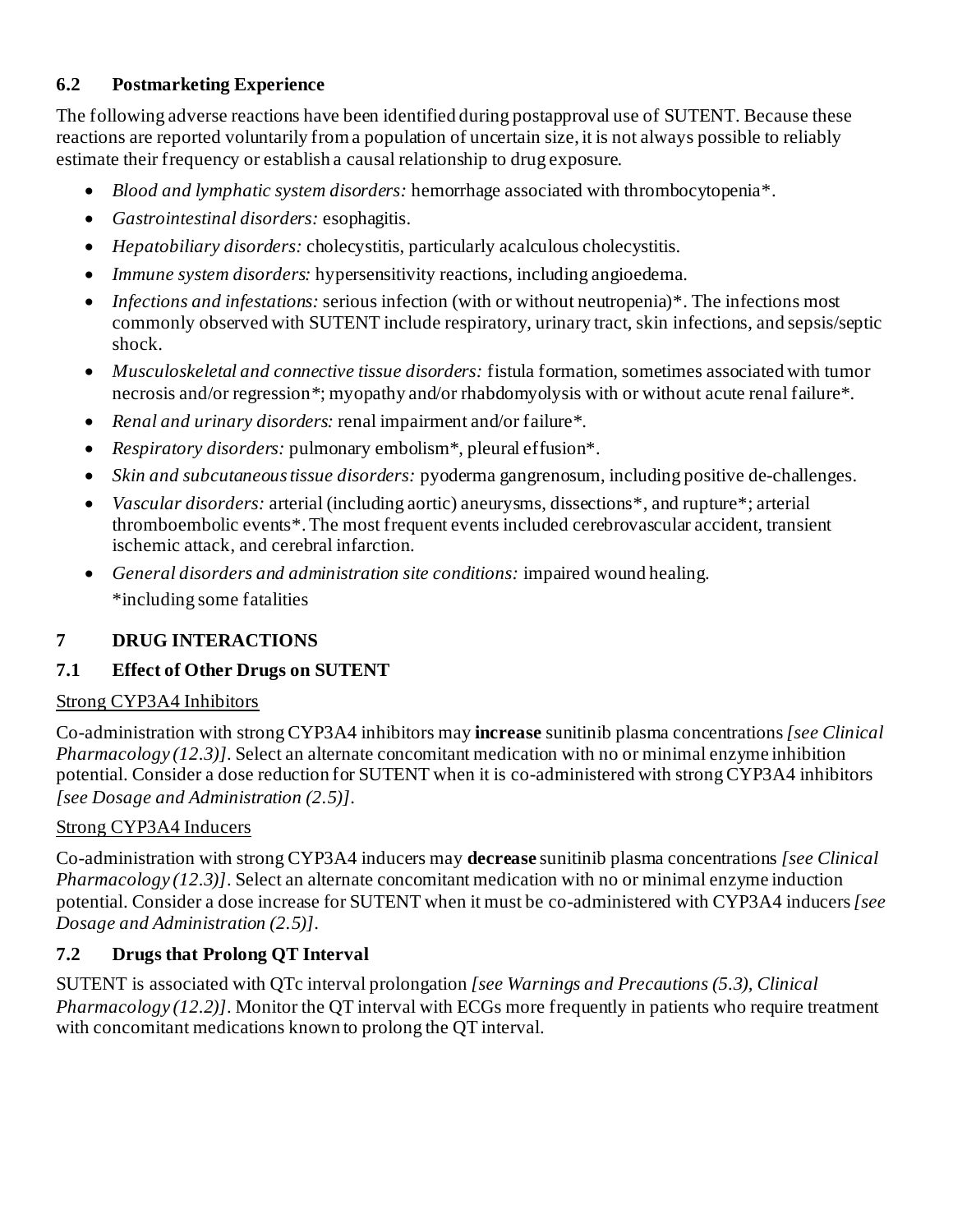# **8 USE IN SPECIFIC POPULATIONS**

## **8.1 Pregnancy**

## Risk Summary

Based on animal reproduction studies and its mechanism of action, SUTENT can cause fetal harm when administered to a pregnant woman *[see Clinical Pharmacology (12.1)]*. There are no available data in pregnant women to inform a drug-associated risk. In animal developmental and reproductive toxicology studies, oral administration of sunitinib to pregnant rats and rabbits throughout organogenesis resulted in teratogenicity (embryolethality, craniofacial and skeletal malformations) at 5.5 and 0.3 times the combined AUC (the combined systemic exposure of sunitinib plus its active metabolite) in patients administered the recommended daily doses (RDD) of 50 mg, respectively *(see Data)*. Advise females of reproductive potential of the potential risk to a fetus.

The estimated background risk of major birth defects and miscarriage for the indicated populations are unknown. All pregnancies have a background risk of birth defect, loss, or other adverse outcomes. In the U.S. general population, the estimated background risk of major birth defects and miscarriages in clinically recognized pregnancies is 2 to 4% and 15 to 20%, respectively.

## Data

## *Animal Data*

In a female fertility and early embryonic development study, female rats were administered oral sunitinib (0.5, 1.5, 5 mg/kg/day) for 21 days prior to mating and for 7 days after mating. Embryolethality was observed at 5 mg/kg/day (approximately 5 times the combined AUC in patients administered the RDD of 50 mg).

In embryo-fetal developmental toxicity studies, oral sunitinib was administered to pregnant rats (0.3, 1.5, 3, 5 mg/kg/day) and rabbits (0.5, 1, 5, 20 mg/kg/day) during the period of organogenesis. In rats, embryolethality and skeletal malformations of the ribs and vertebrae were observed at the dose of 5 mg/kg/day (approximately 5.5 times the combined AUC in patients administered the RDD of 50 mg). No adverse fetal effects were observed in rats at doses ≤3 mg/kg/day (approximately 2 times the combined AUC in patients administered the RDD of 50 mg). In rabbits, embryolethality was observed at 5 mg/kg/day (approximately 3 times the combined AUC in patients administered the RDD of 50 mg), and craniofacial malformations (cleft lip and cleft palate) were observed at  $\geq 1$  mg/kg/day (approximately 0.3 times the combined AUC in patients administered the RDD of 50 mg).

Sunitinib (0.3, 1, 3 mg/kg/day) was evaluated in a pre- and postnatal development study in pregnant rats. Maternal body weight gains were reduced during gestation and lactation at doses  $\geq 1$  mg/kg/day (approximately 0.5 times the combined AUC in patients administered the RDD of 50 mg). At 3 mg/kg/day (approximately 2 times the combined AUC in patients administered the RDD of 50 mg), reduced neonate body weights were observed at birth and persisted in the offspring of both sexes during the preweaning period and in males during postweaning period. No adverse developmental effects were observed at doses ≤1 mg/kg/day.

## **8.2 Lactation**

There is no information regarding the presence of sunitinib and its metabolites in human milk. Sunitinib and its metabolites were excreted in rat milk at concentrations up to 12-fold higher than in plasma *(see Data)*.Because of the potential for serious adverse reactions in breastfed infants, advise women not to breastfeed during treatment with SUTENT and for at least 4 weeks after the last dose.

## Data

## *Animal Data*

In lactating female rats administered 15 mg/kg, sunitinib and its metabolites were excreted in milk at concentrations up to 12-fold higher than in plasma.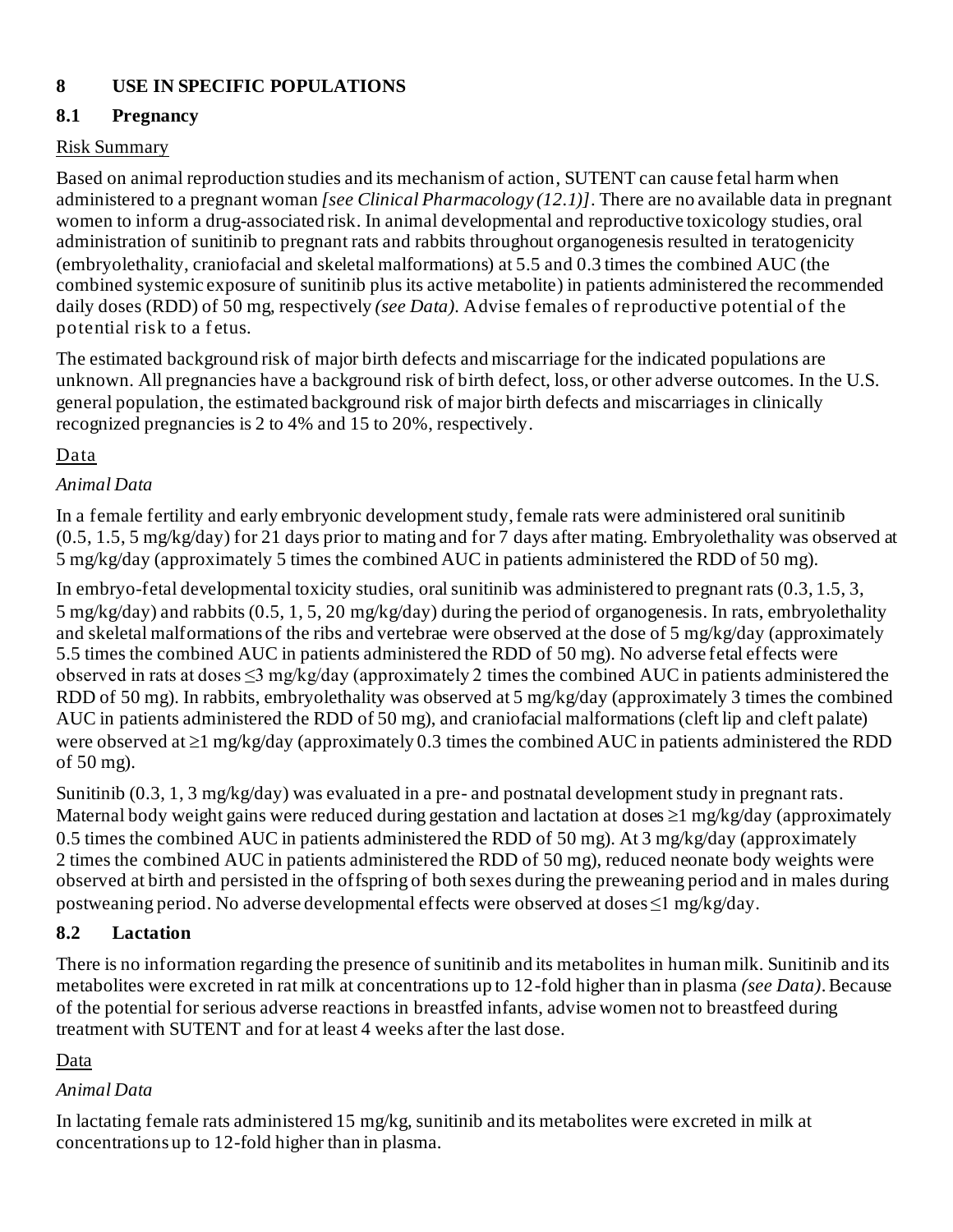## **8.3 Females and Males of Reproductive Potential**

SUTENT can cause fetal harm when administered to a pregnant woman *[see Use in Specific Populations (8.1)].*

## Pregnancy Testing

Verify pregnancy status of females of reproductive potential prior to initiating treatment with SUTENT.

## Contraception

## *Females*

Advise females of reproductive potential to use effective contraception during treatment with SUTENT and for at least 4 weeks after the last dose.

# *Males*

Based on findings in animal reproduction studies, advise males with female partners of reproductive potential to use effective contraception during treatment with SUTENT and for 7 weeks after the last dose.

## Infertility

Based on findings in animals, SUTENT may impair male and female fertility *[see Nonclinical Toxicology (13.1)]*.

## **8.4 Pediatric Use**

The safety and effectiveness of SUTENT in pediatric patients have not been established. Safety and pharmacokinetics of sunitinib were assessed in an open-label study (NCT00387920) in pediatric patients 2 years to <17 years of age (n=29) with refractory solid tumors. In addition, efficacy, safety and pharmacokinetics of sunitinib was assessed in another open-label study (NCT01462695) in pediatric patients 2 years to <17 years of age (n=27) with high-grade glioma or ependymoma. The maximum tolerated dose (MTD) normalized for body surface area (BSA) was lower in pediatric patients compared to adults. Sunitinib was poorly tolerated in pediatric patients. The occurrence of dose-limiting cardiotoxicity prompted an amendment of the NCT00387920 study to exclude patients with previous exposure to anthracyclines or cardiac radiation. No responses were reported in patients in either of the trials.

Apparent clearance and volume of distribution normalized for BSA for sunitinib and its active major metabolite were lower in pediatrics as compared to adults.

The effect on open tibial growth plates in pediatric patients who received SUTENT has not been adequately studied. See Juvenile Animal Toxicity Data below.

# Juvenile Animal Toxicity Data

Physeal dysplasia was present in cynomolgus monkeys with open growth plates treated with sunitinib for  $\geq$ 3 months (3 month dosing 2, 6, 12 mg/kg/day; 8 cycles of dosing 0.3, 1.5, 6.0 mg/kg/day) at doses that were >0.4 times the combined AUC (the combined systemic exposure of sunitinib plus its active metabolite) in patients administered the RDD of 50 mg. The no-effect level (NOEL) was 1.5 mg/kg/day in monkeys treated intermittently for 8 cycles, but was not identified in monkeys treated continuously for 3 months. In developing rats treated continuously for 3 months (1.5, 5.0, and 15.0 mg/kg) or 5 cycles (0.3, 1.5, and 6.0 mg/kg/day), bone abnormalities consisted of thickening of the epiphyseal cartilage of the femur and an increase of fracture of the tibia at doses ≥5 mg/kg (approximately 10 times the combined AUC in patients administered the RDD of 50 mg). Additionally, tooth caries were present in rats at >5 mg/kg. The incidence and severity of physeal dysplasia were dose related and reversible upon cessation of treatment; however, findings in the teeth were not. In rats, the NOEL in bones was  $\leq$ 2 mg/kg/day.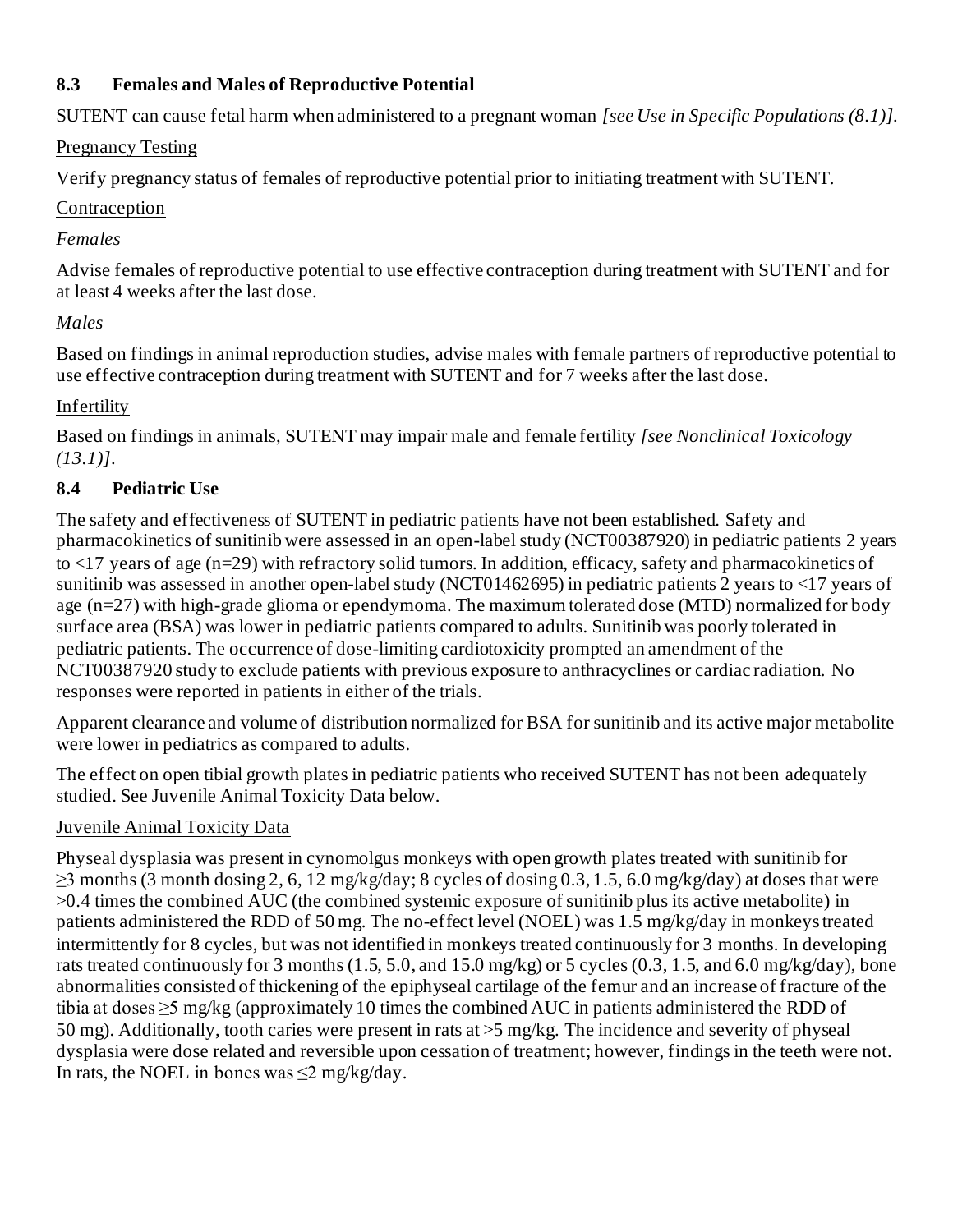# **8.5 Geriatric Use**

Of the 7527 patients with GIST, RCC (advanced and adjuvant), or pNET who received SUTENT, 32% were 65 years and older, and 7% were 75 years and older. Patients aged 65 years of age and older had a higher incidence of Grade 3 or 4 adverse reactions (67%) than younger patients (60%).

In the GIST study, 73 (30%) of the patients who received SUTENT were 65 years and older. In the mRCC study, 152 (41%) of patients who received SUTENT were 65 years and older. No overall differences in safety or effectiveness were observed between these patients and younger patients.

In the pNET study, 22 (27%) of the patients who received SUTENT were 65 years and older. Clinical studies of SUTENT did not include sufficient numbers of patients with pNET to determine if patients 65 years of age and older respond differently than younger patients.

# **8.6 Hepatic Impairment**

No dose adjustment is required in patients with mild or moderate (Child-Pugh Class A or B) hepatic impairment *[see Clinical Pharmacology (12.3)]*. SUTENT was not studied in patients with severe (Child-Pugh Class C) hepatic impairment.

# **8.7 Renal Impairment**

No dose adjustment is recommended in patients with mild (CLcr 50 to 80 mL/min), moderate (CLcr 30 to <50 mL/min), or severe (CLcr <30 mL/min) renal impairment who are not on dialysis *[see Clinical Pharmacology (12.3)]*.

No dose adjustment is recommended for patients with end-stage renal disease (ESRD) on hemodialysis *[see Clinical Pharmacology (12.3)]*.

# **10 OVERDOSAGE**

Treatment of overdose with SUTENT should consist of general supportive measures. There is no specific antidote for overdosage with SUTENT. If indicated, elimination of unabsorbed drug should be achieved by emesis or gastric lavage. Cases of accidental overdose have been reported; these cases were associated with adverse reactions consistent with the known safety profile of SUTENT, or without adverse reactions. In nonclinical studies, mortality was observed following as few as 5 daily doses of 500 mg/kg (3000 mg/m<sup>2</sup>) in rats. At this dose, signs of toxicity included impaired muscle coordination, head shakes, hypoactivity, ocular discharge, piloerection, and gastrointestinal distress. Mortality and similar signs of toxicity were observed at lower doses when administered for longer durations.

# **11 DESCRIPTION**

Sunitinib is a kinase inhibitor present in SUTENT capsules as the malate salt. Sunitinib malate is described chemically as (2*S*)-2-hydroxybutanedoic acid with *N*-[2-(diethylamino)ethyl]-5-[(*Z*)-(5-fluoro-1,2-dihydro-2 oxo-*3H*-indol-3-ylidine)methyl]-2,4-dimethyl-*1H*-pyrrole-3-carboxamide (1:1). The molecular formula is  $C_{22}H_{27}FN_4O_2 \bullet C_4H_6O_5$  and the molecular weight is 532.6 Daltons. The chemical structure of sunitinib malate is:

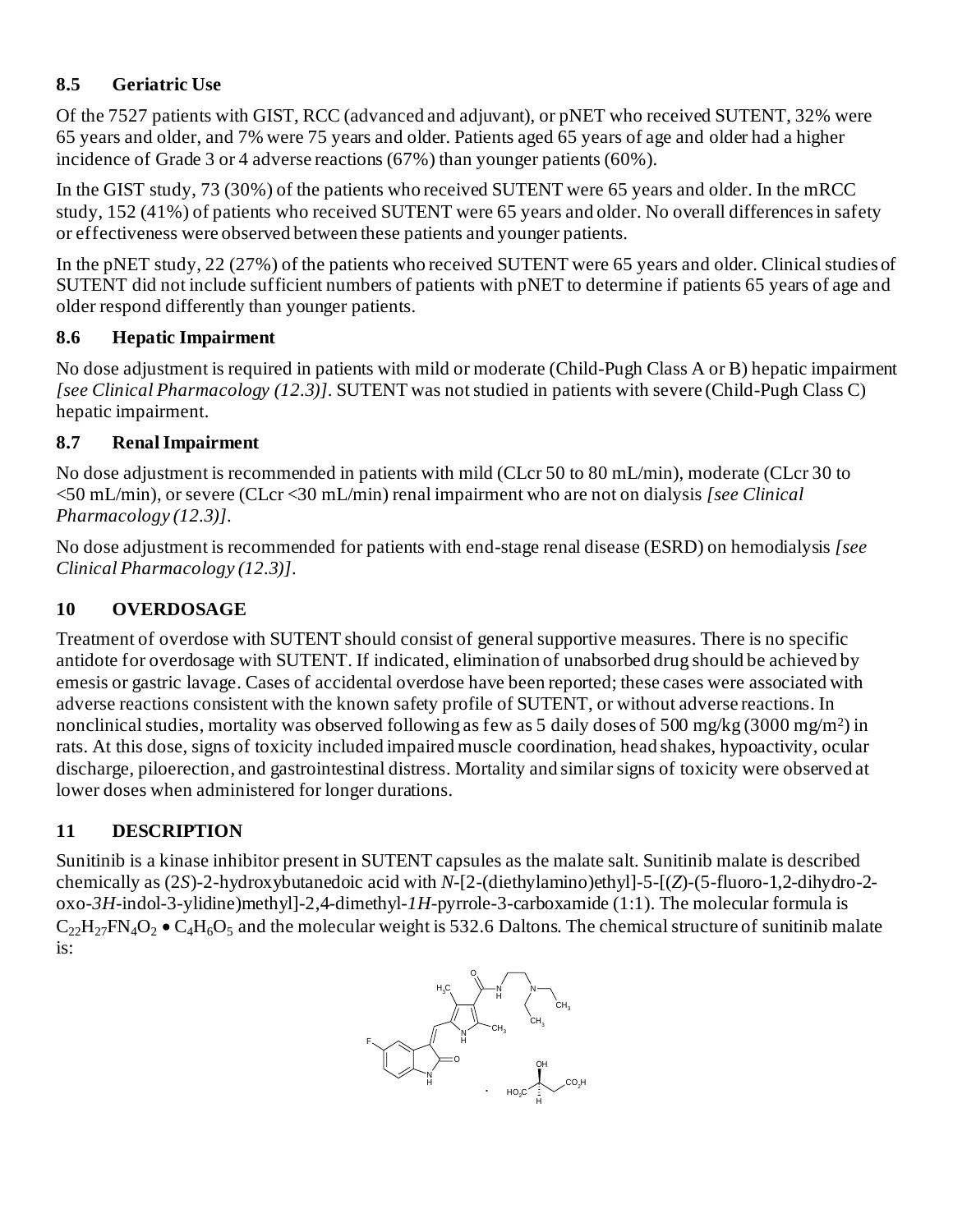Sunitinib malate is a yellow to orange powder with a pKa of 8.95. The solubility of sunitinib malate in aqueous media over the range pH 1.2 to pH 6.8 is in excess of 25 mg/mL. The log of the distribution coefficient (octanol/water) at pH 7 is 5.2.

SUTENT (sunitinib malate) capsules are supplied as printed hard shell capsules containing 12.5 mg, 25 mg, 37.5 mg or 50 mg of sunitinib (equivalent to 16.7 mg, 33.4 mg, 50.1 mg, or 66.8 mg of sunitinib malate, respectively). The capsules contain the following inactive ingredients: croscarmellose sodium, magnesium stearate, mannitol, and povidone (K-25). The orange gelatin capsule shells contain titanium dioxide and red iron oxide; the caramel gelatin capsule shells contain titanium dioxide, red iron oxide, yellow iron oxide, and black iron oxide; and the yellow gelatin capsule shells contain titanium dioxide and yellow iron oxide. The white printing ink contains shellac, propylene glycol, sodium hydroxide, povidone, and titanium dioxide and the black printing ink contains shellac, propylene glycol, potassium hydroxide, and black iron oxide.

# **12 CLINICAL PHARMACOLOGY**

# **12.1 Mechanism of Action**

Sunitinib is a small molecule that inhibits multiple receptor tyrosine kinases (RTKs), some of which are implicated in tumor growth, pathologic angiogenesis, and metastatic progression of cancer. Sunitinib was evaluated for its inhibitory activity against a variety of kinases (>80 kinases) and was identified as an inhibitor of platelet-derived growth factor receptors (PDGFRα and PDGFRβ), vascular endothelial growth factor receptors (VEGFR1, VEGFR2, and VEGFR3), stem cell factor receptor (KIT), Fms-like tyrosine kinase-3 (FLT3), colony stimulating factor receptor Type 1 (CSF-1R), and the glial cell-line derived neurotrophic factor receptor (RET). Sunitinib inhibition of the activity of these RTKs has been demonstrated in biochemical and cellular assays, and inhibition of function has been demonstrated in cell proliferation assays. The primary metabolite exhibits similar potency compared to sunitinib in biochemical and cellular assays.

Sunitinib inhibited the phosphorylation of multiple RTKs (PDGFR $\beta$ , VEGFR2, KIT) in tumor xenografts expressing RTK targets in vivo and demonstrated inhibition of tumor growth or tumor regression and/or inhibited metastases in some experimental models of cancer. Sunitinib demonstrated the ability to inhibit growth of tumor cells expressing dysregulated target RTKs (PDGFR, RET, or KIT) in vitro and to inhibit PDGFR<sub>B</sub>- and VEGFR<sub>2</sub>-dependent tumor angiogenesis in vivo.

# **12.2 Pharmacodynamics**

# Exposure-Response Relationship

Based on population pharmacokinetic/pharmacodynamic analyses, there were relationships between changes in different pharmacodynamic endpoints (i.e., safety and efficacy endpoints) over time and sunitinib plasma exposures.

# Cardiac Electrophysiology

SUTENT can cause QT interval prolongation in a dose-dependent manner, which may lead to an increased risk for ventricular arrhythmias including Torsade de Pointes *[see Warnings and Precautions (5.3)].*

# **12.3 Pharmacokinetics**

The pharmacokinetics of sunitinib and sunitinib malate have been evaluated in healthy subjects and in patients with solid tumors.

Sunitinib AUC and  $C_{\text{max}}$  increase proportionately over a dose range of 25 mg to 100 mg (0.5 to 2 times the approved RDD of 50 mg). The pharmacokinetics were similar in healthy subjects and in patients with a solid tumor, including patients with GIST and RCC. No significant changes in the pharmacokinetics of sunitinib or the primary active metabolite were observed with repeated daily administration or with repeated cycles.With repeated daily administration, sunitinib accumulates 3- to 4-fold while the primary metabolite accumulates 7- to 10-fold. Steady-state concentrations of sunitinib and its primary active metabolite are achieved within 10 to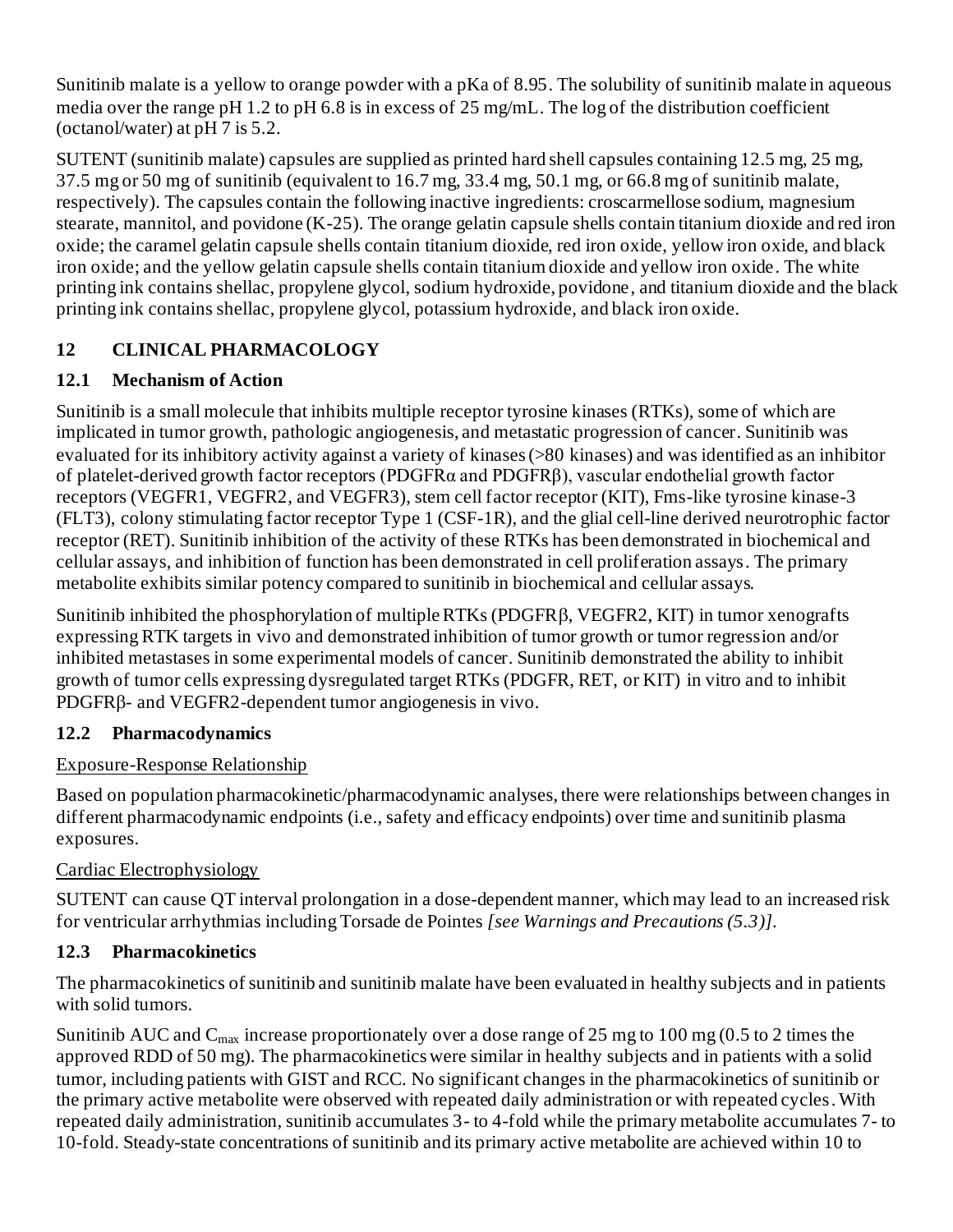14 days. By Day 14, combined plasma concentrations of sunitinib and its active metabolite ranged from 63 to 101 ng/mL.

## Absorption

Following oral administration of sunitinib, the time to maximum plasma concentration  $(T_{max})$  ranged from 6 to 12 hours.

## *Effect of Food*

The administration of a single dose of SUTENT 50 mg with a high-fat, high-calorie meal (consisting of approximately 150 protein calories and 500 to 600 fat calories) in healthy subjects had no clinically significant effect on SUTENT or active metabolites exposure.

## Distribution

The apparent volume of distribution (Vd/F) for sunitinib is 2230 L. Binding of sunitinib and its primary active metabolite to human plasma protein in vitro is 95% and 90%, respectively, with no concentration dependence in the range of 100 to 4000 ng/mL.

## Elimination

Following administration of a single oral dose in healthy subjects, the terminal half-lives of sunitinib and its primary active metabolite are approximately 40 to 60 hours and 80 to 110 hours, respectively. Sunitinib total oral clearance (CL/F) ranged from 34 to 62 L/h with an interpatient variability of 40%.

## *Metabolism*

Sunitinib is metabolized primarily by CYP3A4 to its primary active metabolite, which is further metabolized by CYP3A4. The primary active metabolite comprises 23% to 37% of the total exposure. After a radiolabeled dose, sunitinib and its active metabolite were the major compounds identified in plasma, accounting for 92% of radioactivity.

## *Excretion*

After a radiolabeled dose of sunitinib, approximately 61% of the dose was recovered in feces and 16% in urine.

Sunitinib and its primary active metabolite were the major compounds identified in urine and feces, representing 86% and 74% of radioactivity, respectively.

## Specific Populations

No clinically significant differences in the pharmacokinetics of sunitinib or the primary active metabolite were observed based on age (18 to 84 years), body weight (34 to 168 kg), race (White, Black, or Asian), sex, Eastern Cooperative Oncology Group (ECOG) score, mild (Child-Pugh Class A) or moderate (Child-Pugh Class B) hepatic impairment.

## *Patients with Renal Impairment*

No clinically significant differences in the pharmacokinetics of sunitinib or its active metabolite were predicted or observed in patients with mild (CLcr 50 to 80 mL/min), moderate (CLcr 30 to <50 mL/min), or severe (CLcr<30 mL/min) renal impairment who are not on dialysis, compared to patients with normal renal function (CLcr>80 mL/min). Although sunitinib was not eliminated through hemodialysis, the sunitinib systemic exposure was 47% lower in patients with end stage renal disease (ESRD) on hemodialysis compared to patients with normal renal function.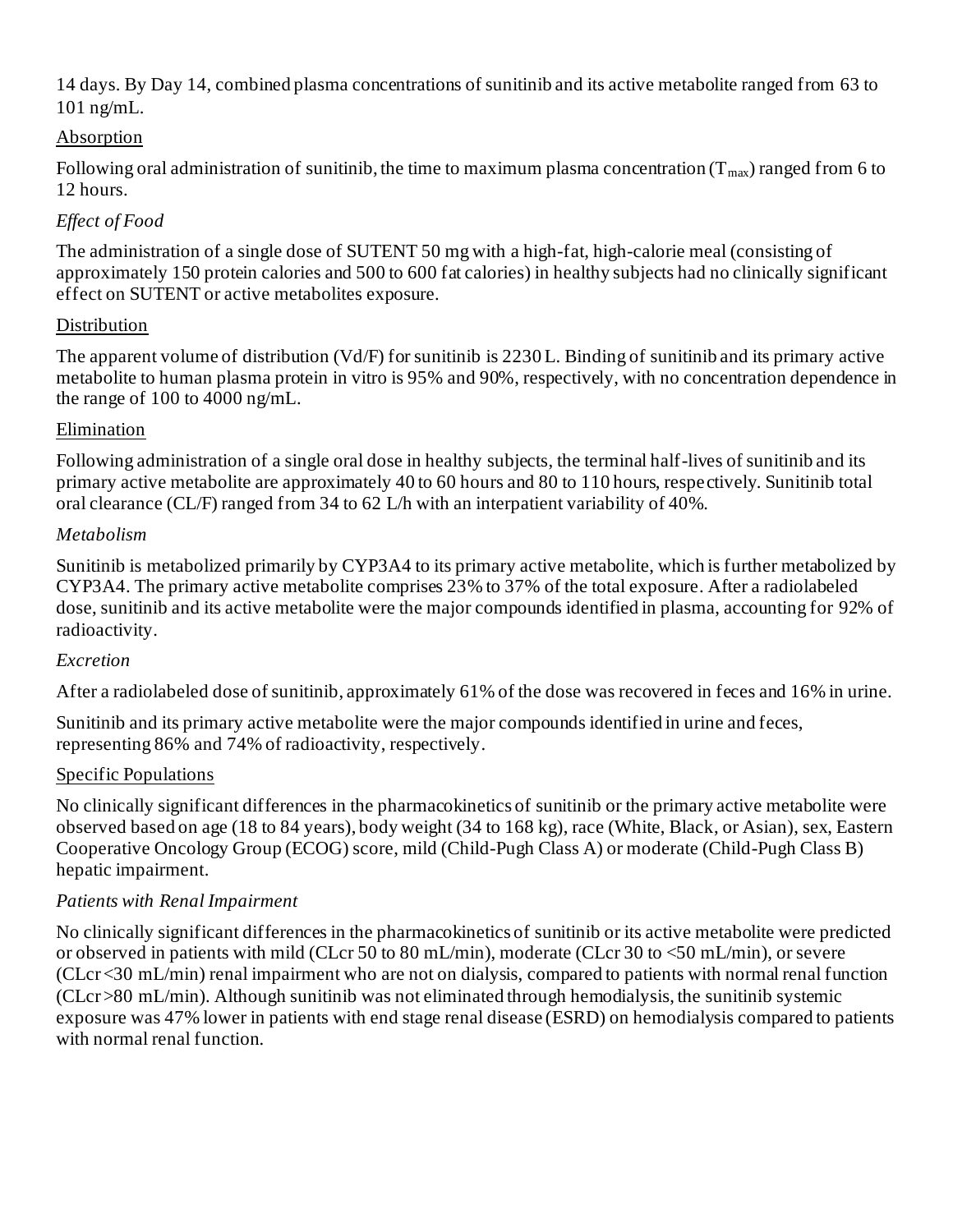## Drug Interaction Studies

## *Clinical Studies*

*Effect of strong CYP3A4 inhibitors on sunitinib*: Co-administration of a single SUTENT dose with ketoconazole (strong CYP3A4 inhibitor) increased the combined sunitinib and its active metabolite  $C_{\text{max}}$  and  $AUC_{0\text{-inf}}$  by 49% and 51%, respectively, in healthy subjects.

*Effect of strong CYP3A4 inducers on sunitinib*: Co-administration of a single SUTENT dose with rifampin (strong CYP3A4 inducer) reduced the combined sunitinib and its active metabolite  $C_{\text{max}}$  and  $AUC_{0\text{-inf}}$  by 23% and 46%, respectively in healthy subjects.

### *In Vitro Studies*

In vitro studies in human hepatocytes and microsomes indicated that sunitinib and the primary active metabolite do not induce CYP1A2, CYP2E1, and CYP3A4/5, or inhibit CYP1A2, CYP2A6, CYP2B6, CYP2C8, CYP2C9, CYP2C19, CYP2D6, CYP2E1, CYP3A4/5, and CYP4A9/11 at clinically relevant concentrations.

## **13 NONCLINICAL TOXICOLOGY**

## **13.1 Carcinogenesis, Mutagenesis, Impairment of Fertility**

The carcinogenic potential of sunitinib has been evaluated in 2 species: rasH2 transgenic mice and Sprague-Dawley rats. There were similar positive findings in both species. In rasH2 transgenic mice, gastroduodenal carcinomas and/or gastric mucosal hyperplasia, as well as an increased incidence of background hemangiosarcomas were observed at sunitinib daily doses of ≥25 mg/kg/day in studies of 1 or 6 months duration. No proliferative changes were observed in rasH2 transgenic mice at 8 mg/kg/day. Similarly, in a 2-year rat carcinogenicity study, administration of sunitinib in 28-day cycles followed by 7-day dose-free periods resulted in findings of duodenal carcinoma at doses as low as 1 mg/kg/day [approximately 0.9 times the combined AUC (combined systemic exposure of sunitinib plus its active metabolite) in patients administered the RDD of 50 mg]. At the high dose of 3 mg/kg/day (approximately 8 times the combined AUC in patients administered the RDD of 50 mg), the incidence of duodenal tumors was increased and was accompanied by findings of gastric mucous cell hyperplasia and by an increased incidence of pheochromocytoma and hyperplasia of the adrenal gland.

Sunitinib did not cause genetic damage when tested in in vitro assays [bacterial mutation (Ames test), human lymphocyte chromosome aberration] and an in vivo rat bone marrow micronucleus test.

In a female fertility and early embryonic development study, female rats were administered oral sunitinib (0.5, 1.5, 5 mg/kg/day) for 21 days prior to mating and for 7 days after mating. Preimplantation loss was observed in females administered 5 mg/kg/day (approximately 5 times the combined AUC in patients administered the RDD of 50 mg). No adverse effects on fertility were observed at doses  $\leq 1.5$  mg/kg/day (approximately equal to the combined AUC in patients administered the RDD of 50 mg). In addition, effects on the female reproductive system were identified in a 3-month oral repeat-dose monkey study (2, 6, 12 mg/kg/day). Ovarian changes (decreased follicular development) were noted at 12 mg/kg/day (approximately 5 times the combined AUC in patients administered the RDD of 50 mg), while uterine changes (endometrial atrophy) were noted at  $\geq$ 2 mg/kg/day (approximately 0.4 times the combined AUC in patients administered the RDD of 50 mg). With the addition of vaginal atrophy, the uterine and ovarian effects were reproduced at 6 mg/kg/day (approximately 0.8 times the combined AUC in patients administered the RDD of 50 mg) in a 9-month monkey study (0.3, 1.5, and 6 mg/kg/day administered daily for 28 days followed by a 14-day respite).

In a male fertility study, no reproductive effects were observed in male rats dosed with 1, 3, or 10 mg/kg/day oral sunitinib for 58 days prior to mating with untreated females. Fertility, copulation, conception indices, and sperm evaluation (morphology, concentration, and motility) were unaffected by sunitinib at doses  $\leq$ 10 mg/kg/day (approximately >26 times the combined AUC in patients administered the RDD of 50 mg).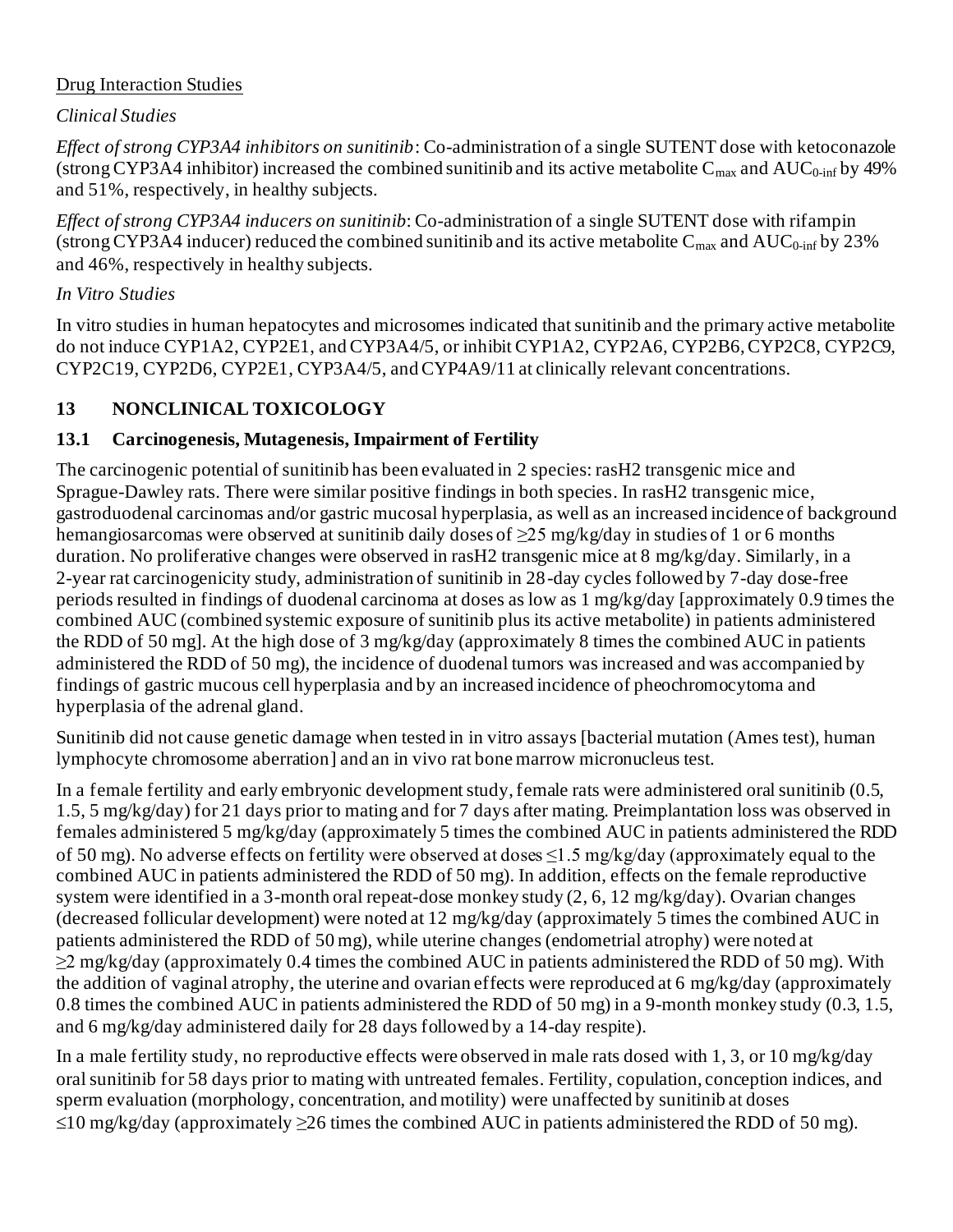### **14 CLINICAL STUDIES**

## **14.1 Gastrointestinal Stromal Tumor**

### Study 1

Study 1 (NCT#00075218) was a 2-arm, international, randomized, double-blind, placebo-controlled trial of SUTENT in patients with GIST who had disease progression during prior imatinib mesylate (imatinib) treatment or who were intolerant of imatinib.The objective was to compare time-to-tumor progression (TTP) in patients receiving SUTENT plus best supportive care versus patients receiving placebo plus best supportive care. Other objectives included progression-free survival (PFS), objective response rate (ORR), and overall survival (OS). Patients were randomized (2:1) to receive either 50 mg SUTENT or placebo orally, once daily, on Schedule 4/2 until disease progression or withdrawal from the study for another reason. Treatment was unblinded at the time of disease progression. Patients randomized to placebo were then offered crossover to open-label SUTENT and patients randomized to SUTENT were permitted to continue treatment per investigator judgment.

At the time of a prespecified interim analysis, the intent-to-treat (ITT) population included 312 patients. Two hundred seven (207) patients were randomized to the SUTENT arm and 105 patients were randomized to the placebo arm. Demographics were comparable between the SUTENT and placebo groups with regard to age (69% versus 72% <65 years for SUTENT versus placebo, respectively), sex (male: 64% versus 61%), race (White: 88% both arms, Asian: 5% both arms, Black: 4% both arms, remainder not reported), and performance status (ECOG 0: 44% versus 46%, ECOG 1: 55% versus 52%, and ECOG 2: 1% versus 2%). Prior treatment included surgery (94% versus 93%) and radiotherapy (8% versus 15%). Outcome of prior imatinib treatment was also comparable between arms with intolerance (4% versus 4%), progression within 6 months of starting treatment (17% versus 16%), or progression beyond 6 months (78% versus 80%) balanced.

The planned interim efficacy and safety analysis was performed after 149 TTP events had occurred.There was a statistically significant advantage for SUTENT over placebo in TTP, meeting the primary endpoint. Efficacy results are summarized in Table 10 and the Kaplan-Meier curve for TTP is shown in Figure 1.

| <b>SUTENT</b><br><b>Placebo</b><br>p-value |              |             |                 |                     |  |  |  |
|--------------------------------------------|--------------|-------------|-----------------|---------------------|--|--|--|
| <b>Efficacy Parameter</b>                  | $(N=207)$    | $(N=105)$   | (log-rank test) | $(95\% \text{ CI})$ |  |  |  |
| Time-to-tumor progression <sup>a</sup>     | 27.3         | 6.4         | $< 0.0001*$     | 0.33                |  |  |  |
| [median, weeks $(95\% \text{ CI})$ ]       | (16.0, 32.1) | (4.4, 10.0) |                 | (0.23, 0.47)        |  |  |  |
| Progression-free survival <sup>b</sup>     | 24.1         | 6.0         | < 0.0001        | 0.33                |  |  |  |
| [median, weeks $(95\% \text{ CI})$ ]       | (11.1, 28.3) | (4.4, 9.9)  |                 | (0.24, 0.47)        |  |  |  |
| Objective response rate (PR)               | 6.8          | $\theta$    | 0.006c          |                     |  |  |  |
| $[%,(95\% \text{ CI})]$                    | (3.7, 11.1)  |             |                 |                     |  |  |  |

#### **Table 10.GIST Efficacy Results From Study 1 (Double-Blind Treatment Phase)**

A comparison is considered statistically significant if the p-value is <0.00417 (O'Brien Fleming stopping boundary). Abbreviations: CI=confidence interval; GIST=gastrointestinal stromal tumor; HR=hazard ratio;N=number of patients; PR=partial response.

<sup>a</sup> Time from randomization to progression; deaths prior to documented progression were censored at time of last radiographic evaluation.

<sup>b</sup> Time from randomization to progression or death due to any cause.

<sup>c</sup> Pearson chi-square test.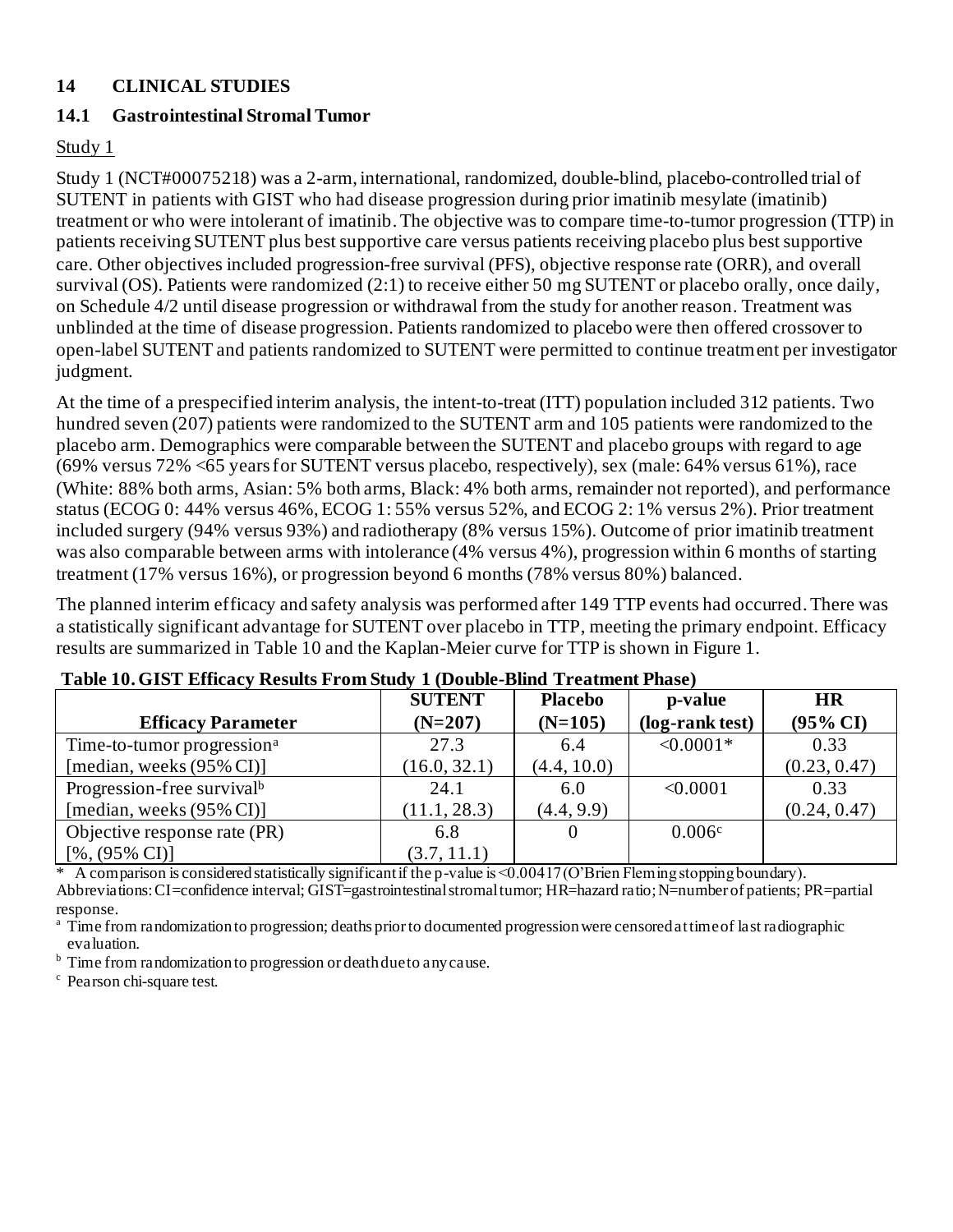### **Figure 1. Kaplan-Meier Curve of TTP in GIST Study 1 (Intent-to-Treat Population)**



Abbreviations: CI=confidence interval; GIST=gastrointestinal stromal tumor; N=number of patients; TTP=time-to-tumor progression.

The final ITT population enrolled in the double-blind treatment phase of the study included 243 patients randomized to the SUTENT arm and 118 patients randomized to the placebo arm. After the primary endpoint was met at the interim analysis*,* the study was unblinded, and patients on the placebo arm were offered open-label SUTENT treatment. Ninety-nine (99) of the patients initially randomized to placebo crossed over to receive SUTENT in the open-label treatment phase. At the protocol specified final analysis of OS, the median OS was 72.7 weeks for the SUTENT arm and 64.9 weeks for the placebo arm [hazard ratio (HR)=0.876, 95% confidence interval (CI) (0.679, 1.129)].

#### Study 2

Study 2 was an open-label, multi-center, single-arm, dose-escalation study conducted in patients with GIST following progression on, or intolerance to imatinib. Following identification of the recommended regimen (50 mg once daily on Schedule 4/2), 55 patients in this study received the 50 mg dose of SUTENT on treatment Schedule 4/2. Partial responses (PR) were observed in 5 of 55 patients (9.1% PR rate; 95% CI: 3.0%, 20.0%).

#### **14.2 Renal Cell Carcinoma**

#### Treatment-Naïve

Study 3 (NCT#00083889) was a multi-center, international, randomized study comparing single-agent SUTENT with interferon alfa was conducted in patients with treatment-naïve RCC. The objective was to compare PFS in patients receiving SUTENT versus patients receiving interferon alfa. Other endpoints included ORR, OS, and safety. Seven hundred fifty (750) patients were randomized (1:1) to receive either 50 mg SUTENT once daily on Schedule 4/2 or to receive interferon alfa administered subcutaneously at 9 million international units (MIU) 3 times a week. Patients were treated until disease progression or withdrawal from the study.

The ITT population included 750 patients, 375 randomized to SUTENT and 375 randomized to interferon alfa. Demographics were comparable between the SUTENT and interferon alfa groups with regard to age (59% versus 67% <65 years for SUTENT versus interferon alfa, respectively), sex (male: 71% versus 72%), race (White: 94% versus 91%, Asian: 2% versus 3%, Black: 1% versus 2%, remainder not reported), and performance status (ECOG 0: 62% versus 61%, ECOG 1: 38% each arm, ECOG 2: 0 versus 1%). Prior treatment included nephrectomy (91% versus 89%) and radiotherapy (14% each arm). The most common site of metastases present at screening was the lung (78% versus 80%, respectively), followed by the lymph nodes (58% versus 53%, respectively) and bone (30% each arm); the majority of the patients had multiple (2 or more) metastatic sites at baseline (80% versus 77%, respectively).

There was a statistically significant advantage for SUTENT over interferon alfa in the endpoint of PFS (see Table 11 and Figure 2). In the prespecified stratification factors of lactate dehydrogenase (LDH) (>1.5 ULN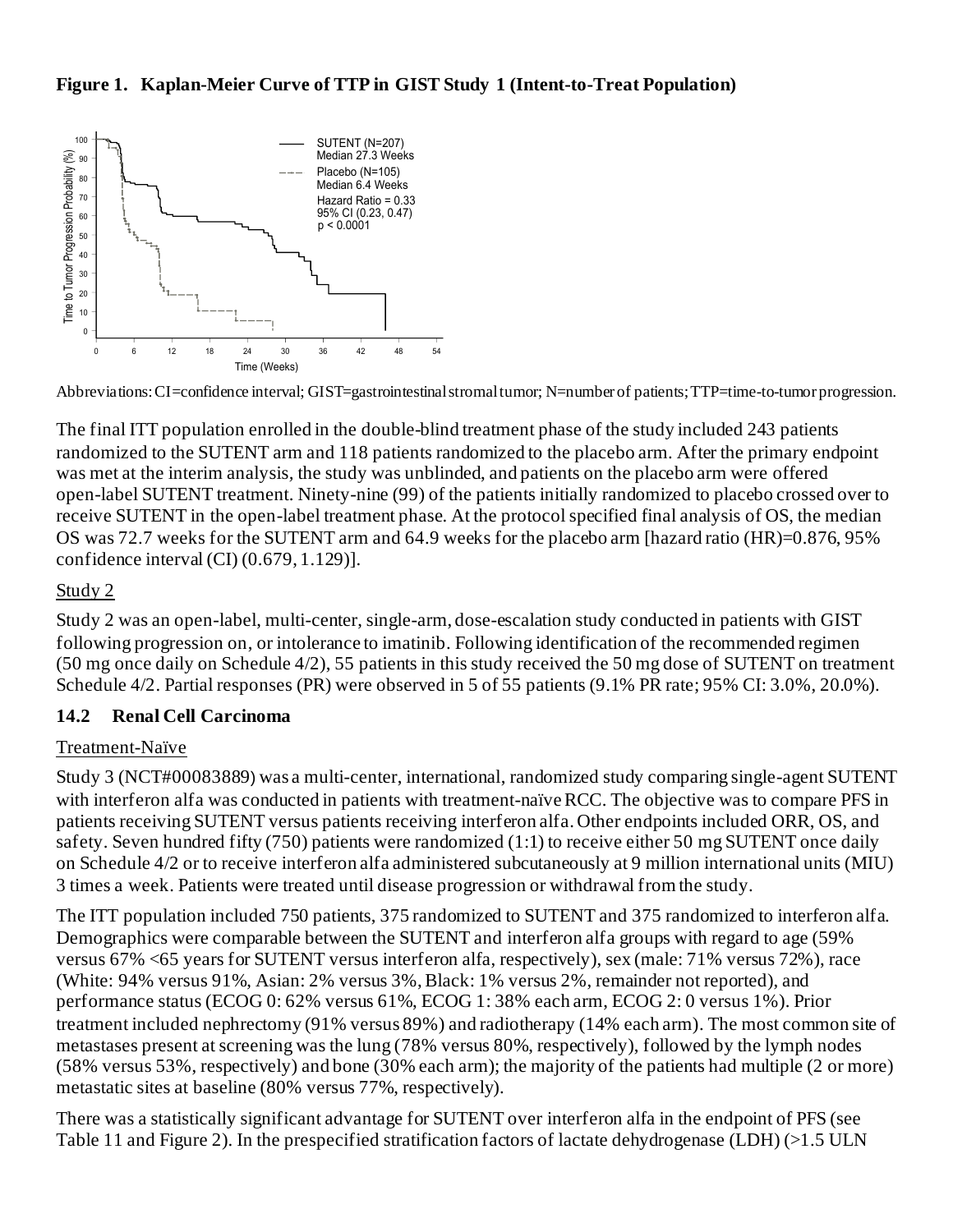versus ≤1.5 ULN), ECOG performance status (0 versus 1), and prior nephrectomy (yes versus no), the hazard ratio favored SUTENT over interferon alfa. The ORR was higher in the SUTENT arm (see Table 11).

|                                        | <b>SUTENT</b> | Interferon Alfa | p-value                 | <b>HR</b>           |
|----------------------------------------|---------------|-----------------|-------------------------|---------------------|
| <b>Efficacy Parameter</b>              | $(N=375)$     | $(N=375)$       | (log-rank test)         | $(95\% \text{ CI})$ |
| Progression-free survival <sup>a</sup> | 47.3          | 22.0            | < 0.000001 <sup>b</sup> | 0.415               |
| [median, weeks $(95\% \text{ CI})$ ]   | (42.6, 50.7)  | (16.4, 24.0)    |                         | (0.320, 0.539)      |
| Objective response rate <sup>a</sup>   | 27.5          | 5.3             | $\leq 0.001$ c          | NA                  |
| $[%,(95\% \text{ CI})]$                | (23.0, 32.3)  | (3.3, 8.1)      |                         |                     |

**Table 11. Treatment-Naïve RCC Efficacy Results (Interim Analysis) from Study 3**

Abbreviations: CI=confidence interval; HR=hazard ratio; N=number of patients; NA=not applicable; RCC=renal cell carcinoma.

<sup>a</sup> Assessed by blinded core radiology laboratory; 90 patients' scans had not been read at time of analysis.

 $b$  A comparison is considered statistically significant if the p-value is <0.0042 (O'Brien Fleming stopping boundary).

<sup>c</sup> Pearson chi-square test.

#### **Figure 2. Kaplan-Meier Curve of PFS in Treatment-Naïve RCC Study 3 (Intent-to-Treat Population)**



Abbreviations: CI=confidence interval; IFN-α=interferon-alfa;N=number of patients; PFS=progression-free survival; RCC=renal cell carcinoma.

At the protocol-specified final analysis of OS, the median OS was 114.6 weeks for the SUTENT arm and 94.9 weeks for the interferon alfa arm (HR=0.821; 95% CI: 0.673, 1.001). The median OS for the interferon alfa arm includes 25 patients who discontinued interferon alfa treatment because of disease progression and crossed over to treatment with SUTENT as well as 121 patients (32%) on the interferon alfa arm who received poststudy cancer treatment with SUTENT.

#### Cytokine-Refractory

The use of single-agent SUTENT in the treatment of cytokine-refractory RCC was investigated in 2 single-arm, multi-center studies. All patients enrolled into these studies experienced failure of prior cytokine-based therapy. In Study 4 (NCT#00077974), failure of prior cytokine therapy was based on radiographic evidence of disease progression defined by response evaluation criteria in solid tumors (RECIST) or World Health Organization (WHO) criteria during or within 9 months of completion of 1 cytokine therapy treatment (interferon alfa, interleukin-2, or interferon alfa plus interleukin-2; patients who were treated with interferon alfa alone must have received treatment for at least 28 days). In Study 5 (NCT#00054886), failure of prior cytokine therapy was defined as disease progression or unacceptable treatment-related toxicity. The endpoint for both studies was ORR. Duration of response (DR) was also evaluated.

One hundred and six patients (106) were enrolled into Study 4 and 63 patients were enrolled into Study 5. Patients received 50 mg SUTENT on Schedule 4/2. Therapy was continued until the patients met withdrawal criteria or had progressive disease. The baseline age, sex, race, and ECOG performance statuses of the patients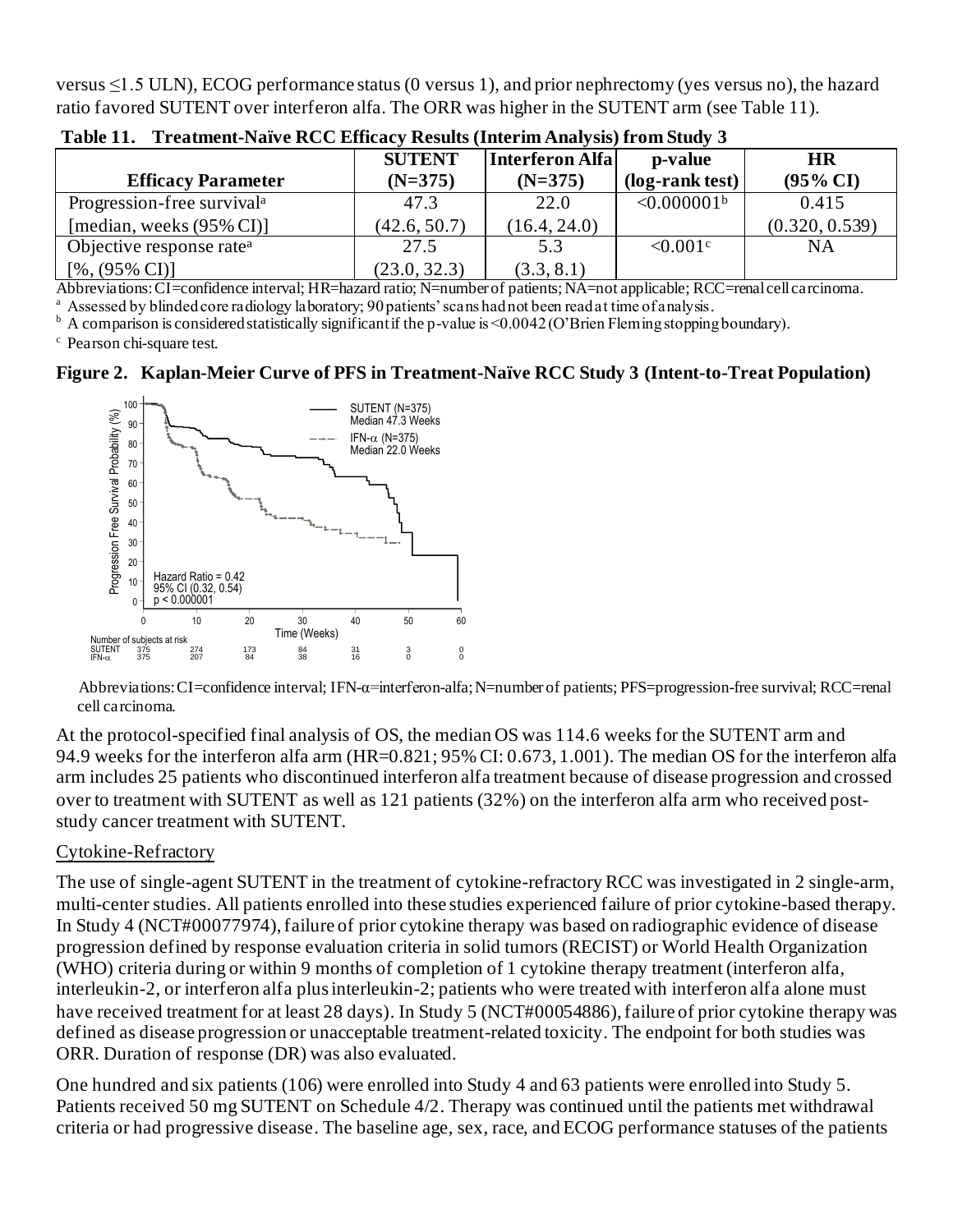were comparable between Studies 4 and 5. Approximately 86%-94% of patients in the 2 studies were White. Men comprised 65% of the pooled population. The median age was 57 years and ranged from 24 to 87 years in the studies. All patients had an ECOG performance status  $\langle 2 \rangle$  at the screening visit.

The baseline malignancy and prior treatment history of the patients were comparable between Studies 4 and 5. Across the 2 studies, 95% of the pooled population of patients had at least some component of clear-cell histology. All patients in Study 4 were required to have a histological clear-cell component. Most patients enrolled in the studies (97% of the pooled population) had undergone nephrectomy; prior nephrectomy was required for patients enrolled in Study 4. All patients had received 1 previous cytokine regimen. Metastatic disease present at the time of study entry included lung metastases in 81% of patients.Liver metastases were more common in Study 4 (27% versus 16% in Study 5) and bone metastases were more common in Study 5 (51% versus 25% in Study 4); 52% of patients in the pooled population had at least 3 metastatic sites. Patients with known brain metastases or leptomeningeal disease were excluded from both studies.

The ORR and DR data from Studies 4 and 5 are provided in Table 12.There were 36 PRs in Study 4 as assessed by a core radiology laboratory for an ORR of 34.0% (95% CI: 25.0%, 43.8%). There were 23 PRs in Study 5 as assessed by the investigators for an ORR of 36.5% (95% CI: 24.7%, 49.6%). The majority (>90%) of objective disease responses were observed during the first 4 cycles; the latest reported response was observed in Cycle 10. DR data from Study 4 is premature as only 9 of 36 patients (25%) responding to treatment had experienced disease progression or died at the time of the data cutoff.

|                                      | Study 5           |                   |
|--------------------------------------|-------------------|-------------------|
| <b>Efficacy Parameter</b>            | $(N=106)$         | $(N=63)$          |
| Objective response rate              | 34.0 <sup>a</sup> | 36.5 <sup>b</sup> |
| $[%,(95\% \text{ CI})]$              | (25.0, 43.8)      | (24.7, 49.6)      |
| Duration of response                 | $NR^*$            | 54 <sup>b</sup>   |
| [median, weeks $(95\% \text{ CI})$ ] | $(42.0, *)$       | (34.3, 70.1)      |

**Table 12. Cytokine-Refractory RCC Efficacy Results from Study 4 and Study 5**

\*Data not mature enough to determine upper confidence limit.

Abbreviations: CI=confidence interval; N=number of patients; NR=not reached; RCC=renal cell carcinoma.

Assessed by blinded core radiology laboratory.

<sup>b</sup> Assessed by investigators.

## Adjuvant Treatment

In the adjuvant treatment setting, SUTENT was investigated in S-TRAC (NCT#00375674), a multi-center, international, randomized, double-blind, placebo-controlled, trial in patients with high risk of recurrent RCC following nephrectomy. Patients were required to have clear cell histology and high risk of recurrence defined as ≥T3 and/or N+ tumors. Six hundred fifteen (615) patients were randomized 1:1 to receive either 50 mg SUTENT once daily on Schedule 4/2 or placebo. Patients were treated for 9 cycles (approximately 1 year), or until disease recurrence, unacceptable toxicity, or withdrawal of consent.

Demographics were generally comparable between the SUTENT and placebo arms with regard to age (median age 58 years), sex (73% male), and race (84% White, 12% Asian and 4% Other). At randomization, most patients had an ECOG performance status of 0 (74% SUTENT and 72% placebo). The remainder of the patients had an ECOG performance status of 1; 1 patient on SUTENT had a performance status of 2.

The major efficacy outcome measure was disease-free survival (DFS) in patients receiving SUTENT versus placebo as assessed by blinded independent central review (BICR). Overall survival was an additional endpoint. There was a statistically significant improvement in DFS in patients who were treated with SUTENT compared to placebo (Table 13 and Figure 3). Prespecified subgroup analyses are presented in Table 14. At the time of the DFS analysis, overall survival data were not mature, with 141/615 (23%) patient deaths.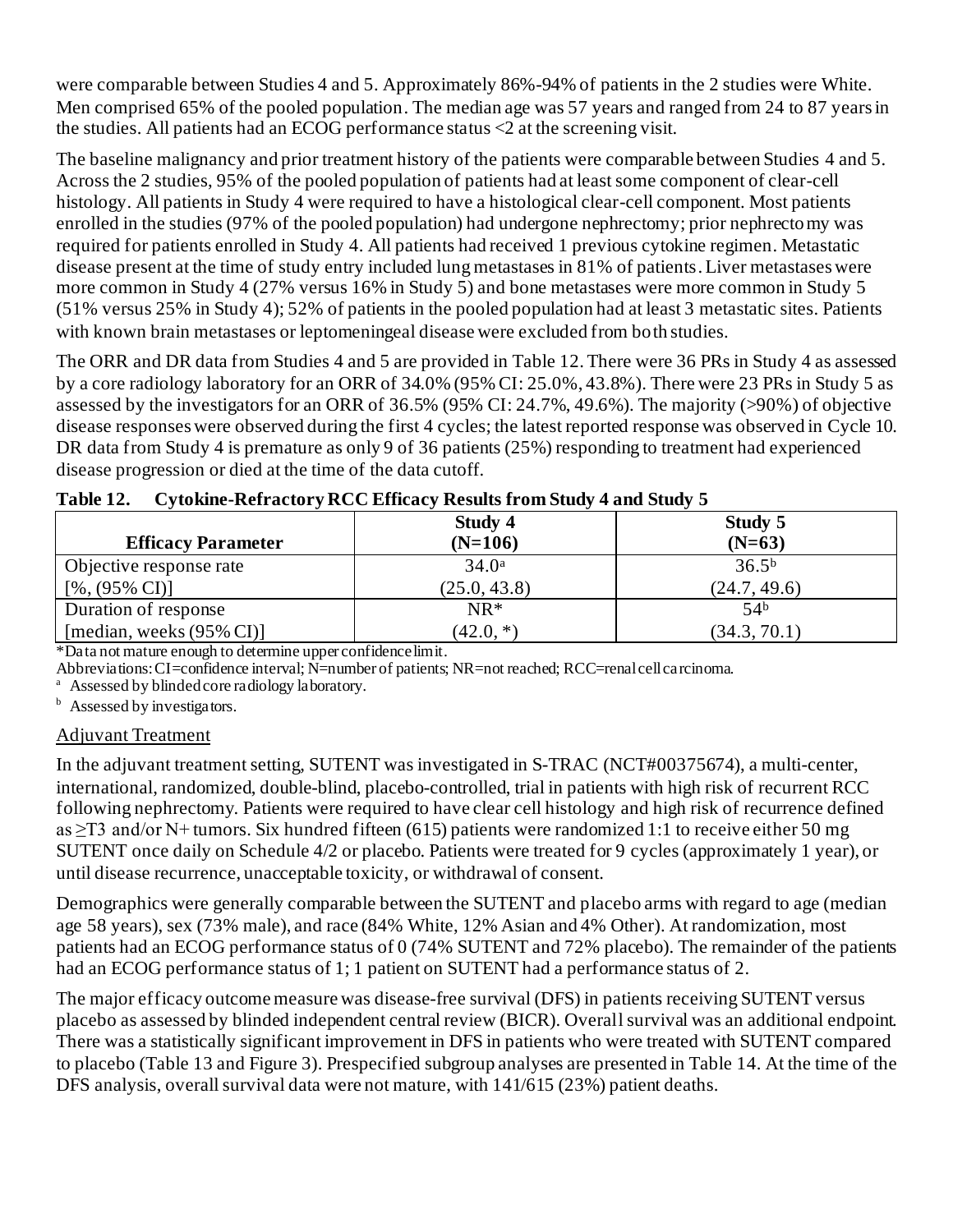#### **Table 13. Disease-free Survival Results as Assessed by BICR in Adjuvant RCC (Intent to Treat Population) from S-TRAC**

|                             | <b>SUTENT</b><br>$N = 309$ | <b>Placebo</b><br>$N = 306$ | p-value <sup>a</sup> | $HR^a(95\% CI)$  |
|-----------------------------|----------------------------|-----------------------------|----------------------|------------------|
| Median DFS [years (95% CI)] | 6.8(5.8, NR)               | 5.6(3.8, 6.6)               | 0.03                 | 0.76(0.59, 0.98) |
| <b>DFS</b> Events           | 113 (36.6%)                | 144 (47.1%)                 |                      |                  |
| 5 Year DFS Rate             | 59.3%                      | 51.3%                       |                      |                  |

<sup>a</sup> P-value based on log-rank test stratified by University of California Los Angeles Integrated Staging System (UISS) prognostic group; HR based on a Cox proportional hazard model stratified by UISS prognostic group

Abbreviations: BICR=blinded independent central review; CI=confidence interval; DFS=disease-free survival; HR=hazard ratio; N=number of patients; RCC=renal cell carcinoma.

|  |  |  |  |  | Table 14. Disease-free Survival by Baseline Disease Characteristics |
|--|--|--|--|--|---------------------------------------------------------------------|
|--|--|--|--|--|---------------------------------------------------------------------|

|                               | <b>Number of Events/Total</b> |         | <b>Median DFS</b> |                     | HR <sup>a</sup> |
|-------------------------------|-------------------------------|---------|-------------------|---------------------|-----------------|
|                               |                               | n/N     |                   | [years $(95% CI)$ ] |                 |
|                               | <b>SUTENT</b>                 | Placebo | <b>SUTENT</b>     | Placebo             |                 |
| T3 Intermediate <sup>b</sup>  | 35/115                        | 46/112  | <b>NR</b>         | 6.4                 | 0.82            |
|                               |                               |         | (5.2, NR)         | (4.7, NR)           | (0.53, 1.28)    |
| $T3$ High <sup>c</sup>        | 63/165                        | 79/166  | 6.8               | 5.3                 | 0.77            |
|                               |                               |         | (5.0, NR)         | (2.9, NR)           | (0.55, 1.07)    |
| T4/Node Positive <sup>d</sup> | 15/29                         | 19/28   | 3.5               | 1.7                 | 0.62            |
|                               |                               |         | (1.2, NR)         | (0.4, 3.0)          | (0.31, 1.23)    |

Abbreviations: CI=confidence interval; DFS=disease-free survival; HR=hazard ratio; N=number of patients; n=number of events; NR=not reached

<sup>a</sup> HR based on a Cox proportional hazards model

 $b$  T3 Intermediate: T3, N0 or NX, M0, any Fuhrman's grade, ECOG PS 0 OR T3, N0 or NX, M0, Fuhrman's grade 1, ECOG PS  $\geq$  1

 $\textdegree$  T3 High: T3, N0 or NX, M0, Fuhrman's grade  $\geq$  2, ECOGPS  $\geq$  1

 $^{\text{d}}$  T4/Node Positive: T4, N0 or NX, M0, any Fuhrman's grade, any ECOG PS OR Any T, N1-2, M0, any Fuhrman's grade, any ECOG PS

#### **Figure 3. Kaplan-Meier Curve of Disease-free Survival as Assessed by BICR (Intent-to-Treat Population)**



Abbreviations: BICR=blinded independent central review; CI=confidence interval; N=number of patients.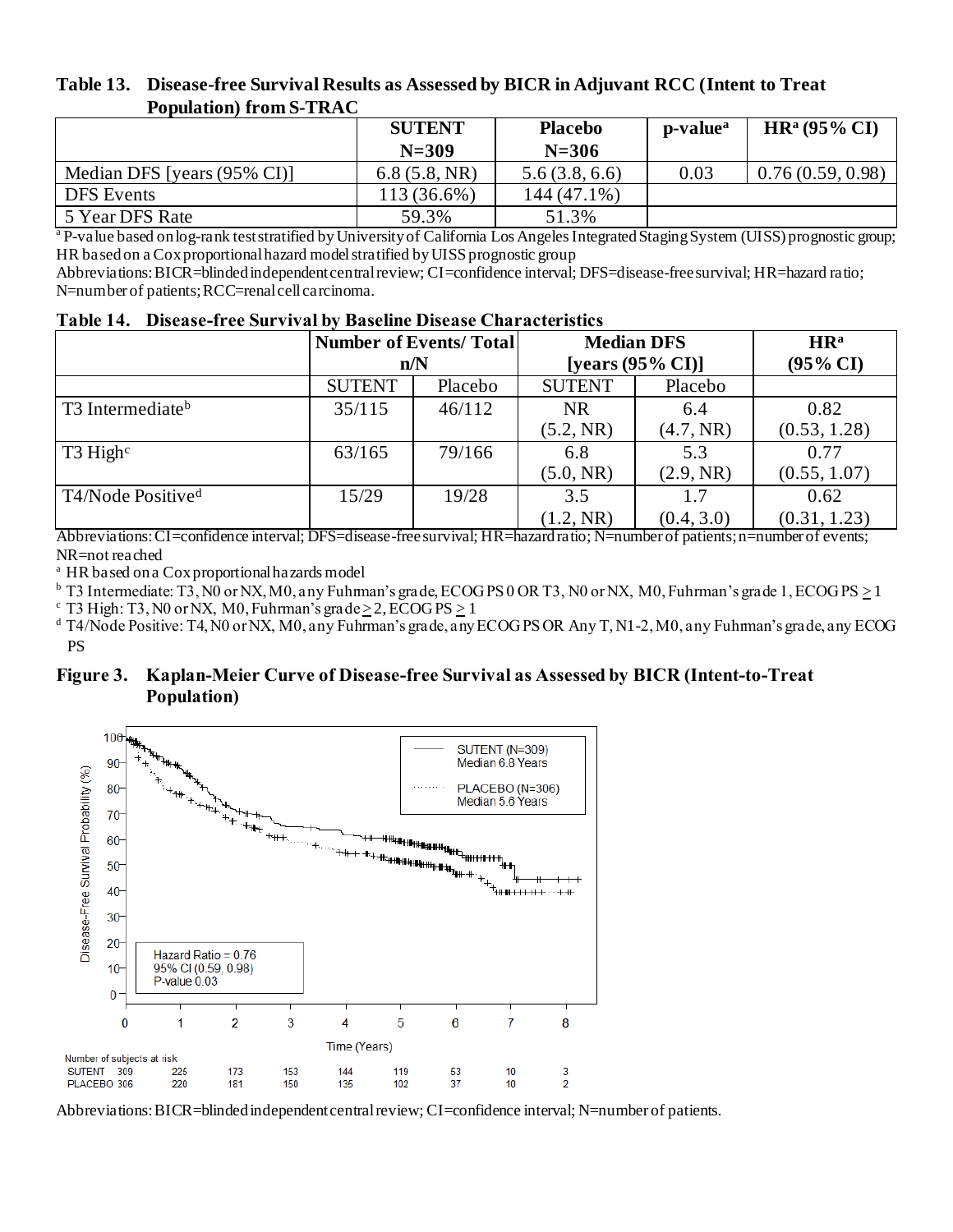### **14.3 Pancreatic Neuroendocrine Tumors**

Study 6 (NCT#00428597) was a multi-center, international, randomized, double-blind, placebo-controlled study of single-agent SUTENT conducted in patients with unresectable pNET. Patients were required to have documented RECIST-defined disease progression within the prior 12 months and were randomized (1:1) to receive either 37.5 mg SUTENT (N=86) or placebo (N=85) once daily without a scheduled off-treatment period. The primary objective was to compare PFS in patients receiving SUTENT versus patients receiving placebo. Other endpoints included OS, ORR, and safety. Use of somatostatin analogs was allowed in the study.

Demographics were comparable between the SUTENT and placebo groups. Additionally, 49% of SUTENT patients had nonfunctioning tumors vs 52% of placebo patients, and 92% patients in both arms had liver metastases. A total of 66% of SUTENT patients received prior systemic therapy compared with 72% of placebo patients and 35% of SUTENT patients had received somatostatin analogs compared with 38% of placebo patients. Patients were treated until disease progression or withdrawal from the study. Upon disease progression or study closure, patients were offered access to SUTENT in a separate extension study.

As recommended by the Independent Data Monitoring Committee, the study was terminated prematurely prior to the prespecified interim analysis. This may have led to an overestimate of the magnitude of PFS effect. A clinically significant improvement for SUTENT over placebo in PFS was seen by both investigator and independent assessment. A hazard ratio favoring SUTENT was observed in all subgroups of baseline characteristics evaluated. OS data were not mature at the time of the analysis. There were 9 deaths in the SUTENT arm and 21 deaths in the placebo arm. A statistically significant difference in ORR favoring SUTENT over placebo was observed. Efficacy results are summarized in Table 15 and the Kaplan-Meier curve for PFS is in Figure 4.

|                                       | <b>SUTENT</b> | <b>Placebo</b> | p-value                 | <b>HR</b>           |
|---------------------------------------|---------------|----------------|-------------------------|---------------------|
| <b>Efficacy Parameter</b>             | $(N=86)$      | $(N=85)$       |                         | $(95\% \text{ CI})$ |
| Progression-free survival             | 10.2          | 5.4            | $0.000146$ <sup>a</sup> | 0.427               |
| [median, months $(95\% \text{ CI})$ ] | (7.4, 16.9)   | (3.4, 6.0)     |                         | (0.271, 0.673)      |
| Objective response rate               | 9.3           |                | 0.0066 <sup>b</sup>     | <b>NA</b>           |
| $[%,(95\% \text{ CI})]$               | (3.2, 15.4)   |                |                         |                     |

#### **Table 15. pNET Efficacy Results from Study 6**

Abbreviations: CI=confidence interval; HR=hazard ratio; N=number of patients; NA=not applicable; pNET=pancreatic neuroendocrine tumors.

<sup>a</sup> 2-sided unstratified log-rank test.

**b** Fisher's Exact test.

#### **Figure 4. Kaplan-Meier Curve of PFS in the pNET Study 6**



Abbreviations: CI=confidence interval; N=number of patients; PFS=progression-free survival; pNET=pancreatic neuroendocrine tumors.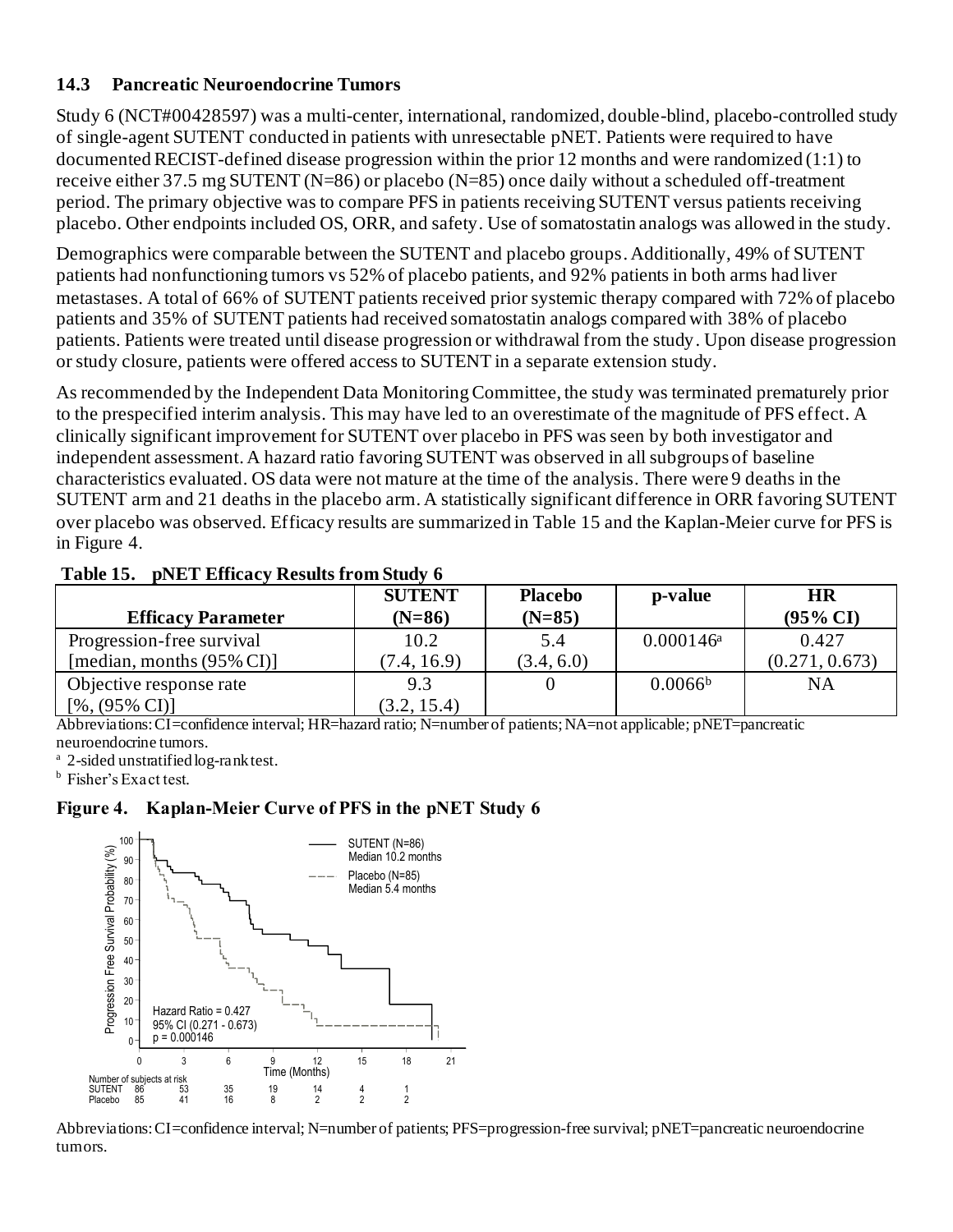## **16 HOW SUPPLIED/STORAGE AND HANDLING**

SUTENT 12.5 mg capsules are supplied as hard gelatin capsule with orange cap and orange body, printed with white ink "Pfizer" on the cap, "STN 12.5 mg" on the body:

Bottles of 28 capsules: NDC 0069-0550-38

SUTENT 25 mg capsules are supplied as hard gelatin capsule with caramel cap and orange body, printed with white ink "Pfizer" on the cap, "STN 25 mg" on the body: Bottles of 28 capsules: NDC 0069-0770-38

SUTENT 37.5 mg capsules are supplied as hard gelatin capsule with yellow cap and yellow body, printed with black ink "Pfizer" on the cap, "STN 37.5 mg" on the body:

Bottles of 28 capsules: NDC 0069-0830-38

SUTENT 50 mg capsules are supplied as hard gelatin capsule with caramel cap and caramel body, printed with white ink "Pfizer" on the cap, "STN 50 mg" on the body:

Bottles of 28 capsules: NDC 0069-0980-38

Store at 20 $^{\circ}$ C to 25 $^{\circ}$ C (68 $^{\circ}$ F to 77 $^{\circ}$ F); excursions permitted to 15 $^{\circ}$ C to 30 $^{\circ}$ C (59 $^{\circ}$ F to 86 $^{\circ}$ F) [see USP Controlled Room Temperature].

# **17 PATIENT COUNSELING INFORMATION**

Advise the patient to read the FDA-approved patient labeling (Medication Guide).

## Hepatotoxicity

Inform patients of the signs and symptoms of hepatotoxicity. Advise patients to contact their healthcare provider immediately for signs or symptoms of hepatotoxicity *[see Warnings and Precautions (5.1)]*.

## Cardiovascular Events

Advise patients to contact their healthcare provider if they develop symptoms of heart failure *[see Warnings and Precautions (5.2)]*.

# QT Prolongation and Torsade de Pointes

Inform patients of the signs and symptoms of QT prolongation. Advise patients to contact their healthcare provider immediately in the event of syncope, pre-syncopal symptoms, and cardiac palpitations *[see Warnings and Precautions (5.3)]*.

# Hypertension

Inform patients of the signs and symptoms of hypertension. Advise patients to undergo routine blood pressure monitoring and to contact their health care provider if blood pressure is elevated or if they experience signs or symptoms of hypertension *[see Warnings and Precautions (5.4)]*.

# Hemorrhagic Events

Advise patients that SUTENT can cause severe bleeding. Advise patients to immediately contact their healthcare provider for bleeding or symptoms of bleeding *[see Warnings and Precautions (5.5)]*.

# Gastrointestinal Disorders

Advise patients that gastrointestinal disorders such as diarrhea, nausea, vomiting, and constipation may develop during SUTENT treatment and to seek immediate medical attention if they experience persistent or severe abdominal pain because cases of gastrointestinal perforation and fistula have been reported in patients taking SUTENT *[see Warnings and Precautions (5.5), Adverse Reactions (6.1)].*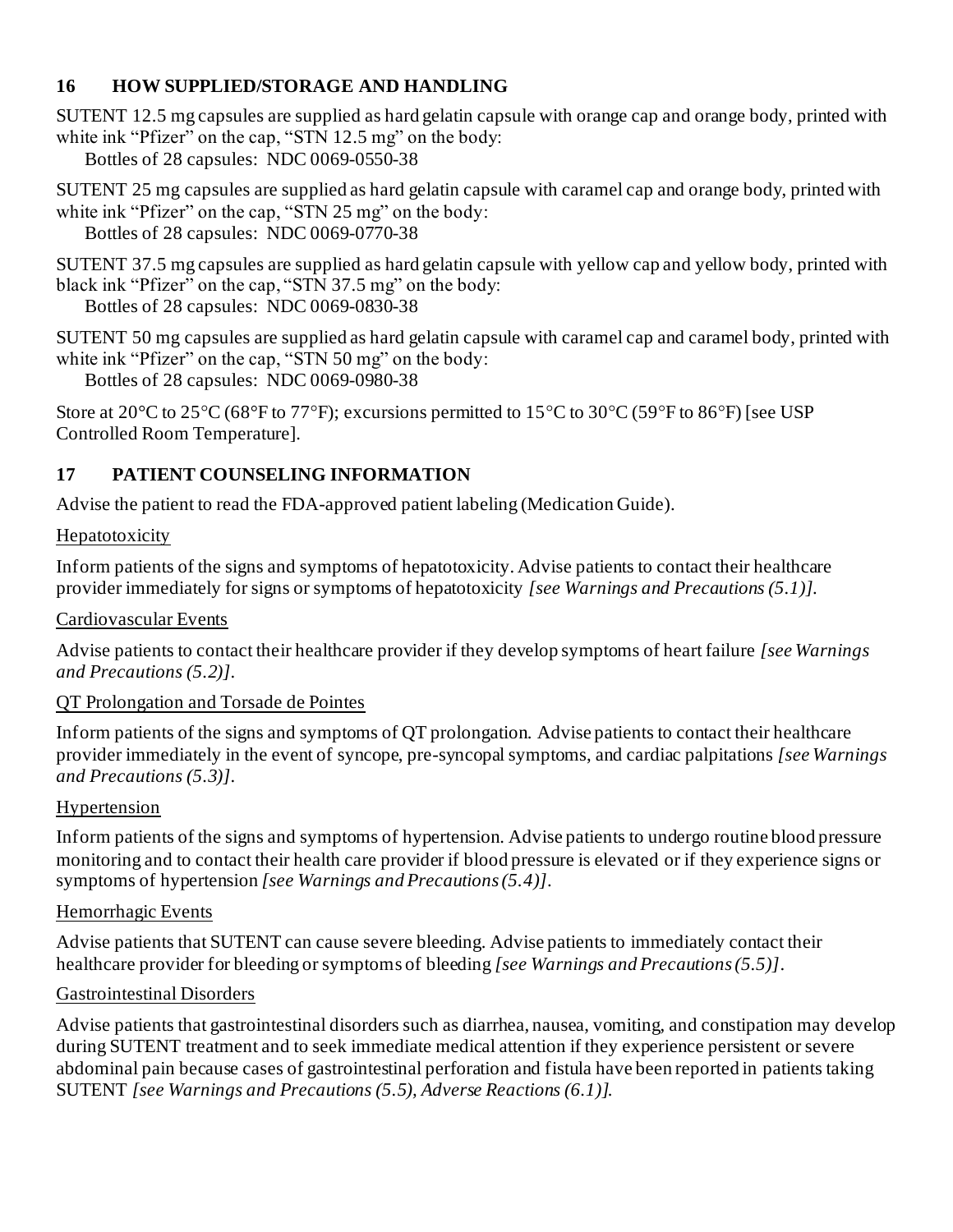## Dermatologic Effects and Toxicities

Advise patients that depigmentation of the hair or skin may occur during treatment with SUTENT due to the drug color (yellow). Other possible dermatologic effects may include dryness, thickness or cracking of skin, blister or rash on the palms of the hands and soles of the feet. Severe dermatologic toxicities including Stevens-Johnson syndrome, Toxic Epidermal Necrolysis, erythema multiforme, and necrotizing fasciitis have been reported. Advise patients to immediately inform their healthcare provider if severe dermatologic reactions occur *[see Warnings and Precautions (5.9), Adverse Reactions (6.1)].*

## Reversible Posterior Leukoencephalopathy Syndrome

Inform patients of the signs and symptoms of reversible posterior leukoencephalopathy syndrome. Advise patients to contact their healthcare provider if they develop symptoms of reversible posterior leukoencephalopathy syndrome *[see Warnings and Precautions (5.10)]*.

## Thyroid Dysfunction

Advise patients that SUTENT can cause thyroid dysfunction. Advise patient to contact their healthcare provider if symptoms of abnormal thyroid function occur *[see Warnings and Precautions (5.11)]*.

## Hypoglycemia

Advise patients that SUTENT can cause severe hypoglycemia and may be more severe in patients with diabetes taking antidiabetic medications. Inform patients of the signs, symptoms, and risks associated with hypoglycemia. Advise patients to immediately inform their healthcare provider if severe signs or symptoms of hypoglycemia occur *[see Warnings and Precautions (5.12)]*.

### Osteonecrosis of the Jaw

Advise patients regarding good oral hygiene practices and to inform their healthcare provider of any planned dental procedures. Advise patients to immediately contact their healthcare provider for signs or symptoms associated with osteonecrosis of the jaw *[see Warnings and Precautions (5.13)]*.

## Impaired Wound Healing

Advise patients that SUTENT impairs wound healing. Advise patients to inform their healthcare provider of any planned surgical procedures *[see Warnings and Precautions (5.14)]*.

## Concomitant Medications

Advise patients to inform their healthcare providers of all concomitant medications, including over-the-counter medications and dietary supplements *[see Drug Interactions (7)]*.

## Embryo-Fetal Toxicity

Advise pregnant women of the potential risk to a fetus. Advise females of reproductive potential to inform their healthcare provider of a known or suspected pregnancy *[see Warnings and Precautions (5.15), Use in Specific Populations (8.1)]*.

Advise females of reproductive potential to use effective contraception during treatment and for 4 weeks after receiving the last dose of SUTENT *[see Use in Specific Populations (8.3)]*.

Advise males with female partners of reproductive potential to use effective contraception during treatment and for 7 weeks after receiving the last dose of SUTENT *[see Use in Specific Populations (8.3)]*.

## Lactation

Advise women not to breastfeed during treatment with SUTENT and for at least 4 weeks after the last dose *[see Use in Specific Populations (8.2)]*.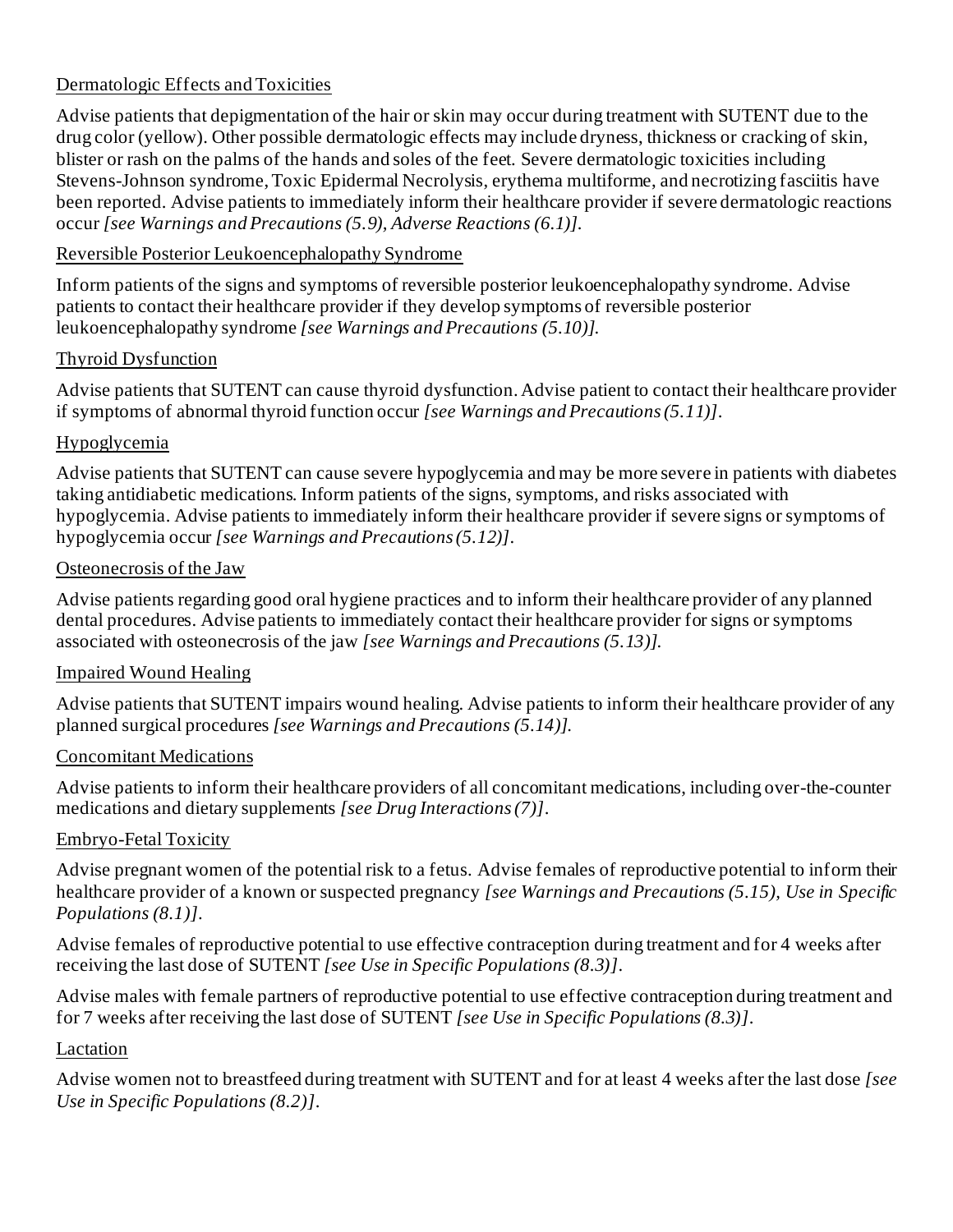### **Infertility**

Advise patients that SUTENT may impair male and female fertility *[see Use in Specific Populations (8.3), Nonclinical Toxicology (13.1)]*.

## Missed Dose

Advise patients that miss a dose of SUTENT by less than 12 hours to take the missed dose right away. Advise patients that miss a dose of SUTENT by more than 12 hours to take the next scheduled dose at its regular time.

This product's labeling may have been updated. For the most recent prescribing information, please visit [http://www.pfizer.com](https://www.pfizer.com/).

Distributed by



Pfizer Labs Division of Pfizer Inc, NY, NY 10017

LAB-0317-28.0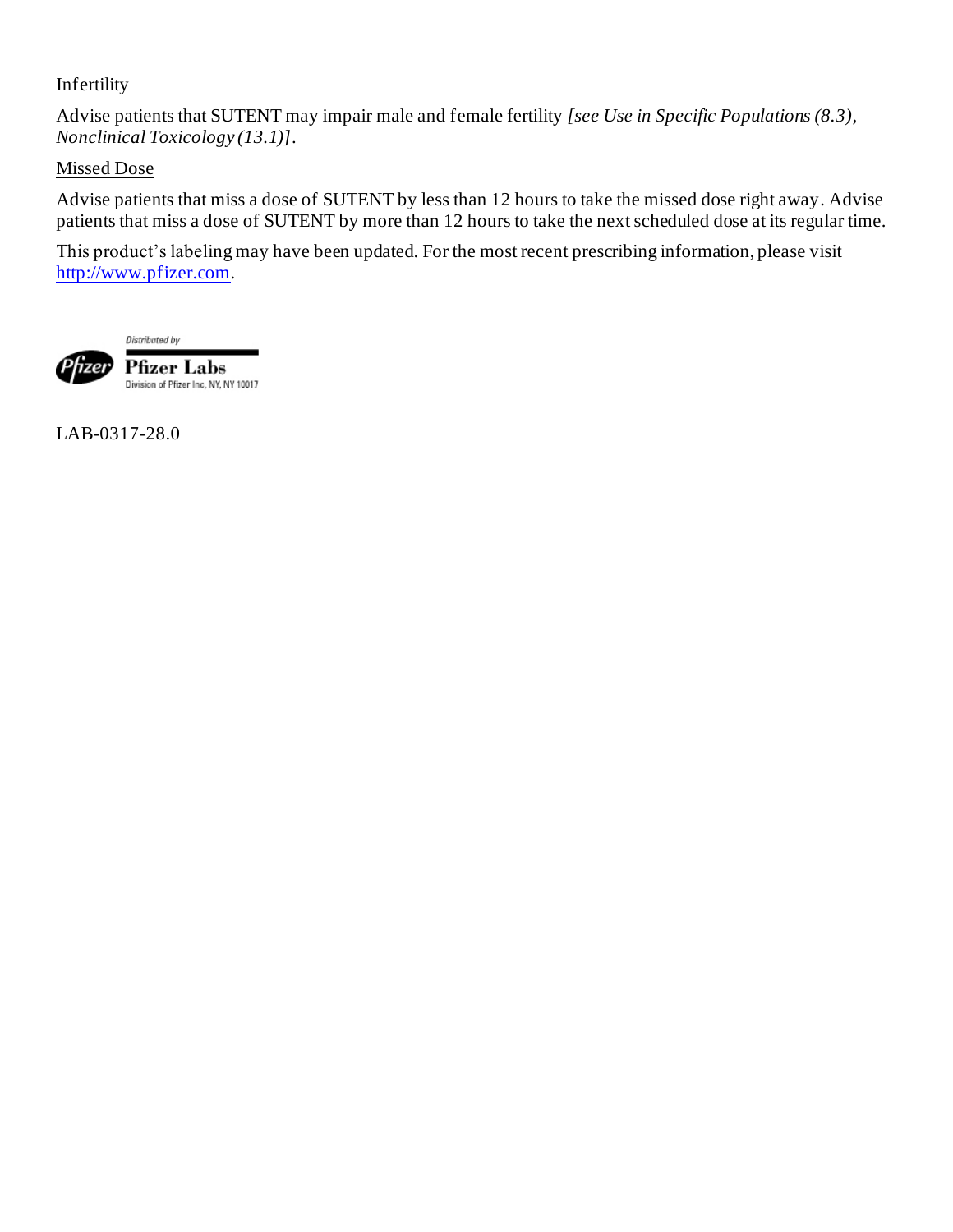#### **MEDICATION GUIDE SUTENT® (su TENT) (sunitinib malate) capsules**

**What is the most important information I should know about SUTENT? SUTENT can cause serious side effects including:**

- **Severe liver problems, that can lead to death. Tell your healthcare provider right away if you develop any of the following signs and symptoms of liver problems during treatment with SUTENT:**
	- o itching
	- o yellow eyes or skin
	- o dark urine
	- $\circ$  pain or discomfort in the right upper stomach area

Your healthcare provider should do blood tests to check your liver function before you start taking and during treatment with SUTENT. Your healthcare provider may temporarily stop, reduce your dose, or permanently stop treatment with SUTENT if you develop liver problems.

See "What are the possible side effects of SUTENT?" for more information about side effects.

#### **What is SUTENT?**

SUTENT is a prescription medicine used to treat:

- a rare cancer of the stomach, bowel, or esophagus called gastrointestinal stromal tumor (GIST) and when:
	- $\circ$  you have taken the medicine imatinib mesylate and it did not stop the cancer from growing, or
	- o you cannot take imatinib mesylate.
- advanced kidney cancer (advanced renal cell carcinoma or RCC).
- adults with kidney cancer that has not spread (localized), and who are at high risk of RCC coming back again after having kidney surgery.
- a type of pancreatic cancer called pancreatic neuroendocrine tumors (pNET), that has progressed and cannot be treated with surgery.

It is not known if SUTENT is safe and effective in children.

**Before taking SUTENT tell your healthcare provider about all of your medical conditions, including if you:**

- have any heart problems
- have high blood pressure
- have thyroid problems
- have a history of low blood sugar or diabetes
- have kidney function problems (other than cancer)
- have liver problems
- have any bleeding problem
- plan to have surgery or have had a recent surgery. You should stop taking SUTENT at least 3 weeks before planned surgery. See **"What are the possible side effects of SUTENT?"**
- have seizures
- have or have had pain in the mouth, teeth or jaw, swelling or sores inside the mouth, numbness or a feeling of heaviness in the jaw, or loosening of a tooth
- are pregnant or plan to become pregnant. SUTENT can harm your unborn baby. **Females** who are able to become pregnant:
	- $\circ$  Your healthcare provider should do a pregnancy test before you start treatment with SUTENT.
	- $\circ$  You should use effective birth control (contraception) during treatment and for at least 4 weeks after your last dose of SUTENT.
	- $\circ$  Tell your healthcare provider right away if you become pregnant or think you are pregnant during treatment with SUTENT.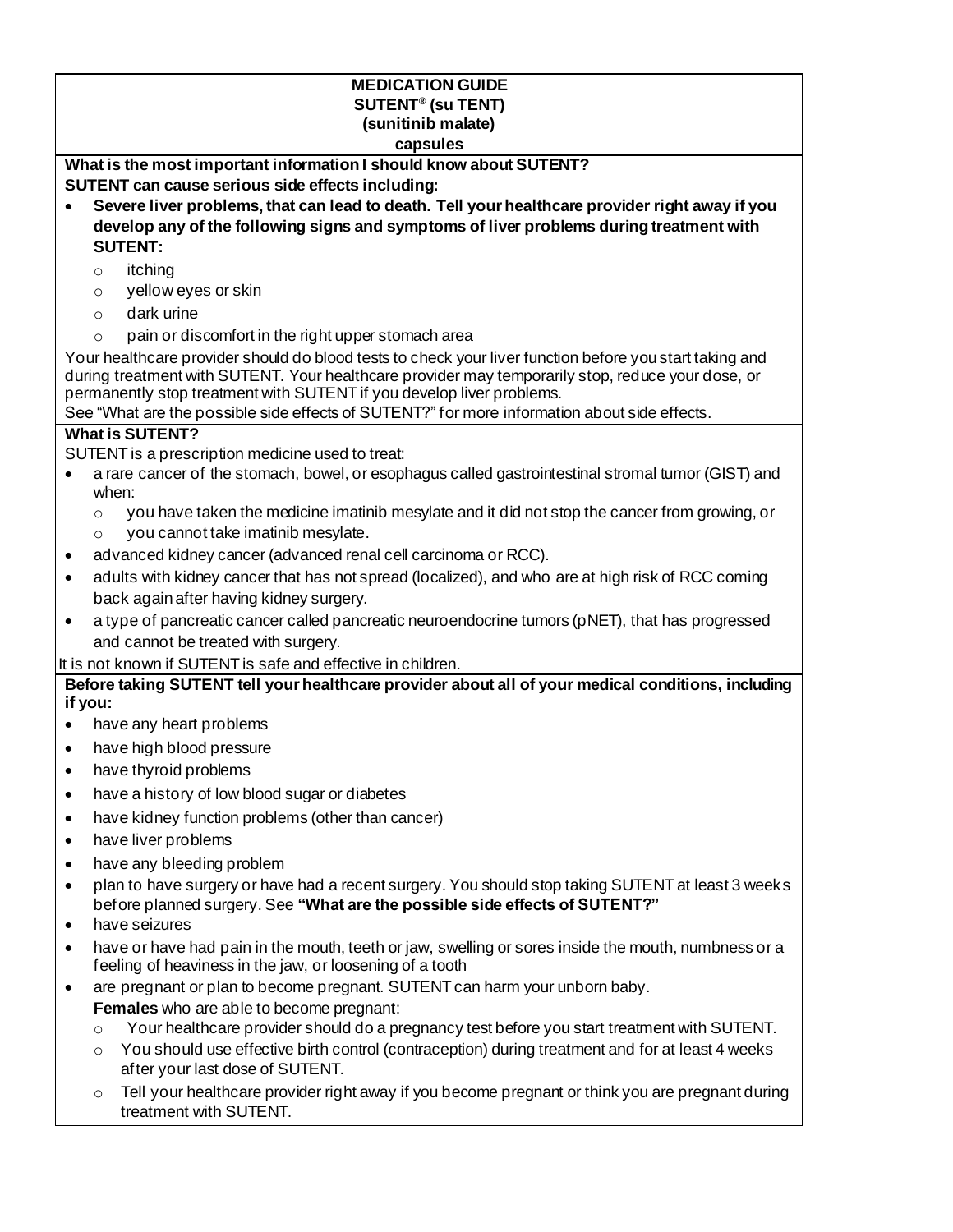**Males** with female partners who are able to become pregnant should use effective birth control (contraception) during treatment and for 7 weeks after your last dose of SUTENT. SUTENT may cause fertility problems in males and females. Tell your healthcare provider if this is a concern for you.

• are breastfeeding or plan to breastfeed. Do not breastfeed during treatment with SUTENT and for at least 4 weeks (1 month) after the last dose.

Tell all of your healthcare providers and dentists that you are taking SUTENT. They should talk to the healthcare provider who prescribed SUTENT for you, before you have **any** surgery, or medical or dental procedure.

**Tell your healthcare provider about all the medicines you take,** including prescription medicines and over-the-counter medicines, vitamins, and herbal supplements. Using SUTENT with certain other medicines can cause serious side effects.

You may have an increased risk of severe jawbone problems (osteonecrosis) if you take SUTENT and a bisphosphonate medicine. **Especially tell** your healthcare provider if you are taking or have taken an osteoporosis medicine.

Know the medicines you take. Keep a list of them to show your healthcare provider and pharmacist when you get a new medicine.

#### **How should I take SUTENT?**

- Take SUTENT exactly the way your healthcare provider tells you.
- Take SUTENT 1 time each day with or without food.
- If you take SUTENT for GIST or RCC, you will usually take your medicine for 4 weeks (28 days) and then stop for 2 weeks (14 days). This is 1 cycle of treatment. You will repeat this cycle for as long as your healthcare provider tells you to.
- If you take SUTENT for pNET, take it 1 time each day until your healthcare provider tells you to stop.
- Do not drink grapefruit juice or eat grapefruit during your treatment with SUTENT. They may cause you to have too much SUTENT in your body.
- Your healthcare provider may do blood tests before each cycle of treatment to check you for side effects.
- If you miss a dose of SUTENT by less than 12 hours, take the missed dose right away. If you miss a dose of SUTENT by more than 12 hours, just take your next dose at your regular time. Do not make up the missed dose. Tell your healthcare provider about any missed dose.
- Call your healthcare provider right away, if you take too much SUTENT.

#### **What are possible side effects of SUTENT?**

**SUTENT may cause serious side effects, including:**

- See **"What is the most important information I should know about SUTENT?"**
- **Heart problems.** Heart problems may include heart failure, heart attack and heart muscle problems (cardiomyopathy) that can lead to death. Tell your healthcare provider if you feel very tired, are short of breath, or have swollen feet and ankles.
- **Abnormal heart rhythm changes. Changes in the electrical activity of your heart called QT prolongation can cause irregular heart beats that can be life threatening.** Your healthcare provider may do electrocardiograms and blood tests (electrolytes) to watch for these problems during your treatment with SUTENT. Tell your healthcare provider right away if you feel dizzy, faint, or have abnormal heartbeats during your treatment with SUTENT

 $\circ$  you feel faint or lightheaded, or you pass out  $\quad \circ$  feel your heart beat is irregular or fast o dizziness

- **High blood pressure.** High blood pressure is common with SUTENT and may sometimes be severe. Follow your healthcare provider's instructions about having your blood pressure checked regularly. Call your healthcare provider if your blood pressure is high, or if you have any of the following signs or symptoms of high blood pressure:
	- o severe headache o dizziness
	- o lightheadedness o change in vision

Your healthcare provider may prescribe medicine for you to treat high blood pressure, if needed.

• **Bleeding problems**. Bleeding is common with SUTENT, but SUTENT can also cause severe bleeding problems that can lead to death. Your healthcare provider will monitor you for bleeding and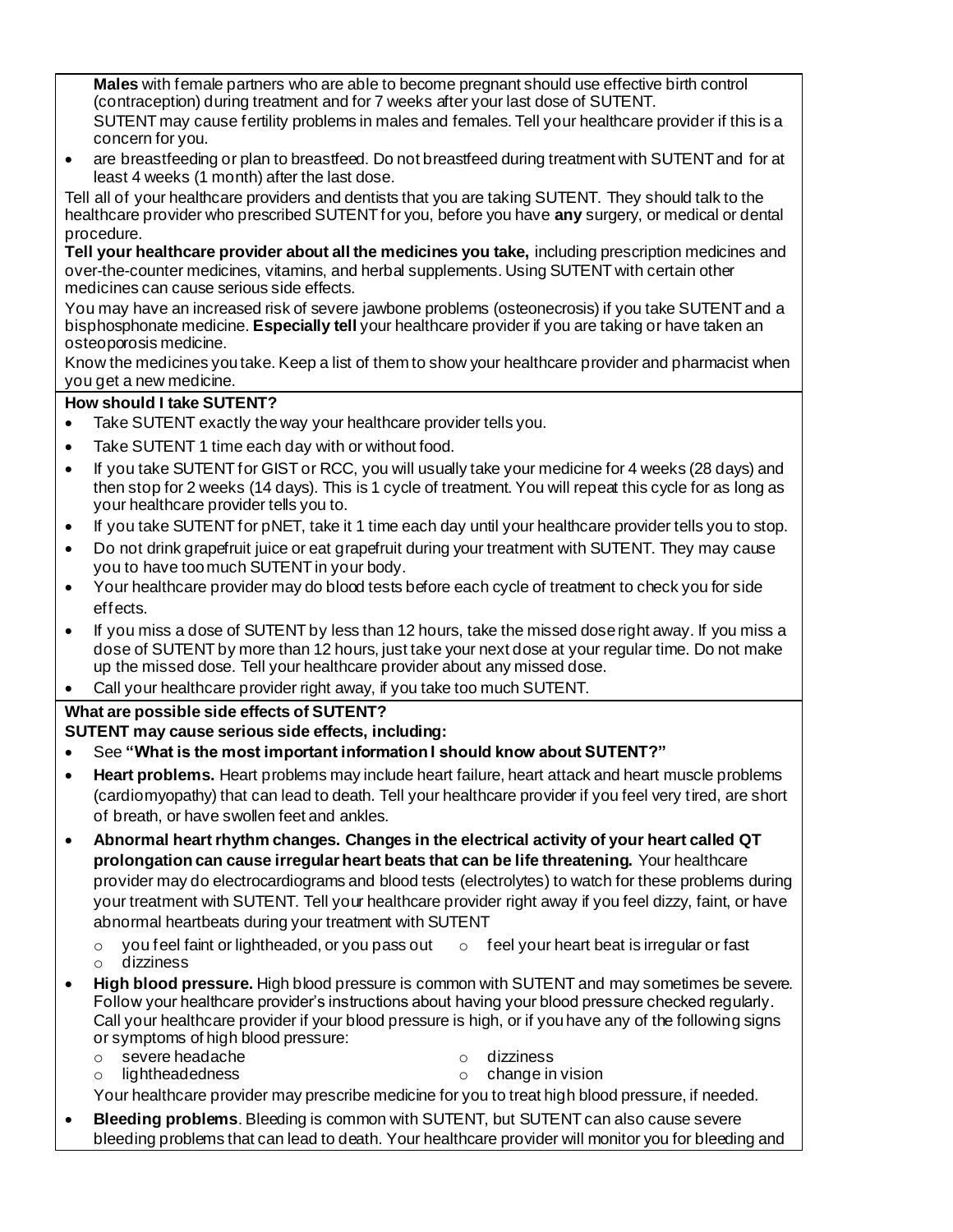may do blood tests if needed. Call your healthcare provider right away if you have any of these symptoms or a serious bleeding problem during treatment with SUTENT, including:

- o painful, swollen stomach (abdomen)
- o vomiting blood

o bloody urine

o change in your mental status

o headache

- o coughing up blood
- o black, sticky stools
- **Serious stomach and intestinal problems, that can sometimes lead to death.** Some people have had tears in their stomach or intestine (perforation), or have developed an abnormal opening between the stomach and intestine (fistula). Get medical help right away if you get stomach-area (abdominal) pain that does not go away or is severe during treatment with SUTENT.
- **Tumor lysis syndrome (TLS).** TLS is caused by the fast breakdown of cancer cells and may lead to death. TLS can cause kidney failure and the need for dialysis treatment, abnormal heart rhythm, seizure, and sometimes death. Your healthcare provider may do blood tests to check you for TLS.
- **Abnormal changes in the brain (Reversible Posterior Leukoencephalopathy Syndrome [RPLS]).** RPLS can cause a collection of symptoms including headache, confusion, and vision loss. Some people who have taken SUTENT have developed RPLS that can lead to death.
- **Thrombotic microangiopathy (TMA) including thrombotic thrombocytopenia purpura (TTP) and hemolytic uremic syndrome (HUS)**. TMA is a condition that involves injury to the smallest blood vessels, and blood clots that can happen while taking SUTENT. TMA is accompanied by a decrease in red cells and cells that are involved with clotting. TMA may harm your body's organs such as the brain and kidneys, and can sometimes lead to death.
- **Protein in your urine.** Some people who have taken SUTENT have developed protein in their urine, and in some cases, kidney problems that can lead to death. Your healthcare provider will check you for this problem.
- **Serious skin and mouth reactions.** Treatment with SUTENT has caused severe skin reactions that can lead to death, including:
	- o severe rash with blisters or peeling of the skin.
	- $\circ$  painful sores or ulcers on the skin, lips or inside the mouth.
	- $\circ$  tissue damage (necrotizing fasciitis).

If you have any signs or symptoms of severe skin reactions, stop taking SUTENT and call your healthcare provider or get medical help right away.

- **Thyroid problems.** Your healthcare provider may do tests to check your thyroid function during SUTENT treatment. Tell your healthcare provider if you have any of the following signs and symptoms during your treatment with SUTENT:
	- o tiredness that gets worse and does not go away
	- o loss of appetite
	- o problems with heat

o nausea or vomiting

- o feeling nervous or agitated, tremors
- o irregular menstrual periods or no menstrual periods
	- o headache

o fast heat rate

o feeling depressed

o weight gain or weight loss

o hair loss

o diarrhea

o sweating

- **Low blood sugar (hypoglycemia).** Low blood sugar can happen with SUTENT, and may cause you to become unconscious, or you may need to be hospitalized. Low blood sugar with SUTENT may be worse in people who have diabetes and take antidiabetic medicines. Your healthcare provider should check your blood sugar levels regularly during treatment with SUTENT and may need to adjust the dose of your antidiabetic medicines. Call your healthcare provider right away if you have any of the following signs or symptoms of low blood sugar during your treatment with SUTENT:
	- o headache o irritability
	- o drowsiness
- 
- 
- - o hunger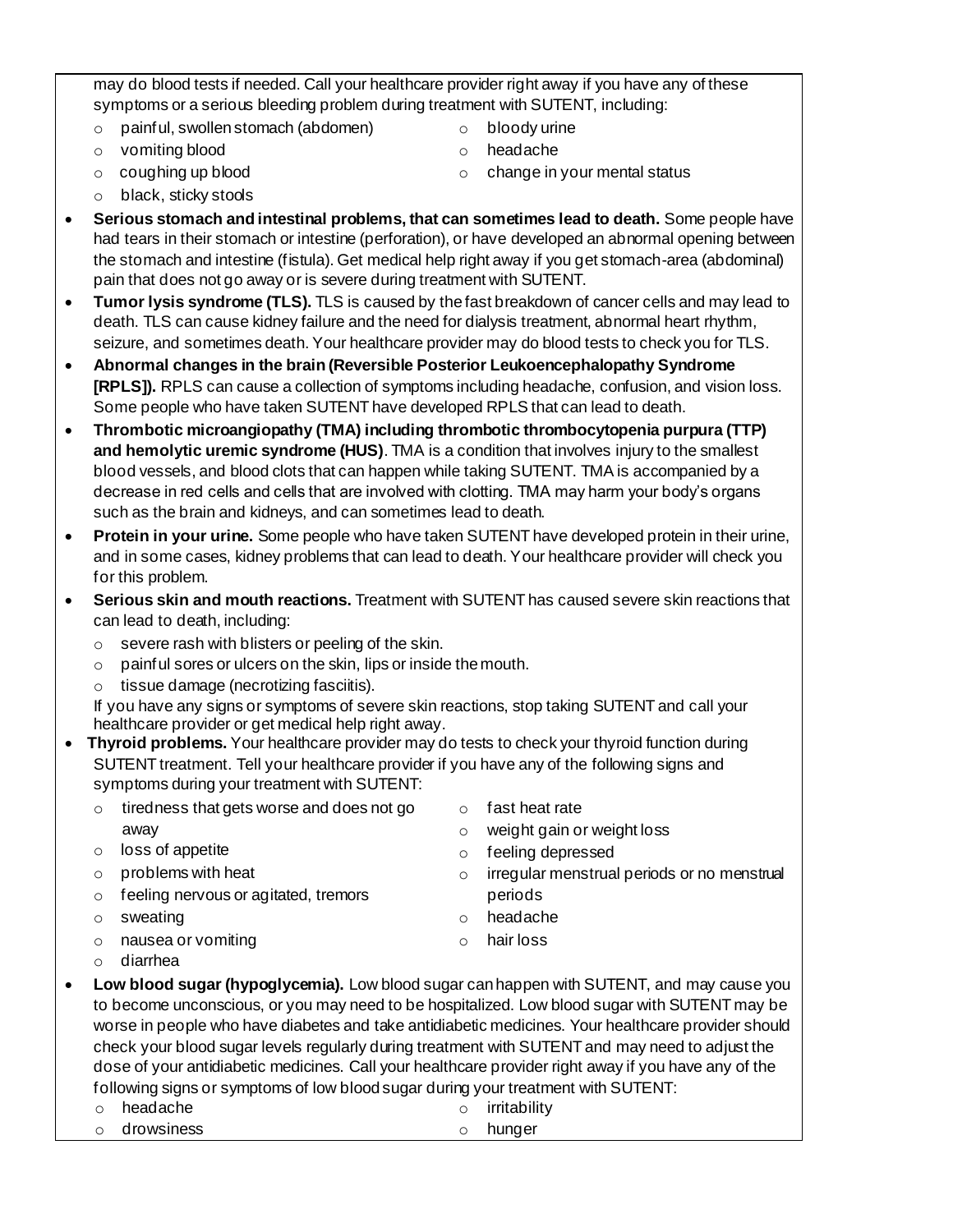- o weakness
- o dizziness
- o confusion
- o fast heart beat
- o sweating
- o feeling jittery
- **Jawbone problems (osteonecrosis).** Severe jawbone problems have happened in some people who take SUTENT. Certain risk factors such as taking a bisphosphonate medicine or having dental disease may increase your risk of getting osteonecrosis. Your healthcare provider may tell you to see your dentist before you start taking SUTENT. Your healthcare provider may tell you to avoid dental procedures, if possible, during your treatment with SUTENT, especially if you are receiving a bisphosphonate medicine into a vein (intravenous). Tell your healthcare provider if you plan to have any dental procedures before or during treatment with SUTENT.
	- $\circ$  You should stop taking SUTENT at least 3 weeks before planned dental procedures.
	- $\circ$  Your healthcare provider should tell you when you may start taking SUTENT again after dental procedures.
- **Wound healing problems**. Wound healing problems have happened in some people who take SUTENT. Tell your healthcare provider if you plan to have any surgery before or during treatment with SUTENT.
	- o You should stop taking SUTENT at least 3 weeks before planned surgery.
	- $\circ$  Your healthcare provider should tell you when you may start taking SUTENT again after surgery.

#### **Your healthcare provider may temporarily stop, reduce your dose, or permanently stop treatment with SUTENT if you develop serious side effects.**

#### **Common side effects of SUTENT include:**

• tiredness

- vomiting
	- stomach-area (abdominal) pain

hands and soles of your feet

• blisters or rash on the palms of your

• diarrhea

weakness

- pain, swelling or sores inside of your mouth
- nausea
- loss of appetite **indigestion**

taste changes

• high blood pressure

- low platelet counts
- The medicine in SUTENT is yellow, and it may make your skin look yellow. Your skin and hair may get lighter in color. SUTENT may also cause other skin problems including: dryness, thickness or cracking of the skin.

These are not all of the possible side effects of SUTENT. Call your doctor for medical advice about side effects. You may report side effects to FDA at 1-800-FDA-1088.

#### **How do I store SUTENT?**

• Store SUTENT at room temperature, between 68°F to 77°F (20°C to 25°C).

#### **Keep SUTENT and all medicines out of the reach of children.**

#### **General information about the safe and effective use of SUTENT.**

Medicines are sometimes prescribed for purposes other than those listed in a Medication Guide. Do not use SUTENT for a condition for which it was not prescribed. Do not give SUTENT to other people, even if they have the same symptoms that you have. It may harm them. You can ask your healthcare provider or pharmacist for information about SUTENT that is written for health professionals.

#### **What are the ingredients in SUTENT?**

**Active ingredient:** sunitinib malate

**Inactive ingredients:** mannitol, croscarmellose sodium, povidone (K-25), and magnesium stearate.

**Orange gelatin capsule shells:** titanium dioxide, and red iron oxide.

**Caramel gelatin capsule shells:** titanium dioxide, red iron oxide, yellow iron oxide, and black iron oxide. **Yellow gelatin capsule shells:** titanium dioxide and yellow iron oxide.

**White printing ink:** shellac, propylene glycol, sodium hydroxide, povidone, and titanium dioxide.

**Black printing ink:** shellac, propylene glycol, potassium hydroxide and black iron oxide.